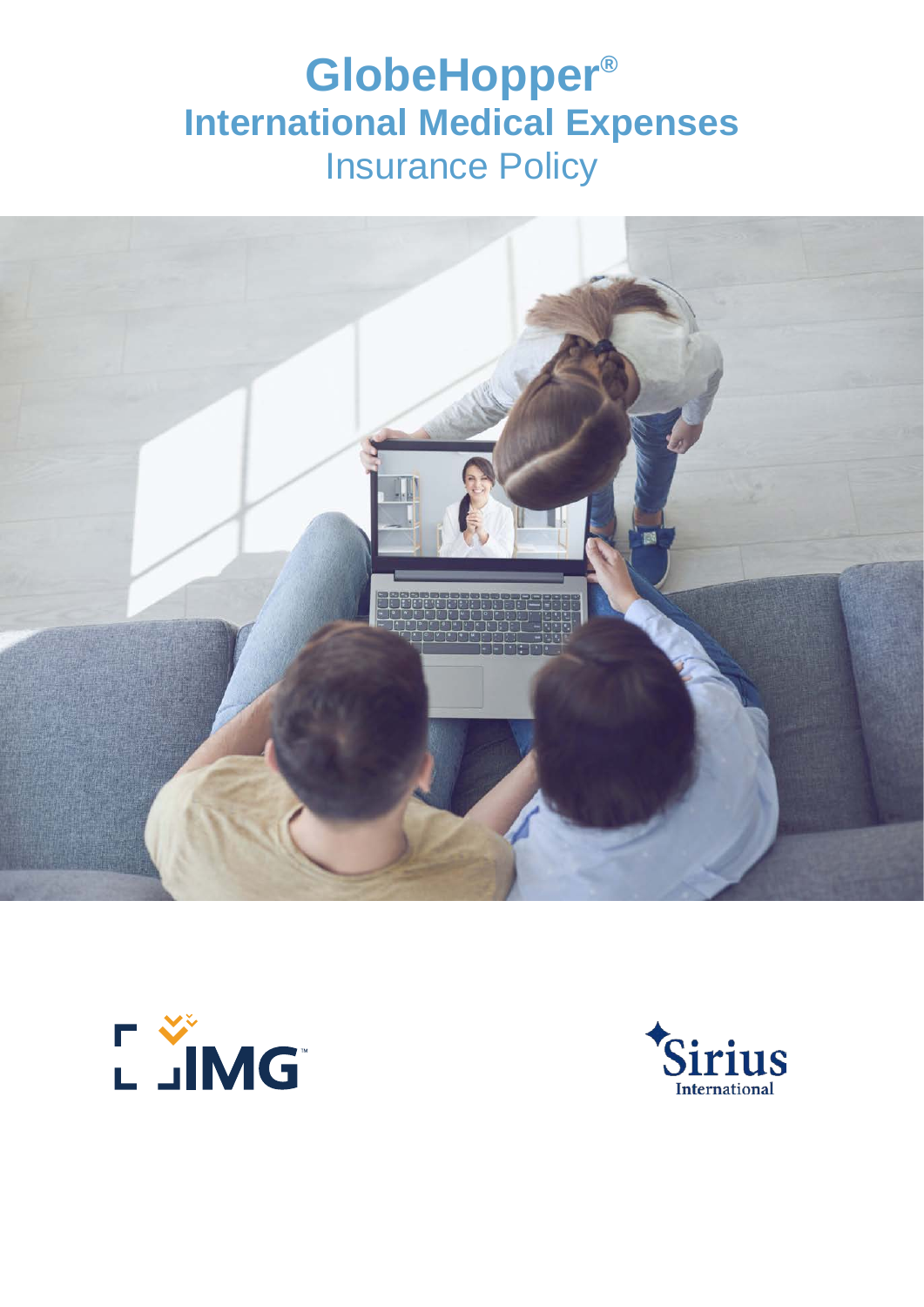# **INTRODUCTION**

Welcome to **your** GlobeHopper Insurance **Policy**.

In return for payment of the **Premium** shown in the **Certificate of Insurance**, **we** agree to provide **you**, subject to the **Terms** and conditions contained in or endorsed on this **Policy**, with the cover and benefits described in this **Policy** for **Medically Necessary Non-Elective Treatment**.

The **Policy** is a legal contract. It is a contract of insurance, together with this **Policy** wording, the **Schedule**, the **Certificate of Insurance**, the **Application** and any **Endorsements**.

Please read the whole **Policy** carefully and keep it in a safe place.

Certain words in this **Policy** have a specific meaning. Wherever words appear in bold in this **Policy**, they will have the meanings shown in the Definitions section.

All documentation and correspondence relating to this **Policy** will be written in English.

This **Policy** is underwritten by Sirius International Insurance Corporation UK Branch, Floor 4, 20 Fenchurch Street, London EC3M 3BY, UK, which is authorised by the Prudential Regulation Authority and regulated by the Financial Conduct Authority and the Prudential Regulation Authority under registration number 202912.

**We** recognise International Medical Group, Inc., as **our** authorised agent and representative and as the **Policy Administrator**. **We** further recognise London Global S.r.l. trading as IMG Europe as **our** authorised agent for the purposes of receiving **Premium***,* receiving and holding claims money prior to transmission, and receiving and holding **Premium** refunds prior to transmission, and as **our Policy Manager,** Kingsgate, High Street, Redhill, Surrey RH1 1SH, United Kingdom**.** IMG Europe is authorised and regulated by the Financial Conduct Authority under registration number 302948. London Global S.r.l., trading as IMG Europe, is regulated by IVASS, Italy (A000620496) and the Financial Conduct Authority (849073).

**We** recognise the **Claims Administrators** as International Medical Administrators and Global Response, GlobeHopper Claims Department, PO Box 1114, Cardiff CF11 1UL, United Kingdom, who are appointed representatives of the **Policy Manager**.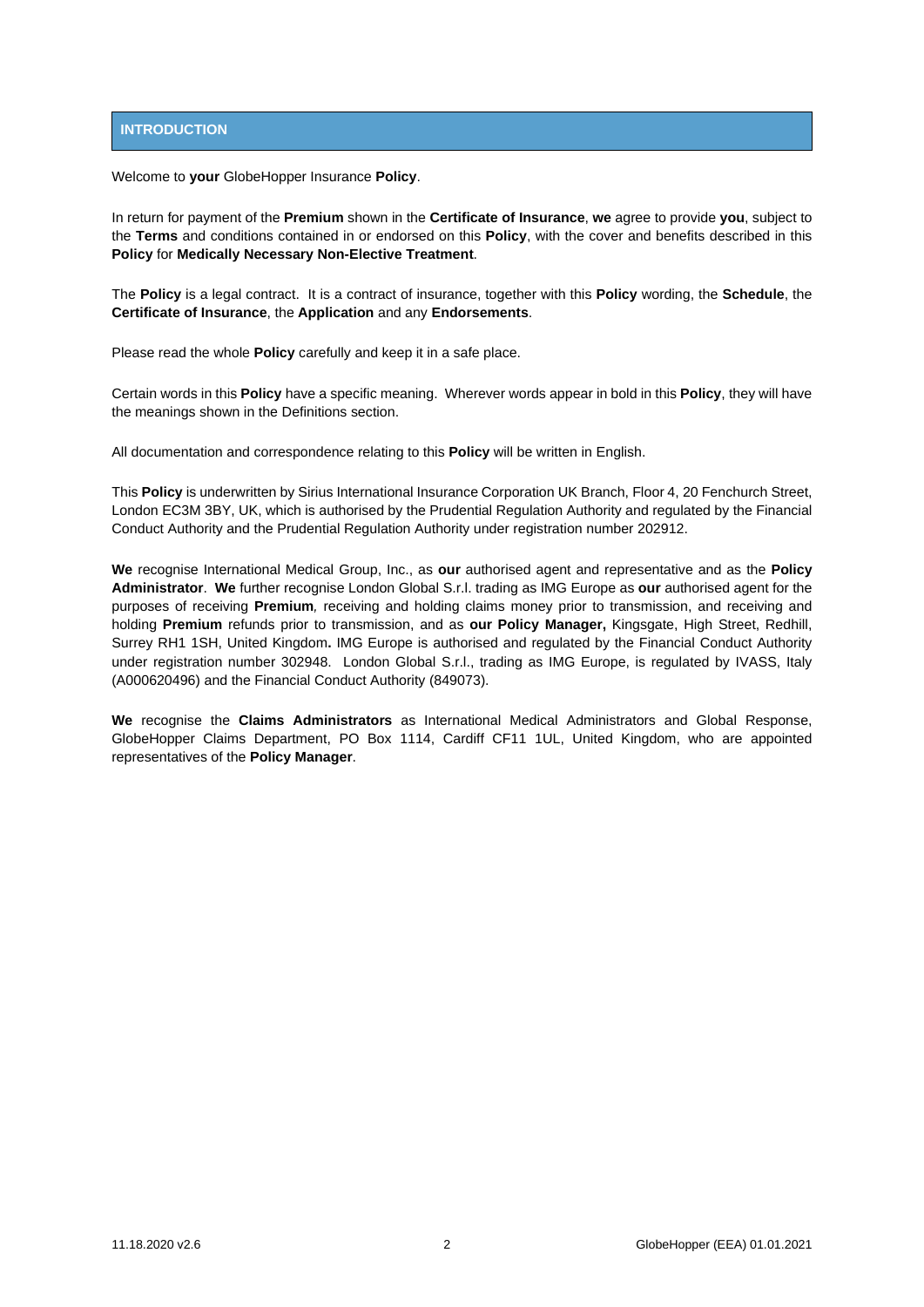# **CONTENTS**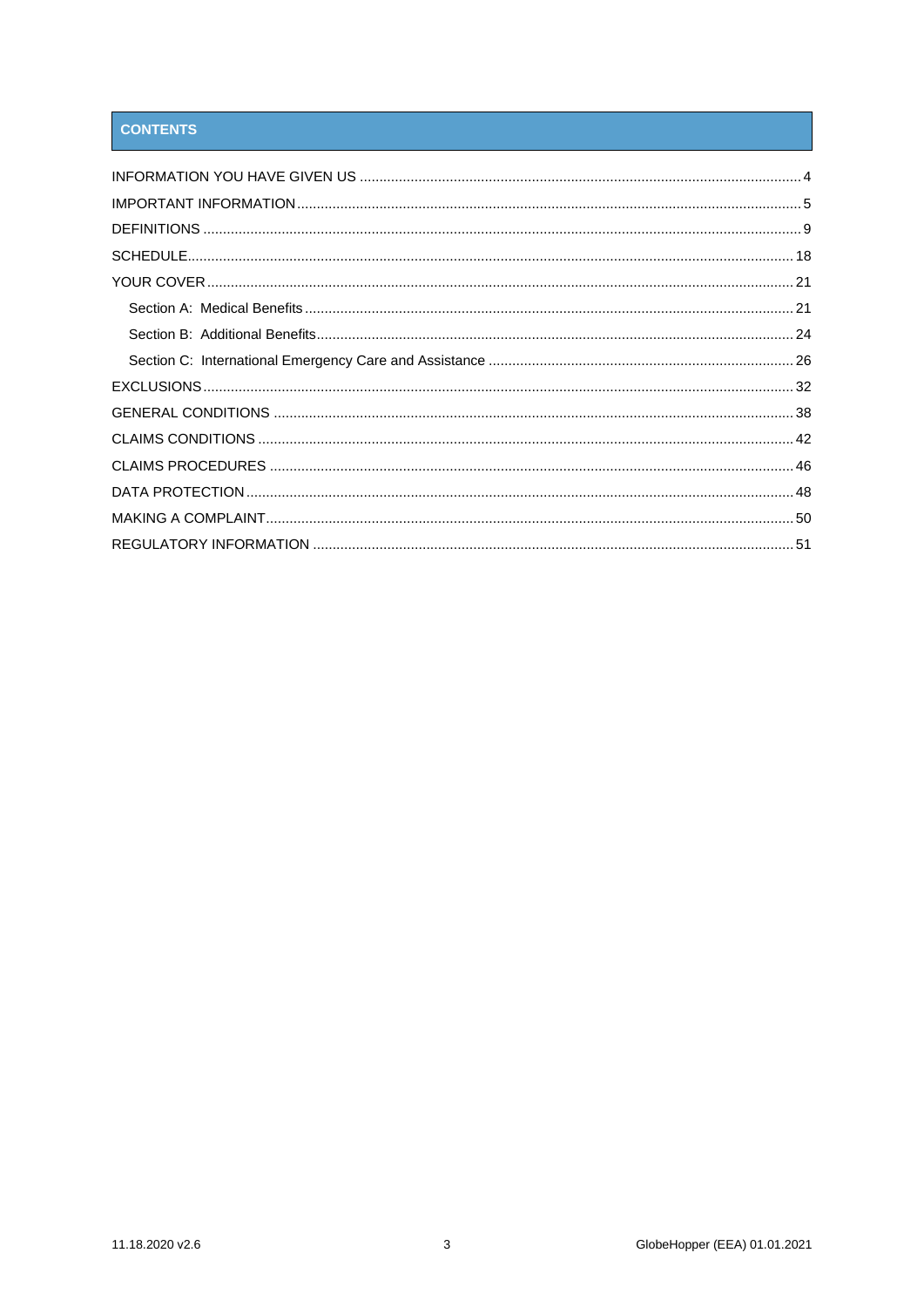# <span id="page-3-0"></span>**INFORMATION YOU HAVE GIVEN US**

**We** rely on **you** to provide **us** with complete and accurate information. **You** must take care to tell **us** about any facts or changes which affect the **Policy** and to provide complete and accurate answers to the questions **we** ask, when **you** take out, make changes to, or extend or renew the **Policy**. **You** must also tell **us** about any changes which occur during the **Period of Insurance**.

If **you** are not sure whether certain facts are relevant, **you** should ask the **Policy Manager**. If **you** do not tell **us**  about relevant facts or changes when asked in **your Application**, or if **you** do not provide **us** with complete and accurate information, the **Policy** may be voided (treated as if it never existed), or may be cancelled, or may not provide full cover, or **your** claim under the **Policy** may be rejected or may not be paid in full.

It is important that:

- **You** check that the information **you** have given **us** is correct and accurate;
- **You** notify the **Policy Manager** as soon as practicable of any inaccuracies in the information **you** have given **us**;
- **You** check that the cover and benefits **you** have requested are included in the **Schedule**; and
- **You** comply with **your** duties under the **Policy**.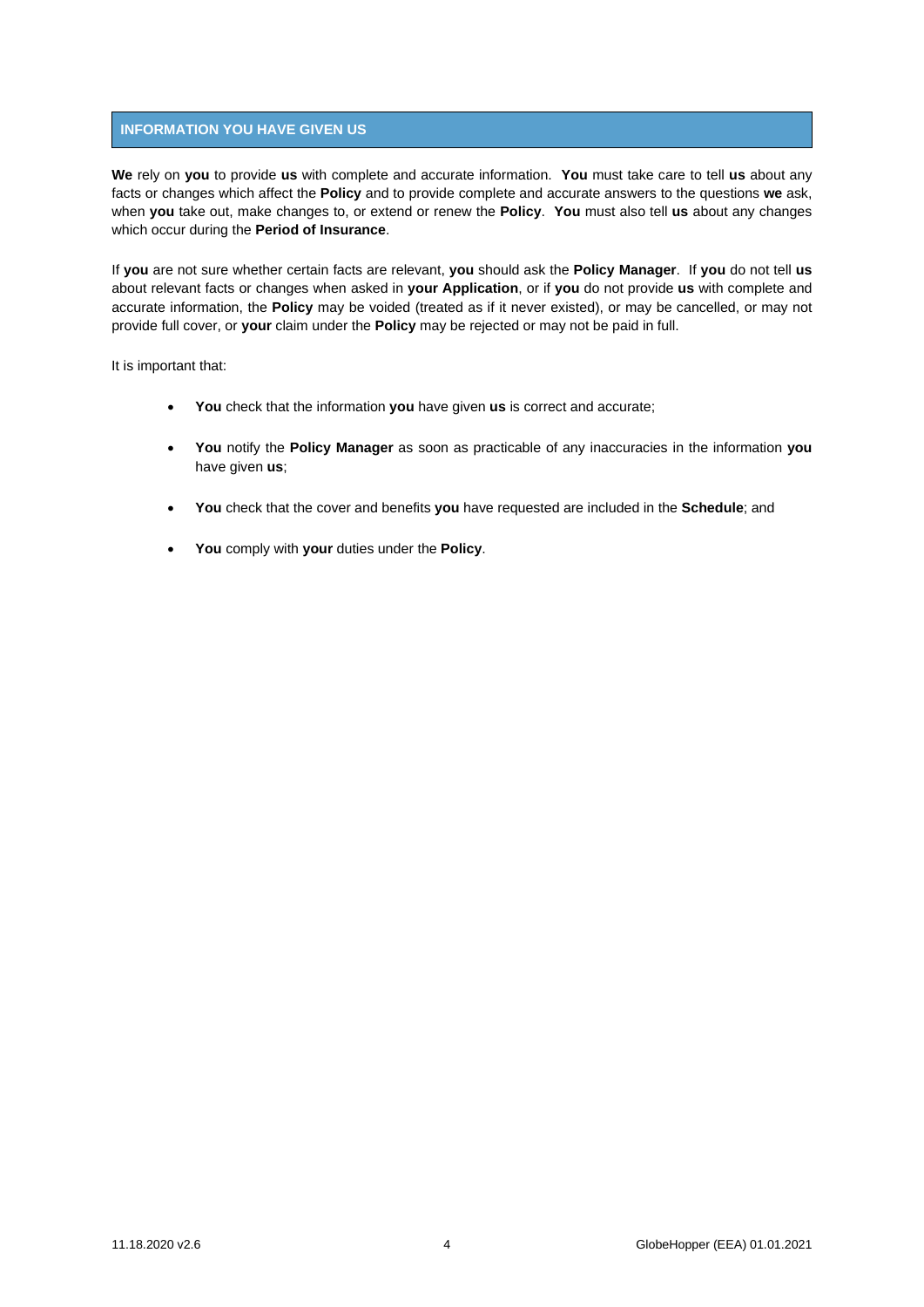# <span id="page-4-0"></span>**IMPORTANT INFORMATION**

## **ASSISTANCE**

# **Customer Service**

If **you** have any questions about this **Policy**, or if **you** would like more information, please contact the **Policy Manager** at:

| <b>IMG Europe</b>  |                      |
|--------------------|----------------------|
| Kingsgate          |                      |
| <b>High Street</b> |                      |
| Redhill            |                      |
| Surrey RH1 1SH     |                      |
| United Kingdom     |                      |
| Telephone Number:  | +44 (0) 1737 306710  |
| Fax Number:        | +44 (0) 1737 860600  |
| E-mail:            | info@imgeurope.co.uk |

# **CLAIMS**

If **you** wish to make a claim under this **Policy**, please contact the **Claims Administrators** at:

| International Medical Administrators |                                 |
|--------------------------------------|---------------------------------|
| GlobeHopper Claims Department        |                                 |
| PO Box 1114                          |                                 |
| Cardiff CF11 1UL                     |                                 |
| United Kingdom                       |                                 |
| Telephone Number:                    | +44 (0) 2920 474 236            |
| Fax Number:                          | +44 (0) 2920 468 797            |
| E-mail:                              | IMGEuropeClaims@imgeurope.co.uk |

There are certain Claims Conditions which **you** must comply with. Please refer to the Claims Conditions.

## **Medical Emergency Assistance**

Medical emergency assistance is available 24 hours a day, 365 days a year to assist **you** where possible with any medical **Emergency** or **Emergency Medical Evacuation** covered under this **Policy**.

This service is provided by the **Claims Administrators**, who will liaise with **your Medical Practitioner** in arranging **your** admission to **Hospital**, **Emergency** ambulance transfers and air evacuations where this is **Medically Necessary**.

The 24-hour Medical Emergency Helpline is:

| Telephone Number: | +44 (0) 2920 474 235 |
|-------------------|----------------------|
| Fax Number:       | +44 (0) 2920 468 797 |

**You** will need to provide the following information:

- Name of **Insured Person**;
- **Policy** number;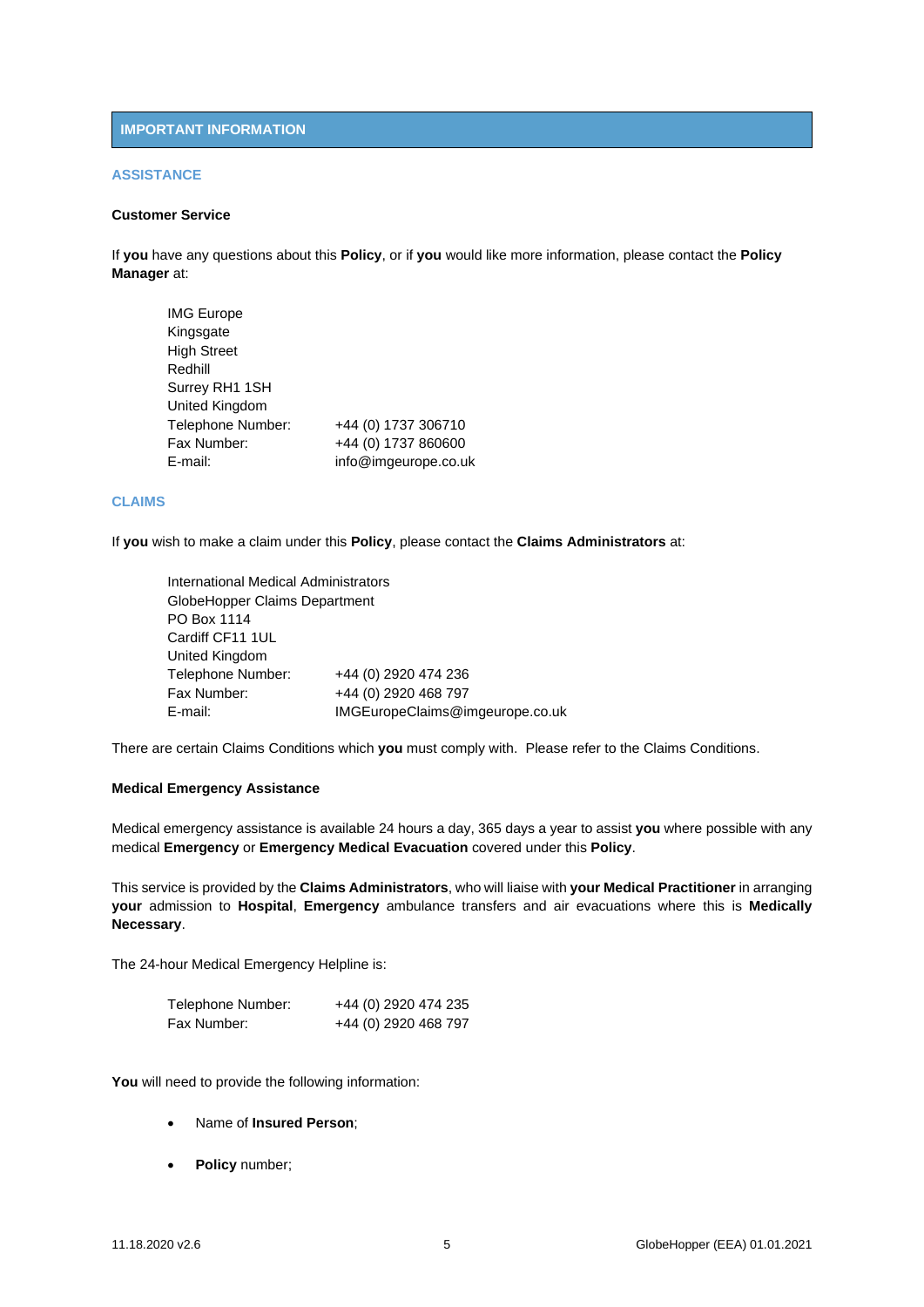- Contact telephone number, fax number and/or e-mail;
- Location of **Insured Person**; and
- A description of the medical **Emergency**.

# **CANCELLATION**

## **Your Cancellation Rights**

**You** have a statutory right to cancel this **Policy** within 14 days from the date of purchase or renewal of the **Policy** or the day on which **you** receive the **Policy** or renewal documentation, whichever is the later (the cooling off period).

If **you** wish to cancel the **Policy** within the cooling off period:

- If **you** have not travelled, or made a claim, **you** will receive a full refund of the **Premium** paid;
- If **you** have travelled, but not made a claim, the amount of refund will be calculated proportionately for the time for which **you** have been covered based on the annual **Premium** paid; and
- If **you** have made a claim, **you** will not be entitled to any refund of the **Premium** paid.

For cancellation of the **Policy**, please contact:

| <b>IMG Europe</b>  |                      |
|--------------------|----------------------|
| Kingsgate          |                      |
| <b>High Street</b> |                      |
| Redhill            |                      |
| Surrey RH1 1 SH    |                      |
| United Kingdom     |                      |
| Telephone Number:  | +44 (0) 1737 306710  |
| Fax Number:        | +44 (0) 1737 860600  |
| E-mail:            | info@imgeurope.co.uk |

If **you** do not exercise **your** statutory right to cancel the **Policy** within the cooling off period, the **Policy** will continue in force.

For **your** cancellation rights outside of the cooling off period, please refer to the General Conditions.

## **Our Cancellation Rights**

For **our** cancellation rights, please refer to the General Conditions.

## **COMPLAINTS**

If **you** wish to make a complaint regarding this **Policy**, please follow the procedure explained in the section for Making A Complaint.

# **DATA PROTECTION**

For **our** privacy notice, please refer to the section for Data Protection.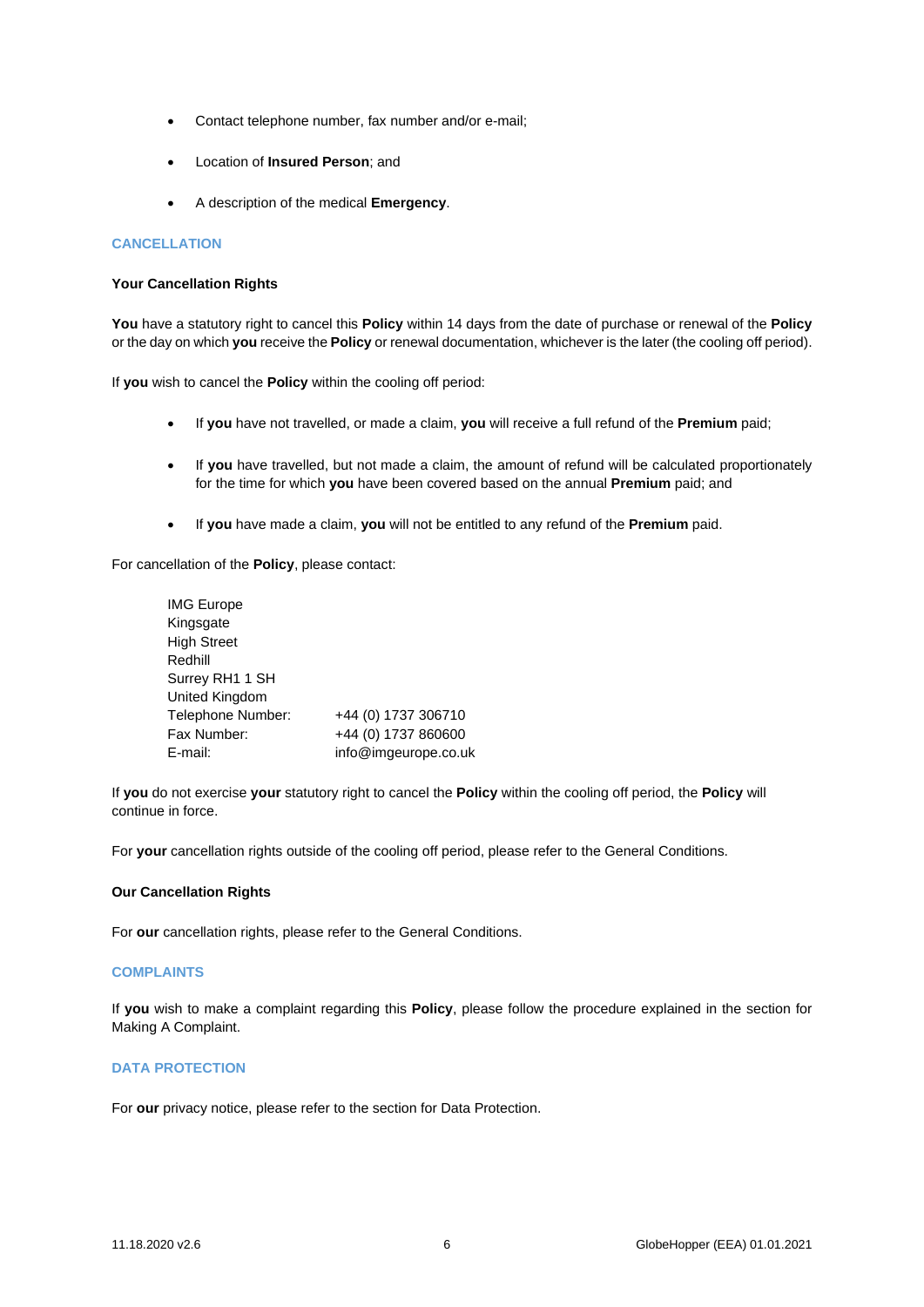## **EXCESSES**

**You** may be required to pay the **Excess** before any benefits are paid under the **Policy.** Please refer to the **Schedule**.

## **EXCLUSIONS AND CONDITIONS**

This **Policy** contains certain Exclusions, General Conditions and Claims Conditions.Please refer to these sections for more details.

## **COUNTRY OF HABITUAL RESIDENCE**

There is no cover within **your Country of Habitual Residence** except as provided in the section Incidental Return Trip.

# **LAW AND JURISDICTION**

Unless agreed otherwise, this **Policy** shall be governed by the law of England and Wales and shall be subject to the exclusive jurisdiction of the courts of England and Wales.

### **BENEFIT LIMITS**

Most sections of the **Policy** have limits on the maximum amount **we** will pay up to. Please refer to the **Schedule**.

#### **PRE-AUTHORISATION**

For certain benefits under this **Policy, you** must contact the **Claims Administrator** for **Pre-Authorisation** before incurring any costs and **you** must follow the **Pre-Authorisation** procedure set out in the Claims Conditions.

This includes, but is not limited, to the following situations:

- **You** are to go into **Hospital** abroad as an **In-Patient** or **Day-Patient**; or
- **You** are to receive certain **Treatments,** services or medical supplies.

Please read the **Pre-Authorisation** requirements set out in the Claims Conditions carefully.

If **you** do not contact the **Claims Administrator** or follow the **Pre-Authorisation** procedure where this is required, coverage may be declined or **we** may not pay the full amount of **your** claim.

## **PRE-EXISTING MEDICAL CONDITIONS**

There is no cover for any **Pre-existing Medical Conditions**.

Please read the **Pre-existing Medical Condition** Exclusions carefully as these explain what is excluded.

#### **SPORTS AND OTHER LEISURE ACTIVITIES**

**You** may not be covered when **you** take part in certain sports or activities where there is a high risk **you** may be injured. Please refer to the Medical Exclusions.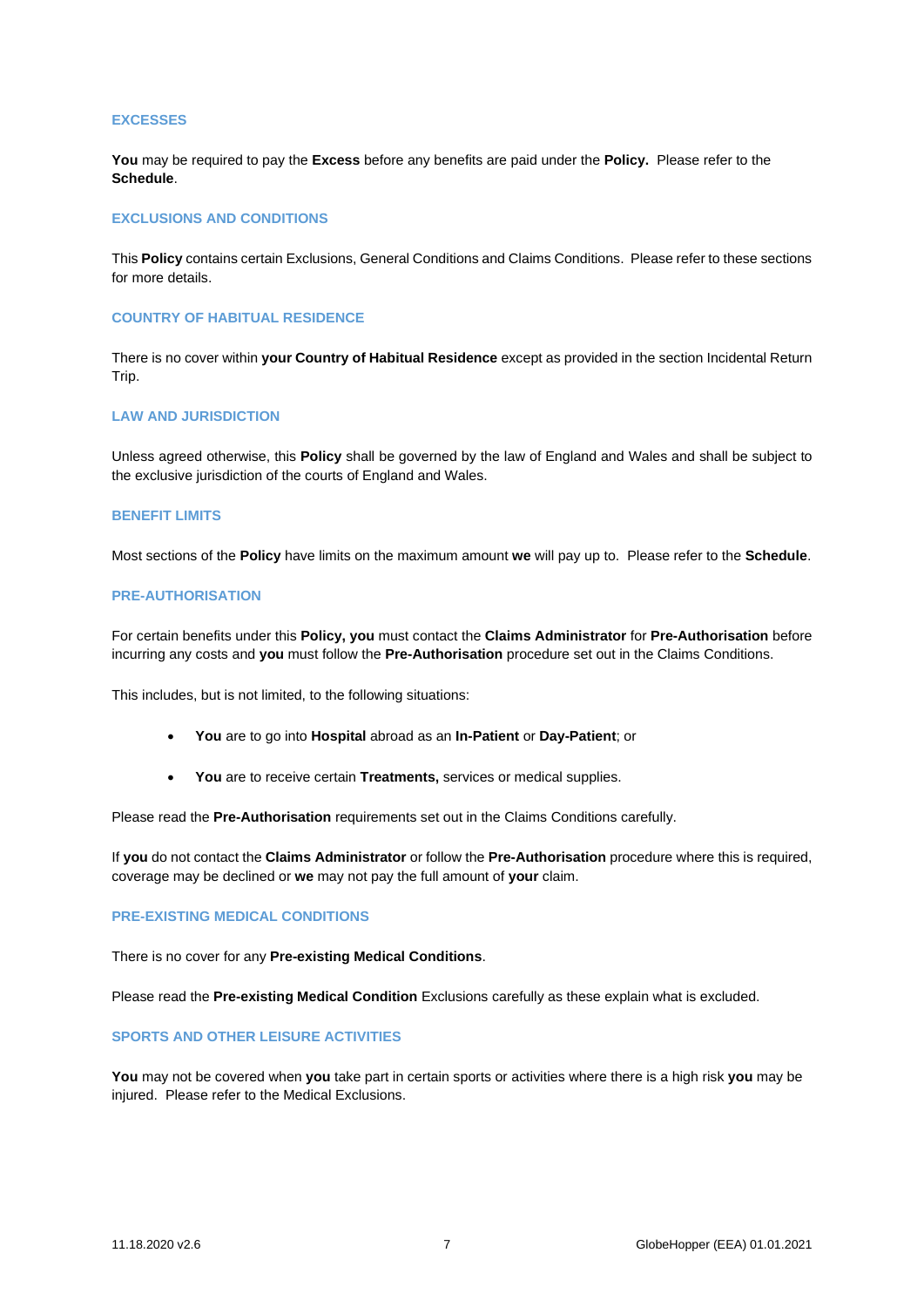## **TREATMENT IN A HOSPITAL**

This **Policy** contains additional benefits for **Insured Persons** who undergo **Treatment** in a **Hospital** that results in no costs or charges being paid by **you** or **us**. Please refer to the Additional Benefits section.

## **VISA REQUIREMENTS**

**You** must have the appropriate visa in order to enter **your Host Country**. Failure to obtain a valid visa(s) may result in **you** being denied entry into **your Host Country** and invalidated **your Policy**.

# **WHO IS COVERED**

This **Policy** only covers **Insured Persons, Spouses** and **Dependant Children** who, at the **Effective Date,** are:

- Aged 15 days of age or over;
- Under 70 years of age;
- A person who has legally entered the **Host Country** on a valid visa; and
- A person whose **Country of Habitual Residence** is the European Union.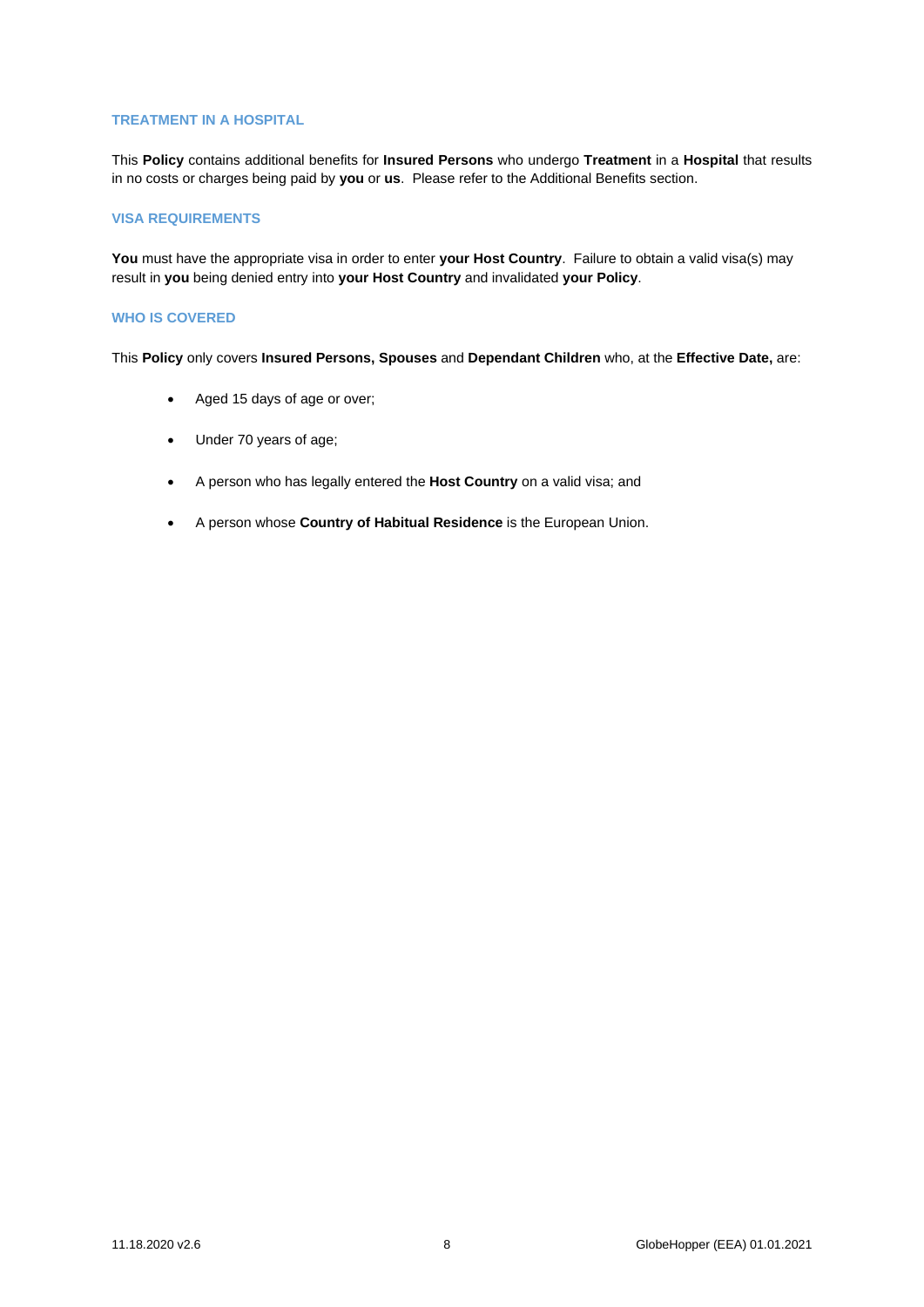# <span id="page-8-0"></span>**DEFINITIONS**

Certain words in this **Policy** have a specific meaning. Wherever words appear in bold in this **Policy**, they will have the meanings shown below.

## **Accident**

Means a sudden, unintentional, unforeseen and unexpected incident caused by external, visible means and resulting in **Injury** to **you**.

#### **Adventure Sports**

Means activities undertaken for the purposes of recreation, an unusual experience or excitement. These activities are typically undertaken outdoors and involve a medium degree of risk.

#### **Affected Area(s)**

Means any and all countries, states, provinces, territories, cities or other areas experiencing ongoing transmission of an **Epidemic**, **Pandemic** or other disease outbreak, or **Natural Disaster**.

#### **Against Medical Advice; Discharge Against Medical Advice**

Means a term used with a patient who checks himself or herself out of a **Hospital** against the advice of their **Treating Medical Practitioner**, sometimes known as DAMA, **Discharge Against Medical Advice**.

# **AIDS**

Means Acquired Immune Deficiency Syndrome.

#### **Alcohol and Substance Abuse**

Means misuse, illegal use, over use or abuse of, or a dependency on, or addiction to any alcohol, drugs, medicine, controlled substance, narcotic, toxin or chemical.

#### **Amateur Athletics**

Means an amateur or other non-professional sporting, recreational, or athletic activity that is organised, sponsored and/or sanctioned, and/or involves regular or scheduled practices, games and/or competitions. **Amateur Athletics** does not include activites that are engaged in by **you** solely for recreational, entertainment or fitness purposes.

#### **Ancillary Charges**

Means the charges made by a **Hospital** for particular services provided during the course of **In-Patient** or **Day-Patient Treatment**, such as charges for operating theatre, surgical appliances used by a **Specialist** during **Surgery** and special nursing requirements.

#### **Application**

Means the **Application** form and all amendments and accompanying information submitted by **you** or on **your**  behalf for acceptance into, extension or renewal of cover under this **Policy**.

## **Area of Cover**

Means the geographical area within which **you** are, or will be, travelling within and to which **your** cover is restricted, as selected by **you** in **your Application** as shown in the **Certificate of Insurance**.

The available Areas of Cover are:

(1) Europe: Albania, Andorra, Armenia, Austria, Azerbaijan, Azores, Belgium, Belarus, Bosnia-Herzegovina, Bulgaria, Channel Islands, Corsica, Croatia, Cyprus, Czech Republic, Denmark (including Faroe Islands), Estonia, Finland, France (including Corsica), Georgia, Germany, Gibraltar, Greece (including Greek Islands), Hungary, Iceland, Ireland, Italy (including Aeolian Islands, Sardinia & Sicily), Latvia, Liechtenstein, Lithuania, Luxembourg, Macedonia, Madeira, Malta, Moldova, Monaco, Montenegro, Netherlands, Norway (including Jan Mayen, Svalbard Islands), Poland, Portugal (including Azores & Madeira), Romania, Russia (West of Urals), San Marino, Serbia (including Kosovo), Slovakia, Slovenia,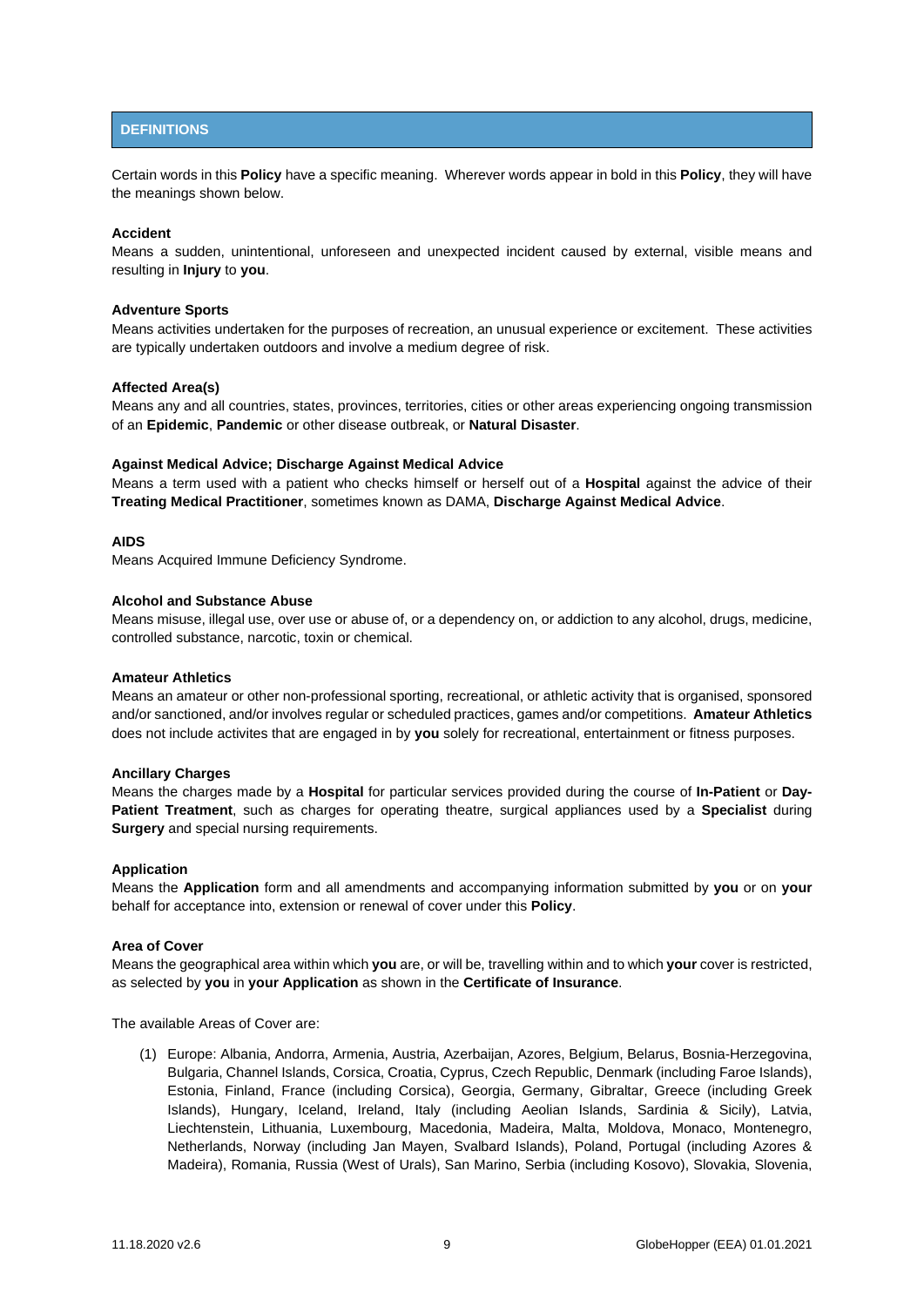Spain (including Balearic and Canary Islands), Sweden, Switzerland, Turkey, Ukraine, United Kingdom (including Great Britain, Northern Ireland and the Isle of Man) and Vatican City.

- (2) Worldwide excluding USA.
- (3) Worldwide.

#### **Cancellation Date**

Means the date specified in any Notice of Cancellation sent by **you** or **us**, or if there is no date specified, the date that the Notice of Cancellation is received by **us** (if sent by **you**) or received by **you** (if sent by **us**).

#### **Certificate of Insurance**

Means the document issued by **us** to **you** for this **Policy** showing **your** cover under this **Policy**, including the **Period of Insurance**, the **Area of Cover**, the level of cover and the **Excess**.

#### **Chronic Condition**

Means a **Medical Condition** which has at least 1 of the following characteristics:

- (1) It continues indefinitely and has no known cure;
- (2) It comes back or is likely to come back;
- (3) It is persistent or permanent;
- (4) **You** need to be rehabilitated or specially trained to cope with it; and/or
- (5) It needs long term monitoring, consultations, check-ups, examinations or tests.

#### **Claims Administrator**

Means the organisation(s) appointed by the **Policy Manager** to administer claims under the **Policy**. The appointed **Claims Administrators** are International Medical Administrators and Global Response. They act as the appointed representatives of the **Policy Manager**.

#### **Co-insurance**

Means the percentage of cost of a covered medical procedure or service paid by **you** after the **Excess** has been met.

#### **Congenital Disorder**

Means a physical abnormality that is present at birth.

#### **Country of Habitual Residence**

Means the country where **you** are a habitual resident and have **your** primary residence or usual place of abode.

#### **Custodial Care**

Means **Treatment**, services or care however described, that are designed primarily to assist an individual in activities of daily life.

#### **Day-Patient**

Means an **Insured Person** who is admitted to a **Hospital** solely to receive **Medically Necessary Treatment** for an **Injury** or **Illness**, occupies a bed and stays for a period of clinically-supervised recovery or **Treatment**, but does not stay in **Hospital** overnight.

# **Dental Treatment**

Means **Treatment** and supplies relating to the care, maintenance or repair of teeth, gums or bones supporting the teeth, including dentures and preparation for dentures.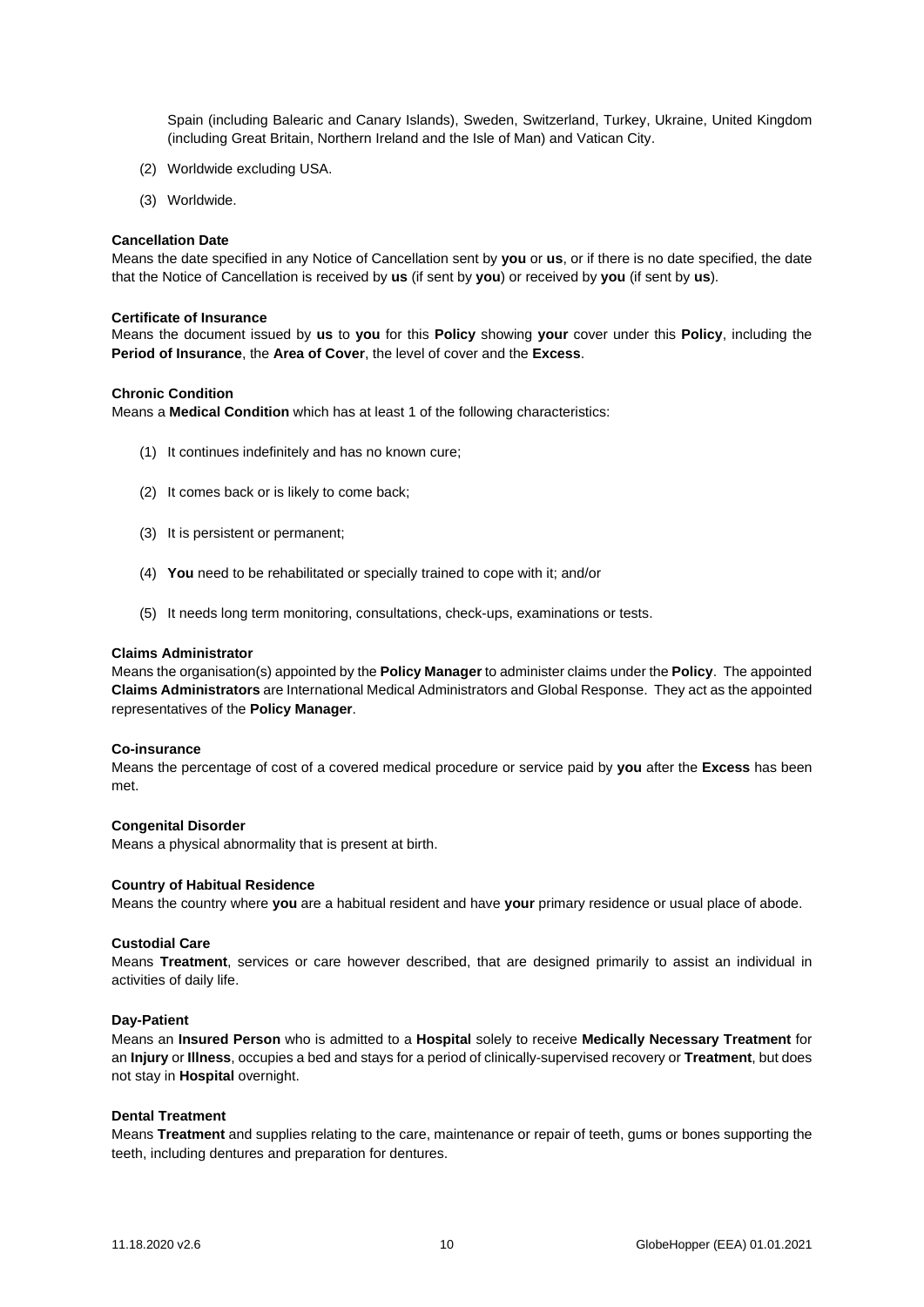## **Dependant Child, Dependant Children**

Means **your** or **your Spouse**'s natural or adopted child, or step-child, who is:

- (1) Unmarried;
- (2) Living with **you** or **your Spouse**;
- (3) Depends on **you** or **your Spouse** for maintenance and support;
- (4) Under the age of 18 years; and
- (5) Listed on the **Certificate of Insurance**.

## **Drugs**

Means **Medically Necessary Drugs** or medicines prescribed by a **Medical Practitioner** or **Specialist**.

## **Durable Medical Equipment**

Means a standard basic **Hospital** bed, standard basic wheel chair, walkers, crutches and portable oxygen equipment.

## **Educational or Rehabilitative Care**

Means care for restoration (by education or training) of a person's ability to function in a normal or near normal manner following an **Eligible Medical Condition**. It includes, but is not limited to, vocational or occupational therapy, and speech therapy.

# **Effective Date**

Means the date shown on **your Certificate of Insurance** from which the **Period of Insurance** starts.

## **Elective**

Means **Treatment** or **Surgery** that is elected by **you** or a **Medical Provider**, that is scheduled in advance, is not urgent, and does not involve a medical **Emergency**.

## **Eligible Charges**

Means the **Reasonable and Customary Charges** for charges, costs, and expenses incurred by **you** during the **Period of Insurance** for **Treatment,** services or medical supplies which are **Medically Necessary** and which are directly related to an **Eligible Medical Condition**.

## **Eligible Medical Condition**

Means any **Medical Condition** that is covered under this **Policy**.

## **Emergency**

Means a **Medical Condition** manifesting itself by acute signs or symptoms which could reasonably result in placing **your** life or limb in danger if medical attention is not provided within 24 hours, based upon a reasonable medical certainty.

## **Emergency Local Ambulance Transport**

Means transportation and accompanying care provided by designated, licensed, qualified, professional emergency personnel from the location of an **Accident** or acute **Illness** to a **Hospital** or other appropriate health care facility. **Emergency Local Ambulance Transport** does not include subsequent interfacility transfers of admitted patients.

## **Emergency Medical Evacuation**

Means **Emergency** transportation provided by designated, licensed, qualified, professional emergency personnel from the **Hospital** or medical facility where **you** are located, to another **Hospital** or medical facility recommended by the attending **Medical Practitioner**.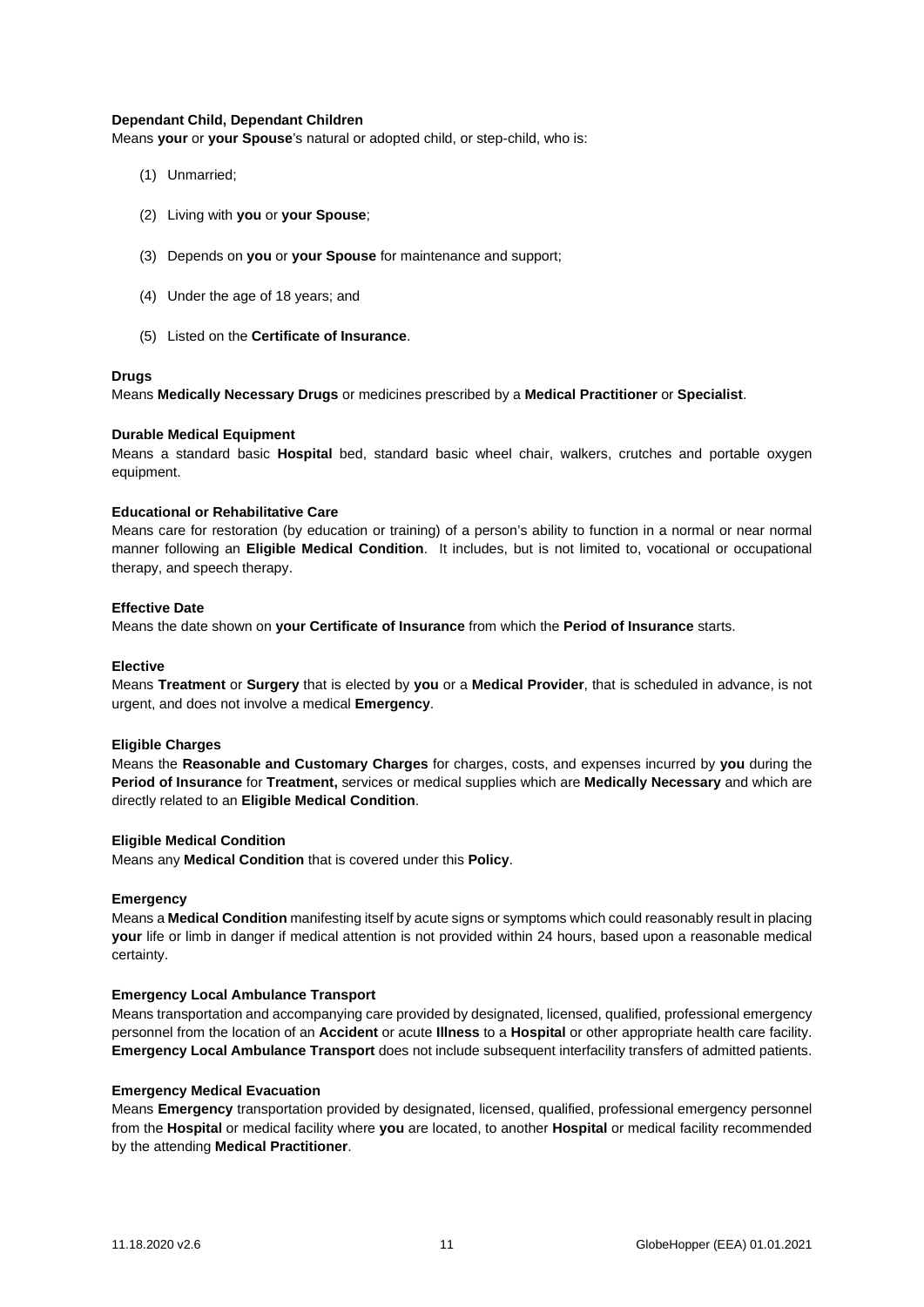## **Emergency Use Authorisation (EUA)**

Means a temporary authorisation issued by the U.S. Food and Drug Administration (FDA) or the European Medicines Agency (EMA) to allow the use of unapproved medical product, service, a **Surgery** or surgical procedure, prescription medication, drug, biological product, **Durable Medical Equipment** (DME) or device; or by allowing an otherwise unapproved use or application of an approved medical product, service, **Surgery** or surgical procedure, prescription medication, drug, biological product, **Durable Medical Equipment** (DME) or device.

## **Endorsement**

Means any exhibit, **Schedule**, attachment, amendment, or other document which is prepared by **us** and attached to, issued in connection with, accompanying or otherwise expressly made a part of or applicable to this **Policy**, the **Policy Terms**, the **Certificate of Insurance***,* or the **Application**, as the case may be.

## **Epidemic**

Means the occurrence of more cases of disease than expected in a given area or among a specific group of people over a particular period of time.

## **Excess**

Means the amount that **you** are required to pay once every 12 months as specified in the **Schedule**.

## **Experimental**

Any **Treatment** that includes completely new, untested drugs, procedures, or services, or the use of which is for a purpose other than the use for which they have previously been approved by the U.S. Food and Drug Administration (FDA) or the European Medicines Agency (EMA); new drug procedure or service combinations; and/or alternative therapies which are not generally accepted standards of current medical practice.

# **Expiry Date**

Means the date shown on the **Certificate of Insurance** on which cover under this **Policy** expires.

# **Extended Care Facility**

Means a facility licensed to provide full time skilled nursing care under the regular supervision of a **Medical Practitioner** and which provides each patient with active **Treatment** of a **Medical Condition.** It does not include a facility primarily for rest, the aged, **Treatment** of **Alcohol and Substance Abuse**, **Custodial Care**, or nursing care.

# **Extreme Sports**

Means recreational activities involving a high degree of risk. These activities often involve speed, height, a high level of physical exertion, and/or highly specialised equipment and often carry the potential risk of serious or permanent physical **Injury** and even death.

## **Global Travel Warning**

Means a published statement, warning or advisory, including any website document, issued by the World Health Organisation (WHO), United States Centers for Disease Control & Prevention (CDC), United States Department of State, United States Bureau of Consular Affairs, Public Health England, European Centre for Disease Prevention & Control or similar government or non-governmental agency of **your Country of Habitual Residence** or **Host Country**, warning that any global travel (travel anywhere) poses serious risks to health, safety and security or exposes **you** to a greater likelihood of life-threatening risks, including all United States Department of State global advisories or global warnings Levels "3 - reconsider travel" and "4 -do not travel" and CDC global advisories or global warnings Level "3 – avoid nonessential travel" or any higher level. For the avoidance of doubt, a **Global Travel Warning** covers all **Affected Areas**, including the United States of America and all of its territories.

## **Home Nursing Care**

Means services and/or **Treatment** provided by a home health care agency and supervised by a registered nurse that are directed toward the convalescent care of a patient, provided always that such care is **Medically Necessary** and in lieu of **Medically Necessary In-Patient** care.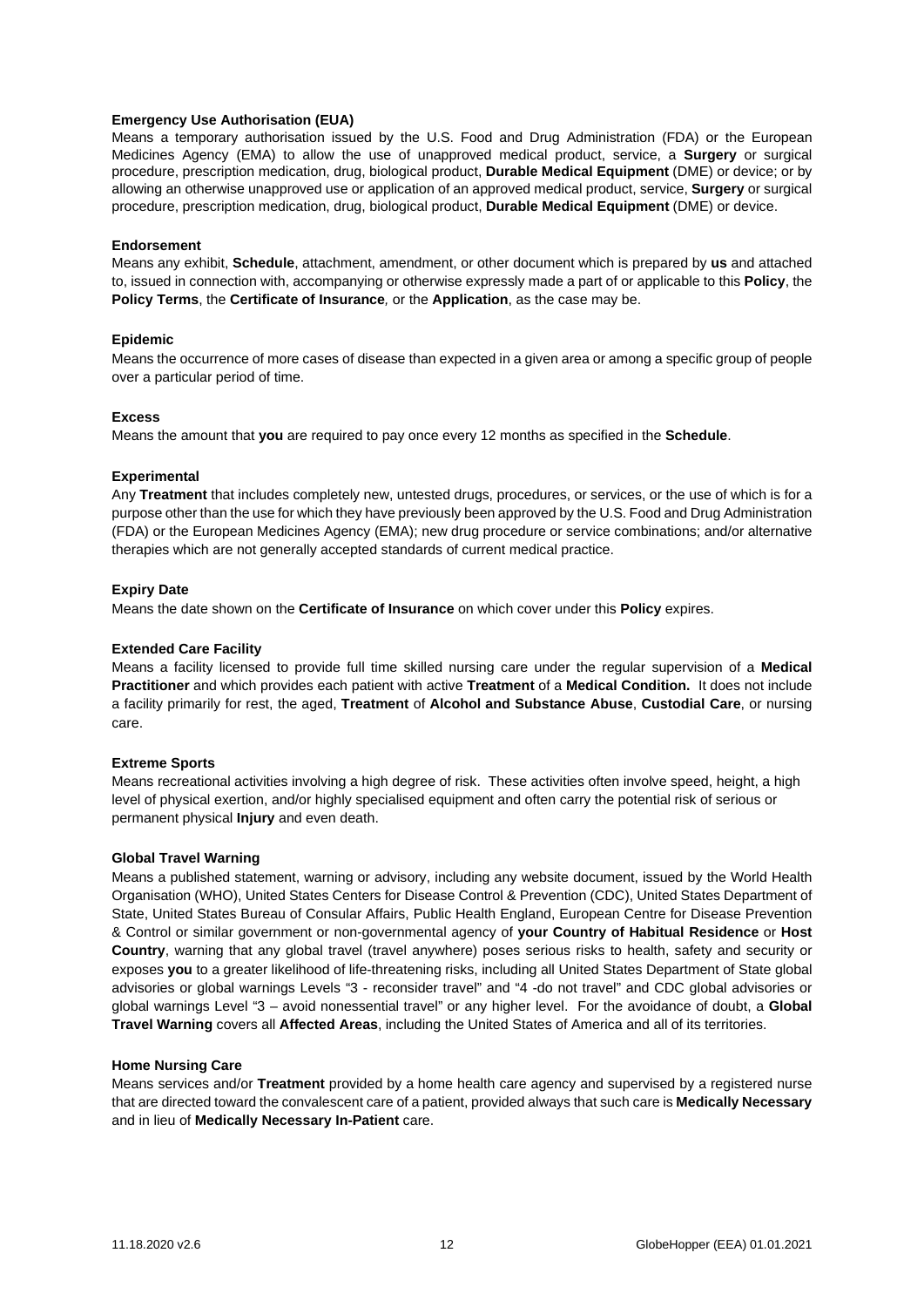## **Hospice**

Means an institution which is licensed by the state or country in which it operates; and operates primarily for the reception, care and palliative control of pain for terminally ill persons who have, as certified by a **Medical Practitioner**, a life expectancy of not more than 6 months.

## **Hospital**

Means an institution which is licensed by the state or country in which it operates; and operates primarily for the reception, care, and **Treatment** of sick or injured persons as **In-Patient**; and provides 24-hour nursing service by registered nurses on duty or call; and has a staff of 1 or more **Medical Practitioners** available at all times; and provides organised facilities and equipment for diagnosis and **Treatment** of **Medical Conditions**, or **Mental or Nervous Disorders** on its premises. **Hospital** does not include a place that is primarily a long-term care facility, **Extended Care Facility**, or a nursing, rest, or convalescent home, or a place for the aged, the **Treatment** of **Alcohol and Substance Abuse**, or runaways or similar establishment.

## **Hospitalisation; Hospitalised**

Means confined and/or treated in a **Hospital** as an **In-Patient**.

## **Host Country**

Means the country, other than **your Country of Habitual Residence**, where **you** are travelling to or in.

#### **Illness**

Means any physical sickness, disorder, infection, symptom or disease. It does not include learning disabilities, attitudinal or disciplinary problems, or any **Mental or Nervous Disorder**. All **Illnesses** which exist simultaneously, or which arise after a prior **Illness**, that are directly or indirectly related to the same cause, shall be considered 1 **Illness**.

#### **Implant**

Means any device, object, or medical item that is surgically embedded, inserted, or installed for medical purposes within or on a patient's body, including for orthotic or prosthetic reasons.

## **Injury**

Means physical bodily **Injury** resulting or arising directly from an **Accident**. All **Injuries** arising from the same **Accident** shall be considered as a single **Injury**.

#### **In-Patient**

Means a person who has been admitted to and charged by a **Hospital** for bed occupancy for purposes of receiving **In-Patient Hospital** services. Generally, a patient is considered an **In-Patient** if billed by the **Hospital** for charges as an **In-Patient**, and formally admitted as an **In-Patient** with the expectation he/she will occupy a bed and (a) remain at least overnight or (b) is expected to need **Hospital** care for 24 hours or more.

## **Insured Person, you, your**

Means the person who is insured under this **Policy** as named in the **Certificate of Insurance**.

#### **Insurers, we, us, our**

Means Sirius International Insurance Corporation UK Branch, Floor 4, 20 Fenchurch Street, London EC3M 3BY, UK, which is authorised by the Prudential Regulation Authority and regulated by the Financial Conduct Authority and the Prudential Regulation Authority under registration number 202912.

## **Intensive Care Unit**

Means an area of a **Hospital** set up for very ill or seriously injured patients who must be closely, constantly monitored. The unit must have specially trained staff and special equipment and supplies at all times. **Intensive Care Unit** includes a cardiac care unit and special care unit, such as a neonatal care unit and burn unit.

#### **Investigational**

Means any **Treatment** that includes drugs, procedures, or services that are still in the clinical stages of evaluation and not yet approved for use by the U.S. Food and Drug Administration (FDA) or European Medicines Agency (EMA) including an **Emergency Use Authorisation** by the FDA or EMA.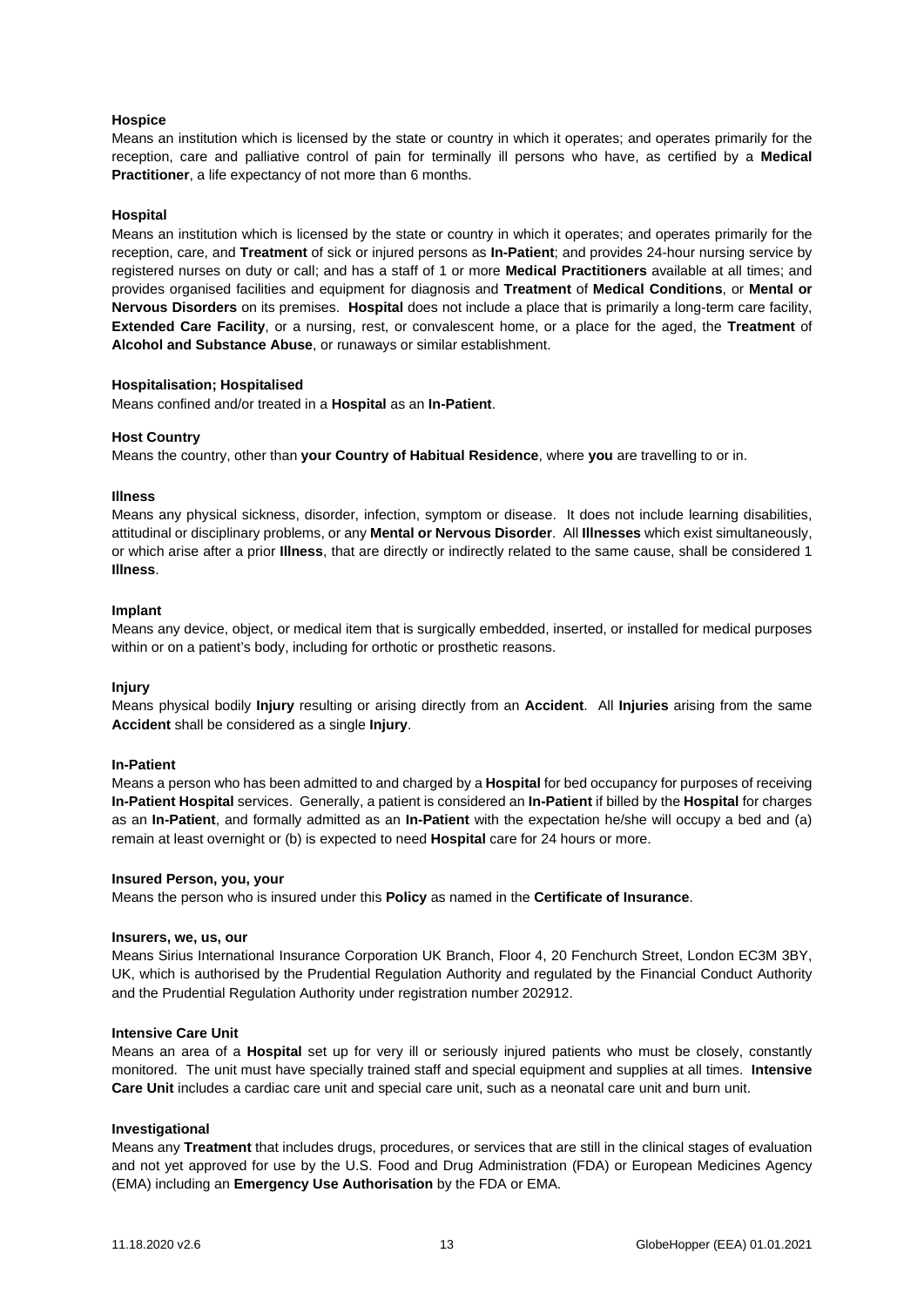## **Maximum Limit**

Means the total amount of payments available to an **Insured Person** during the **Period of Insurance** under this **Policy** as shown in the **Schedule**.

## **Medical Condition**

Means any **Illness** or **Injury**.

## **Medically Necessary, Medical Necessity**

Means a **Treatment**, service or supply which is necessary, appropriate and required for the diagnosis or **Treatment** of an **Eligible Medical Condition**.

## **Medical Practitioner**

Means a qualified **Medical Practitioner** who is duly educated, trained and licensed by the country in which the **Treatment** is provided, who is acting within the scope of such licence, and who is not **you**, a **Relative** or a person who resides or has resided in **your** home.

## **Mental or Nervous Disorder**

Means any mental, nervous or emotional illness which is an illness of the brain with predominant behavioural symptoms; an illness of the mind or personality; or an illness or disorder evidenced by socially deviant behaviour. It includes any disease or condition that is classified as a Mental Disorder by the World Health Organisation. It does not include learning disabilities, attitudinal or disciplinary problems, or **Alcohol and Substance Abuse**.

# **Mortal Remains**

Means **your** bodily remains or ashes.

## **Natural Disaster**

Means flood, drought, tidal wave, fire, hurricane, earthquake, windstorm or other storm, landslide or other natural catastrophe or event resulting in human migration for safety.

## **Network Provider**

Means **Medical Practitioners** or medical facilities contracted with the **Policy Administrator** to provide services for specific pre-negotiated rates.

## **Newborn**

Means an infant born from **you** or **your Spouse** from the moment of birth through the first 31 days of life.

## **Non-Elective**

Means **Treatment** or **Surgery** that is urgent or essential to the survival of the patient.

## **Out-Patient**

Means **Medically Necessary Treatment** by a **Medical Practitioner** or other healthcare provider that does not require an overnight stay in a **Hospital**, nor is admitted as an **In-Patient** or **Day-Patient**, regardless of the hour that the person arrived at the **Hospital**, whether a bed was used, or whether the person remained in the **Hospital** past midnight.

## **Pandemic**

Means a global outbreak of a disease.

## **Period of Insurance**

Means the period starting on the **Effective Date** and ending on the **Expiry Date** or the **Cancellation Date**, whichever is the earlier as stated on the **Certificate of Insurance**. The **Period of Insurance** can be no less than 30 days and no more than 12 consecutive months.

## **Policy**

Means the contract of insurance between **you** and **us.** It consists of this **Policy** wording, the **Schedule**, the **Certificate of Insurance**, the **Application** and any **Endorsements**.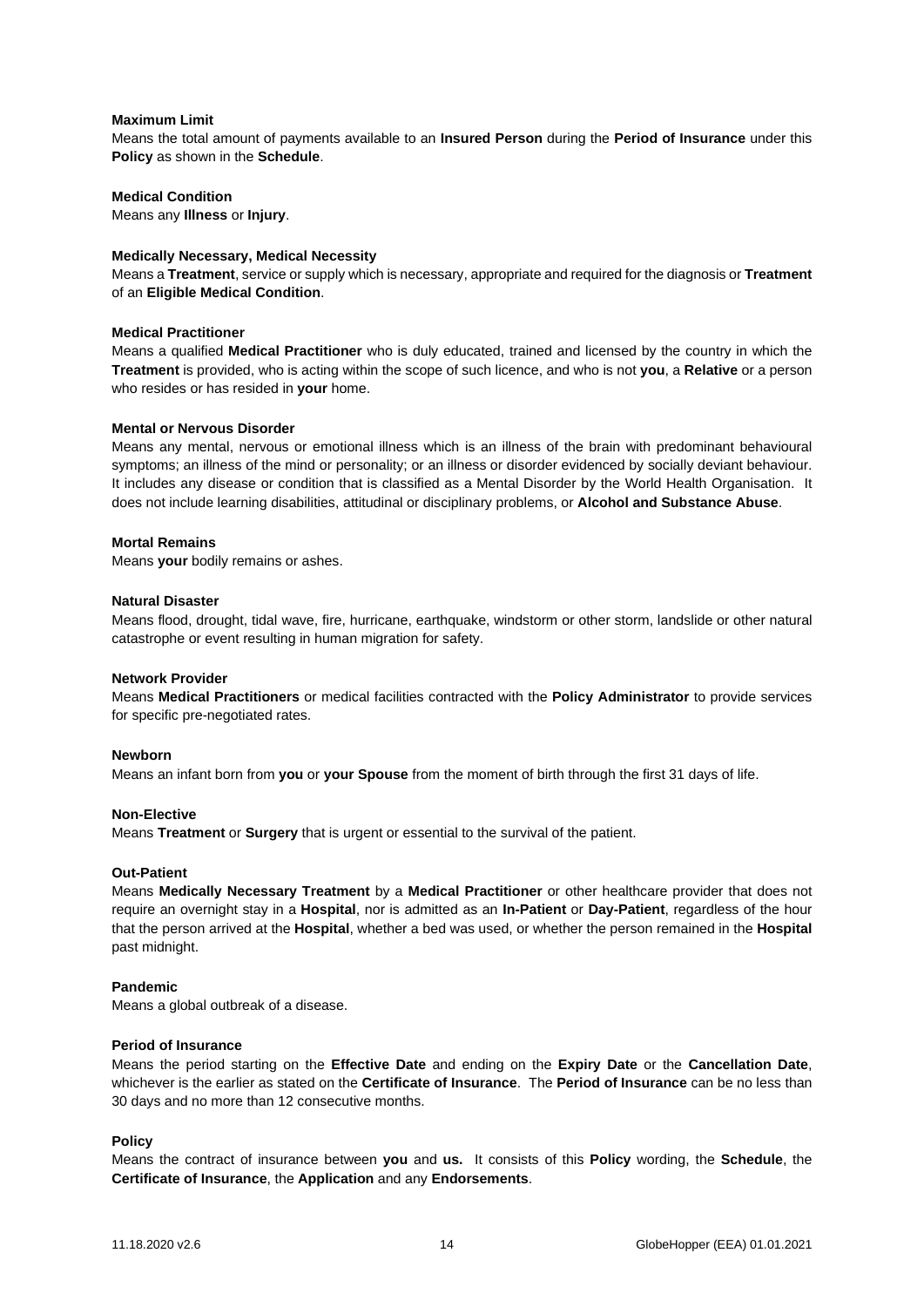## **Policy Administrator**

Means the organisation appointed by **us** to administer the **Policy**. The appointed **Policy Administrator** is International Medical Group, Inc. and acts solely as the disclosed and authorised agent and representative for **us** and on **our** behalf, and has and shall have no direct, indirect, joint, several, separate, individual, or independent liability or obligation of any kind whatsoever under the **Policy**.

# **Policy Limit**

Means the maximum total amount of benefit payments or reimbursements available to **you** under the **Policy**, including any renewals or extensions.

## **Policy Manager**

Means the organisation appointed to act as coordinator between the **Policy Administrator** and **us**. The **Policy Manager** is also an authorised agent for **us** and on **our** behalf for the purposes of: receiving **Premiums**; receiving and holding claims money prior to transmission; and receiving and holding **Premium** refunds. The appointed **Policy Manager** is London Global S.r.l. trading as IMG Europe, Kingsgate, High Street, Redhill, Surrey RH1 1SH, United Kingdom, and it has and shall have no direct, indirect, joint, several, separate, individual, or independent liability or obligation of any kind under the **Policy**.

## **Pre-Authorisation, Pre-Authorised**

Means the process which **you** have to undergo before incurring costs or obtaining **Treatment**, service or supply for certain benefits under this **Policy**.

## **Pre-existing Medical Condition**

Means any **Medical Condition** or any chronic, subsequent or reoccurring complication or consequence associated with or arising from any symptoms or **Medical Condition** where, at any time prior to the original **Effective Date** any of the following has occurred:

- (1) Medication (including **Drugs**, medicines, special diets, injections or other forms of medication), advice or **Treatment** was sought by, recommended for or received by **you**; and **you** were aware or should reasonably have been aware **you** had the **Medical Condition**;
- (2) **You** have experienced or displayed symptoms, where **you** were aware or should reasonably have been aware **you** had the **Medical Condition**;
- (3) **You** were aware or should reasonably have been aware **you** had the **Medical Condition**; whether or not:
	- (a) The **Medical Condition** has been investigated or diagnosed on or at any time prior to the original **Effective Date**;
	- (b) The **Medical Condition** was known or unknown to be connected to or related to the medication, advice or **Treatment** referred to in paragraph (1) above, or to the symptoms referred to in paragraph (2) above;
	- (c) The **Medical Condition** was historical or dormant; or
	- (d) The **Medical Condition** was disclosed on the **Application** or any claim form or otherwise.

## **Pregnancy**

Means the process of growth and development within a woman's reproductive organs of a new individual from the time of conception through the phases where the embryo grows and foetus develops to birth.

## **Premium**

Means the payment due from **you** in the amount shown on the **Certificate of Insurance**.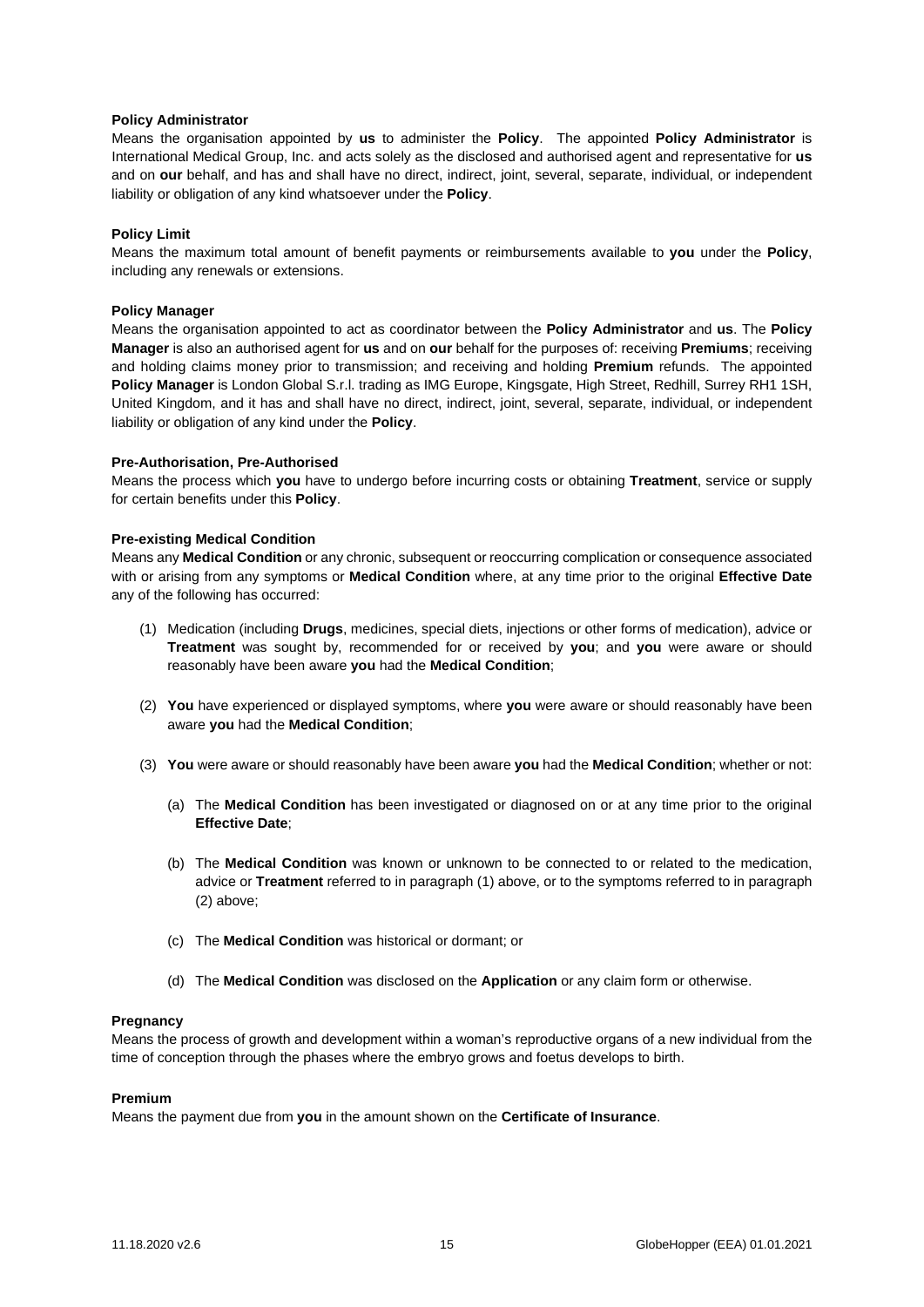## **Public Health Emergency of International Concern**

Means a formal declaration by the World Health Organisation (WHO) of an extraordinary event which is determined to constitute a public health risk through the international spread of disease, **Epidemic**, **Pandemic** and potentially requires a coordinated international response.

## **Reasonable and Customary Charges**

Means in **our** sole discretion, the reasonable and customary amount charged for similar **Treatment**, services, or medical supplies within the area in which the charge is incurred.

## **Relative**

Means **your Spouse**, partner, fiancé or fiancée, child, son or daughter in law, parent, step parent, parent in law, legal guardian, grandparent, grandchild, sibling, brother or sister in law, or immediate family member.

## **Renewal Date**

Means 12 months from **your** first **Effective Date** on which the **Policy** may be renewed.

## **Routine Physical Examination**

Means an examination of the physical body by a **Medical Practitioner** for preventative or informative purposes only, and not for the **Treatment** of any previously manifested, symptomatic, diagnosed or known **Illness** or **Injury**.

## **Schedule**

Means the schedule of benefits, coverage, and limits of cover contained in this **Policy** wording.

## **Self-Inflicted**

Means an action or inaction by **you** that **you** consciously understand will or may cause or contribute, directly or indirectly, to **your Injury** or **Illness**. **Self-Inflicted** specifically includes failure of **you** to follow **your Medical Practitioner's** orders, complete prescriptions as directed, or follow any health care protocol or procedures designed to return or maintain **your** health.

## **Specialist**

Means a registered **Medical Practitioner**, skilled in a generally accepted medical or surgical specialty or subspecialty, who currently holds a substantive consultant appointment in that **Specialty**, which is recognised as such by the statutory bodies of the relevant country.

# **Spouse**

Means **your** spouse or domestic partner. Such relationship must have met all requirements of a valid marriage contract, domestic partnership, or civil union where the parties' ceremony was performed.

## **Surgery**

Means a generally accepted invasive diagnostic or operative procedure or **Treatment** of a **Medical Condition** by manual or instrumental operations performed by a **Medical Practitioner** whist **you** are under general or local anaesthesia.

# **Teleconsultation**

Means **Treatment** of an **Illness** or **Injury** involving the **Insured Person** and a **Medical Practitioner** at different locations, and who are connected by video, audio and computers.

## **Telehealth**

Means the distribution of health-related services and information via electronic information and telecommunication technologies. It allows long-distance patient and clinician contact, care, advice, reminders, education, intervention, monitoring, and remote admissions.

## **Telemedicine**

Means a process where an **Insured Person** is teleconferenced for a **Teleconsultation** with a qualified **Medical Practitioner** but is attended at the remote point by a **Telepresenter**. This **Telepresenter** may be equipped with either an exam camera or a stethoscope, and possibly other medical equipment as well, for the purpose of using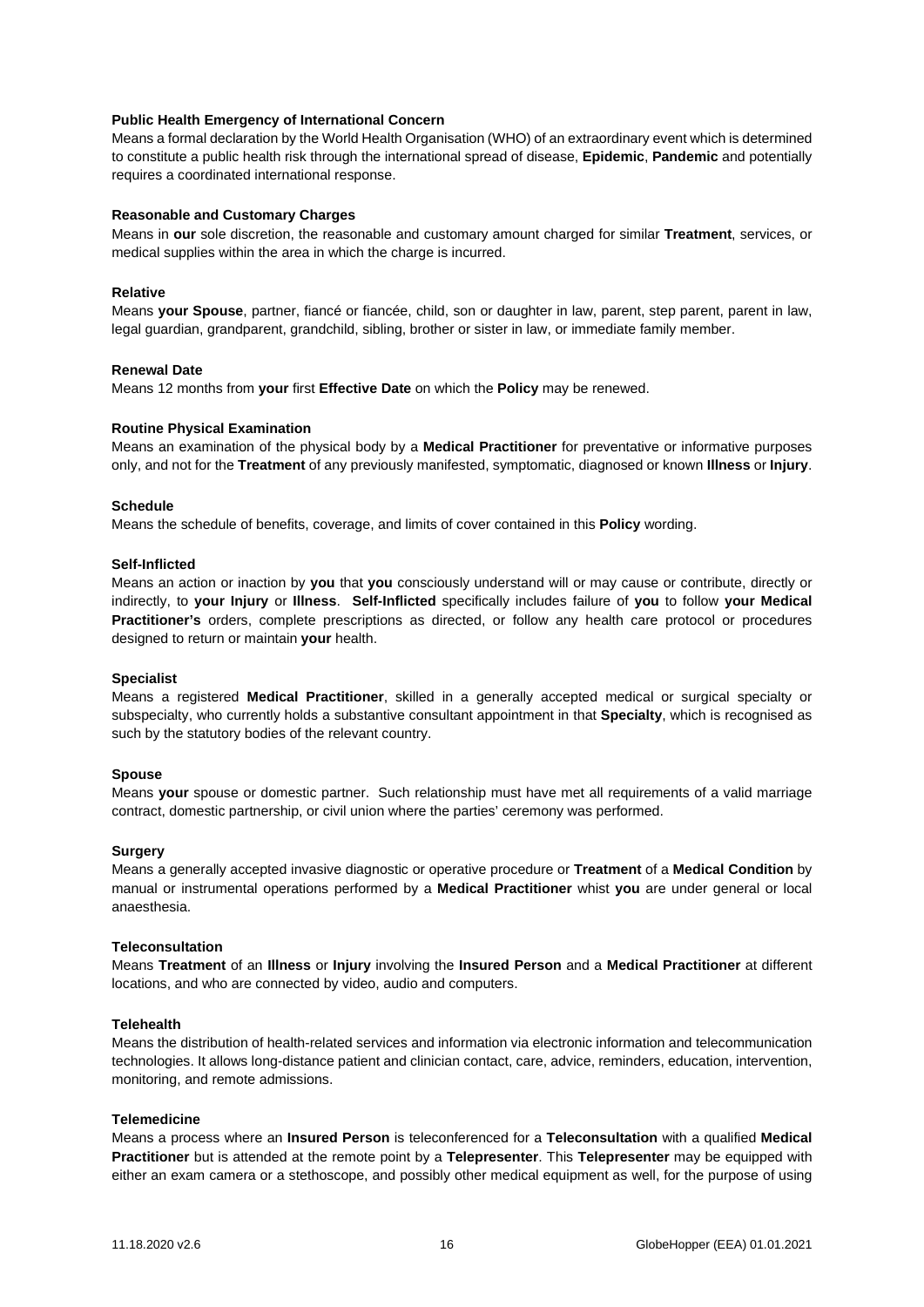those medical devices to gather and relay data to the **Medical Practitioner**'s office or to the **Treating Medical Practitioner**.

#### **Telepresenter**

Means a medical assistant who is present with the **Insured Person** during a **Teleconsultation** led by a remote **Medical Practitioner**.

## **Terms**

Means terminology, provisions, conditions, definitions, limits, sub-limits, limitations, wordings, restrictions, qualifications and/or exclusions.

## **Terrorism**

Means an act or series of acts, including but not limited to, the use of force or violence and/or threat of, of any person or group(s) of persons, whether acting alone or on behalf of or in connection with any organisation(s), committed for political, religious or ideological purposes, including any intention to influence any government and/or to put the public in fear for such purposes.

## **Travel Warning, Emergency Travel Advisory, Travel Advisory**

Means a published statement, warning or advisory, including any website document, issued by the World Health Organisation (WHO), United States Centers for Disease Control & Prevention (CDC), United States Department of State, United States Bureau of Consular Affairs, Public Health England, European Centre for Disease Prevention & Control or similar government or non-governmental agency of the **Insured Person's Country of Habitual Residence** or **Host Country**, warning that travel to **Affected Areas** poses serious risks to health, safety and security or exposes the **Insured Person** to a greater likelihood of life-threatening risks, including all United States Department of State Travel Advisories or Warnings Levels "3 - reconsider travel" and "4 -do not travel" and CDC Travel Advisories or Warnings Level "3 – avoid nonessential travel" or any higher level. For the avoidance of doubt, a **Travel Warning** covers all specified **Affected Areas**, including the United States of America as applicable.

## **Treat, Treating, Treatment**

Means any and all undertakings, services and/or procedures rendered for the management or care of **you** for the purpose of identifying, testing for, analysing, diagnosing, **Treating**, curing, resolving, preventing, monitoring, attending to, caring for, controlling and/or combatting any **Eligible Medical Condition** or the symptoms or manifestations of it, including but not limited to verbal or written advice, consultation, examination, discussion, diagnostic or laboratory testing or evaluation of any kind, pharmacotherapy or other medication, and/or **Surgery**.

## **Tropical Disease**

Means any infectious disease that occurs solely, or principally, in the tropics and thrive in hot, humid climates.

## **Virtual Physician Visit**

Means a live consultation conducted over the internet or phone between a **Medical Practitioner** and the **Insured Person**.

#### **Worsening**

Means deterioration of an **Insured Person's** medical condition, symptoms or diagnosis that may lead to further complications following a **Discharge Against Medical Advice** or an increased likelihood or need for readmission.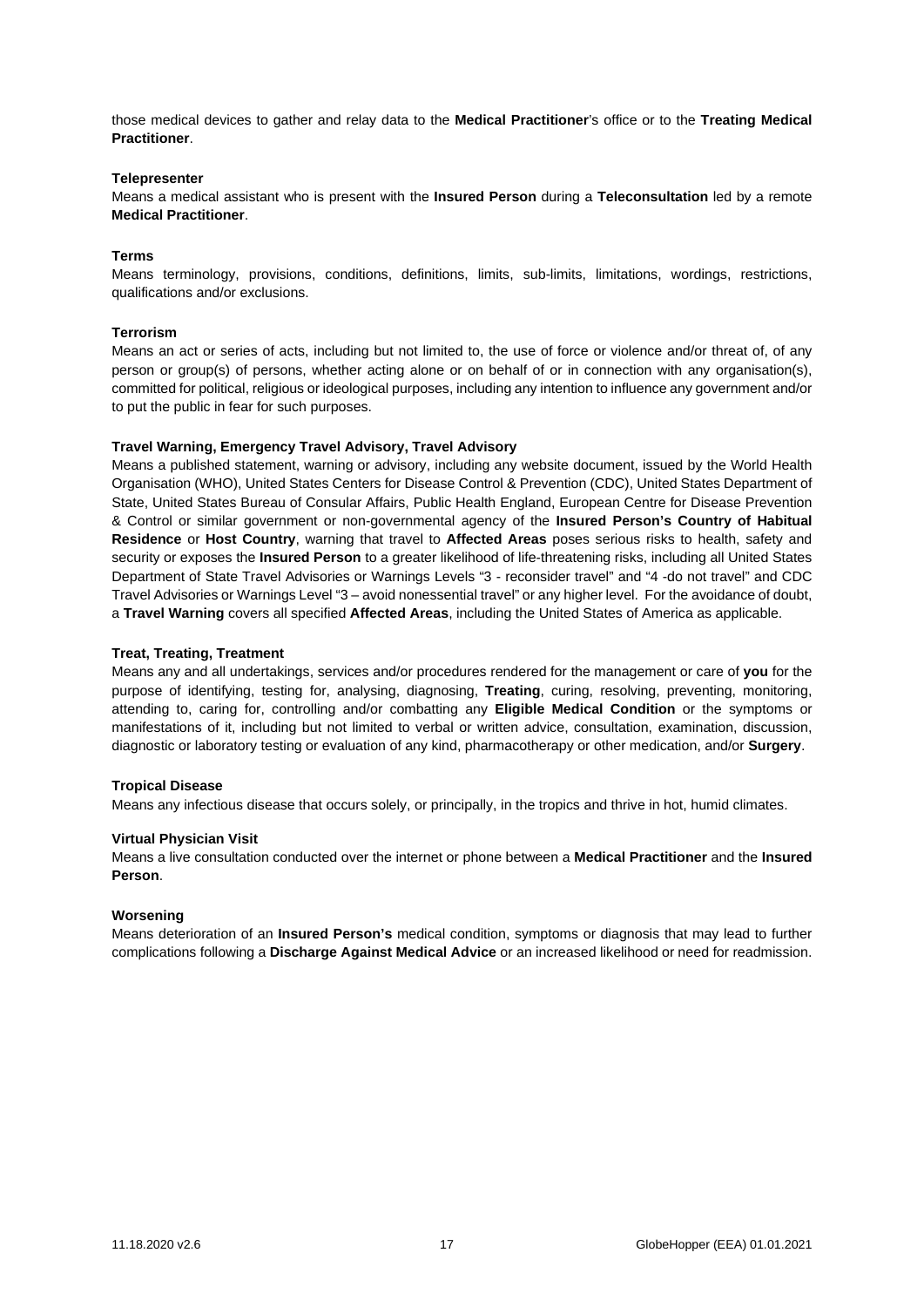# <span id="page-17-0"></span>**SCHEDULE**

Subject to the **Terms** of **your Policy** and if no other limitations apply, after deduction of any **Excesses**, **we** will pay **Eligible Charges** for **Medically Necessary Non-Elective Treatment** up to the **Maximum Limit** per **Insured Person** per **Period of Insurance**, as shown on **your Certificate of Insurance**.

All **Maximum Limits** and **Excesses** in this table are set in Pounds, Euros and US Dollars. The currency in which **you** pay **your Premium,** being either Pounds, Euros or US Dollars, is the currency that applies to **your Policy** for the purposes of the **Maximum Limits** and **Excesses**.

| <b>Period of Insurance</b>                              |          | 12 months                                                                                                                                                     |             |
|---------------------------------------------------------|----------|---------------------------------------------------------------------------------------------------------------------------------------------------------------|-------------|
|                                                         | £60,000  | €75,000                                                                                                                                                       | \$100,000   |
| <b>Maximum Limit options</b>                            | £150,000 | €200,000                                                                                                                                                      | \$250,000   |
| • Per Insured Person                                    | £300,000 | €400,000                                                                                                                                                      | \$500,000   |
| • Per Period of Insurance                               | £600,000 | €800,000                                                                                                                                                      | \$1,000,000 |
| • As shown on your Certificate of Insurance             |          | £60,000/€75,000/\$100,000 Maximum Limit option<br>only available for Area 1 and 2                                                                             |             |
| <b>Excess options</b>                                   | £0       | €Ω                                                                                                                                                            | \$0         |
| • Per Insured Person                                    | £60      | €75                                                                                                                                                           | \$100       |
| • Per Period of Insurance                               | £150     | €200                                                                                                                                                          | \$250       |
| . As shown on your Certificate of Insurance             | £300     | €400                                                                                                                                                          | \$500       |
| <b>Treatment</b> in the United States                   |          | Treatment received through a Network Provider will<br>be paid at 90% for the first £3,000/€4,000/\$5,000 of<br>Eligible Charges then plan pays full cover     |             |
| • Co-insurance in addition to Excess                    |          | Treatment not received through a Network Provider<br>will be paid at 80% for the first £3,000/€4,000/\$5,000<br>of Eligible Charges then plan pays full cover |             |
| Area of Cover options                                   |          | Area 1: Europe                                                                                                                                                |             |
| • As shown on your Certificate of Insurance             |          | Area 2: Worldwide excluding USA                                                                                                                               |             |
| • Refer to Area of Cover definition for further details |          | Area 3: Worldwide                                                                                                                                             |             |
| <b>Coverage Duration options</b>                        |          | 30 days to 12 months                                                                                                                                          |             |
| Extension / Renewal options                             |          | Incrementally extendable from 5 days until reaching a<br>maximum of 24 months                                                                                 |             |
| <b>Pre-existing Medical Conditions</b>                  |          | No Cover                                                                                                                                                      |             |
| <b>Pre-Authorisation</b>                                |          |                                                                                                                                                               |             |

**\*Pre-Authorisation** must be obtained before any of the following **Treatment**, service or medical supply:

- **In-Patient** or **Day-Patient** admission in **Hospital**;
- **Treatment**, services or medical supplies of any kind in **Hospital**;
- **Surgery** in **Hospital** or in a surgical centre;
- **Out-Patient** MRI and CAT scans, echocardiograph, endoscopy, gastroscopy, colonoscopy and cystoscopy;
- Care in a licensed **Extended Care Facility**;
- **Home Nursing Care**;
- Physiotherapy;
- **Durable Medical Equipment;**
- **Emergency Medical Evacuation**; and
- **Mortal Remains.**

\*Except in the case of **Emergency** admission to a **Hospital**.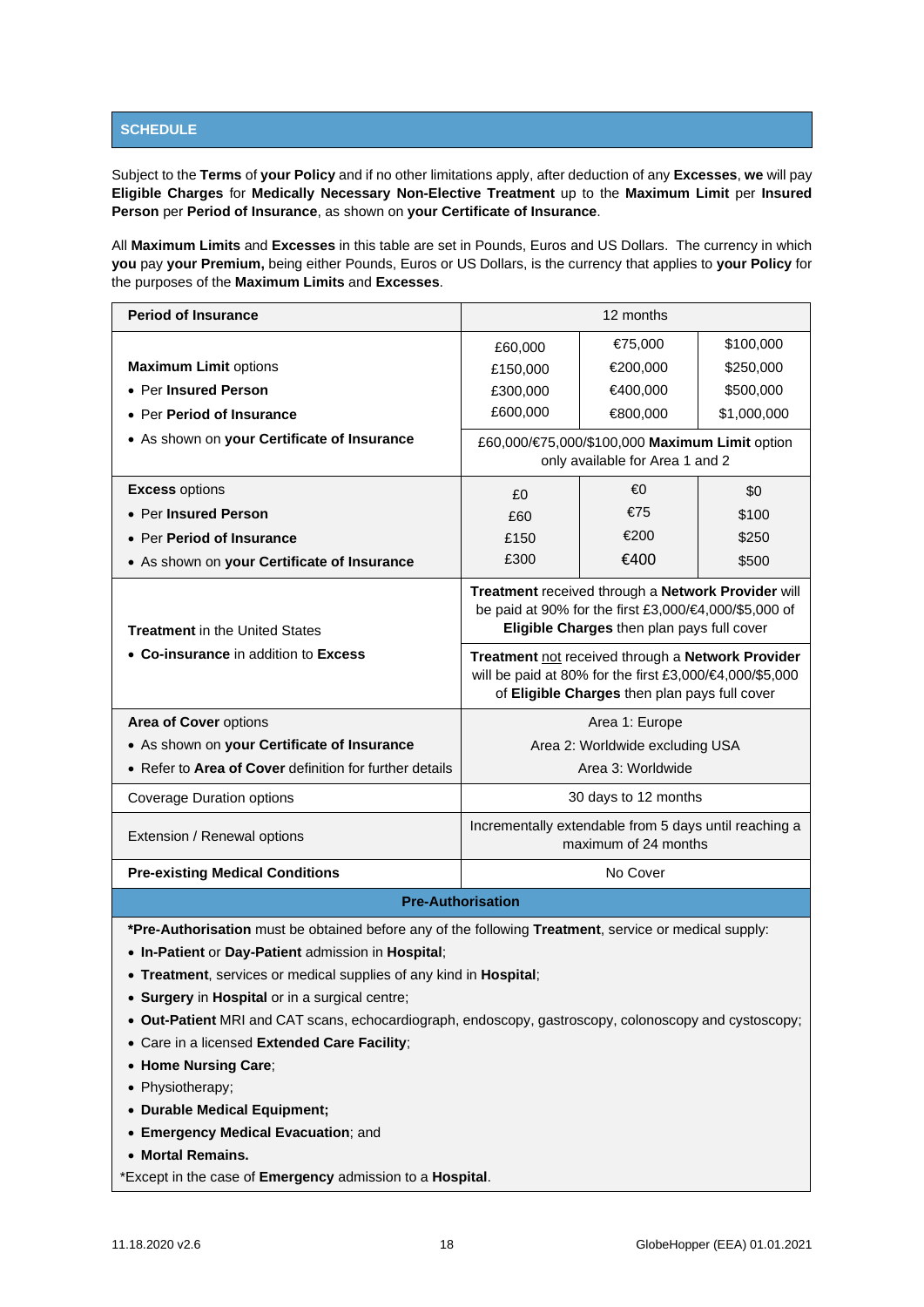| <b>Section A: Medical Benefits</b>                                                                          |                                                                                                                                                                                                                                                                                   |  |
|-------------------------------------------------------------------------------------------------------------|-----------------------------------------------------------------------------------------------------------------------------------------------------------------------------------------------------------------------------------------------------------------------------------|--|
| Maximum Limits are per Period of Insurance unless otherwise stated                                          |                                                                                                                                                                                                                                                                                   |  |
| Hospitalisation / Room & Board                                                                              | <b>Full Cover</b>                                                                                                                                                                                                                                                                 |  |
| <b>Intensive Care Unit</b>                                                                                  | <b>Full Cover</b>                                                                                                                                                                                                                                                                 |  |
| <b>Medical Expenses</b>                                                                                     | <b>Full Cover</b>                                                                                                                                                                                                                                                                 |  |
| <b>Out-Patient Medical Expenses</b>                                                                         | <b>Full Cover</b>                                                                                                                                                                                                                                                                 |  |
| <b>Emergency Local Ambulance Transport</b>                                                                  | <b>Full Cover</b>                                                                                                                                                                                                                                                                 |  |
| Prescription Drugs                                                                                          | If you selected Maximum Limit option<br>£60,000/€75,000/\$100,000, the Prescription Drugs<br>Maximum Limit is £15,000/€20,000/\$25,000<br>If you selected Maximum Limit option<br>£150,000/€200,000/\$250,000 the Prescription Drugs<br>Maximum Limit is £30,000/€40,000/\$50,000 |  |
| • Maximum supply of 90 days per prescription                                                                | If you selected Maximum Limit option<br>£300,000/€400,000/\$500,000, the Prescription Drugs<br>Maximum Limit is £150,000/€200,000/\$250,000                                                                                                                                       |  |
|                                                                                                             | If you selected Maximum Limit option<br>£600,000/€800,000/\$1,000,000, the Prescription<br>Drugs Maximum Limit is<br>£150,000/€200,000/\$250,000                                                                                                                                  |  |
| <b>Full Cover</b><br><b>Emergency Room - Accident and Emergency</b>                                         |                                                                                                                                                                                                                                                                                   |  |
| Dental Treatment - Injury due to an Accident                                                                | <b>Full Cover</b>                                                                                                                                                                                                                                                                 |  |
| Dental Treatment - Sudden Dental Pain                                                                       | Up to £90/€115/\$150                                                                                                                                                                                                                                                              |  |
|                                                                                                             | <b>Section B: Additional Benefits</b><br>Maximum Limits are per Period of Insurance unless otherwise stated                                                                                                                                                                       |  |
|                                                                                                             | Up to £60/€75/\$100                                                                                                                                                                                                                                                               |  |
| <b>Hospital Cash Benefit</b>                                                                                | Up to a Maximum of 14 nights                                                                                                                                                                                                                                                      |  |
|                                                                                                             | Nil Excess                                                                                                                                                                                                                                                                        |  |
| Incidental Return Trip                                                                                      | Full cover up to a cumulative period of 2 weeks within a<br>12-month Period of Insurance                                                                                                                                                                                          |  |
|                                                                                                             | Subject to Excess                                                                                                                                                                                                                                                                 |  |
| <b>Identity Theft Assistance</b>                                                                            | Up to £300/€400/\$500                                                                                                                                                                                                                                                             |  |
| <b>Terrorism</b>                                                                                            | <b>Full Cover</b>                                                                                                                                                                                                                                                                 |  |
| <b>Section B: Additional Benefits</b><br>Maximum Limits are per Period of Insurance unless otherwise stated |                                                                                                                                                                                                                                                                                   |  |
| <b>Personal Accident</b>                                                                                    |                                                                                                                                                                                                                                                                                   |  |
| Up to the principal sum of £16,000/€20,000/\$25,000<br>Nil Excess                                           |                                                                                                                                                                                                                                                                                   |  |
| Death                                                                                                       | • 15 days to 16 years of age: £3,000/€3,750/\$5,000                                                                                                                                                                                                                               |  |
| • Age at point of death                                                                                     | • 17 to 65 years of age: £16,000/€20,000/\$25,000                                                                                                                                                                                                                                 |  |
|                                                                                                             | ● 66 to 70 years of age: £6,000/€7,500/\$10,000                                                                                                                                                                                                                                   |  |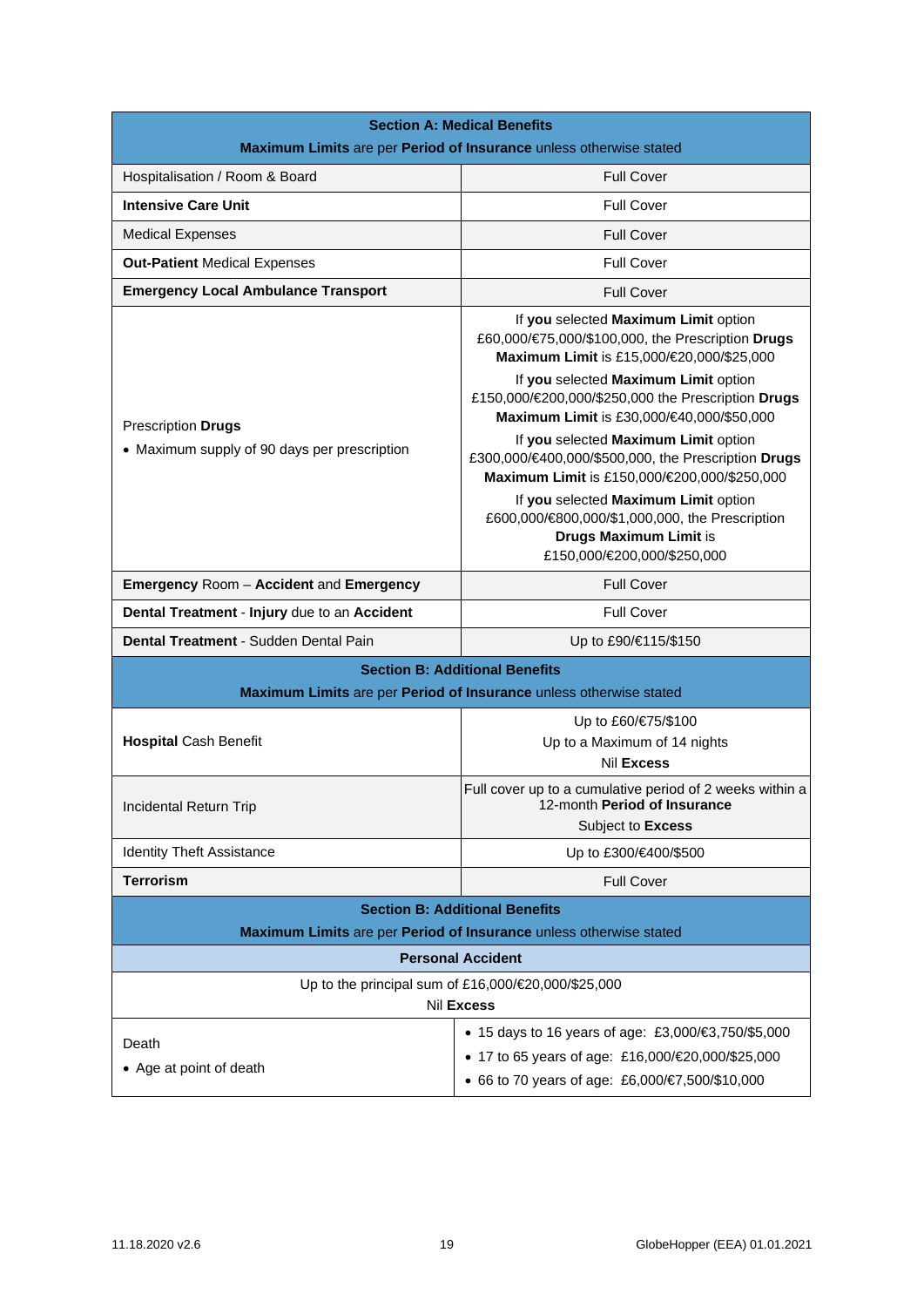| <b>Section B: Additional Benefits</b>                              |                                                                    |  |
|--------------------------------------------------------------------|--------------------------------------------------------------------|--|
| Maximum Limits are per Period of Insurance unless otherwise stated |                                                                    |  |
|                                                                    | <b>Personal Accident</b>                                           |  |
|                                                                    | • 15 days to 16 years of age: £3,000/€3,750/\$5,000                |  |
|                                                                    | • 17 to 65 years of age:                                           |  |
|                                                                    | $\circ$ Sight of 1 eye:<br>£8,000/€10,000/\$12,500                 |  |
| Loss of sight/Loss of Limb                                         | $\circ$ 1 hand or 1 foot:<br>£8,000/€10,000/\$12,500               |  |
|                                                                    | o 1 hand and sight of 1 eye:<br>£16,000/€20,000/\$25,000           |  |
|                                                                    | o 1 foot and sight of 1 eye:<br>£16,000/€20,000/\$25,000           |  |
|                                                                    | o 1 hand and 1 foot:<br>£16,000/€20,000/\$25,000                   |  |
|                                                                    | o Both hands or both feet:<br>£16,000/€20,000/\$25,000             |  |
|                                                                    | o Sight of both eyes:<br>£16,000/€20,000/\$25,000                  |  |
|                                                                    | ● 66 to 70 years of age: £3,000/€3,750/\$5,000                     |  |
| <b>Section C: International Emergency Care and Assistance</b>      |                                                                    |  |
|                                                                    | Maximum Limits are per Period of Insurance unless otherwise stated |  |
| <b>Emergency Medical Evacuation</b>                                | Up to £300,000/€400,000/\$500,000 Policy Limit                     |  |
| <b>Emergency Reunion</b>                                           | Up to £30,000/€40,000/\$50,000                                     |  |
| Cremation/Burial or Repatriation of Remains                        | Up to £30,000/€40,000/\$50,000                                     |  |
| Return of Dependant Children                                       | Up to £30,000/€40,000/\$50,000                                     |  |
| Security and Political Evacuation                                  | Up to £6,000/€7,500/\$10,000                                       |  |
| <b>Natural Disaster Evacuation and Accommodation</b>               | Up to £60/€75/\$100 per day                                        |  |
|                                                                    | Up to a maximum of 5 days                                          |  |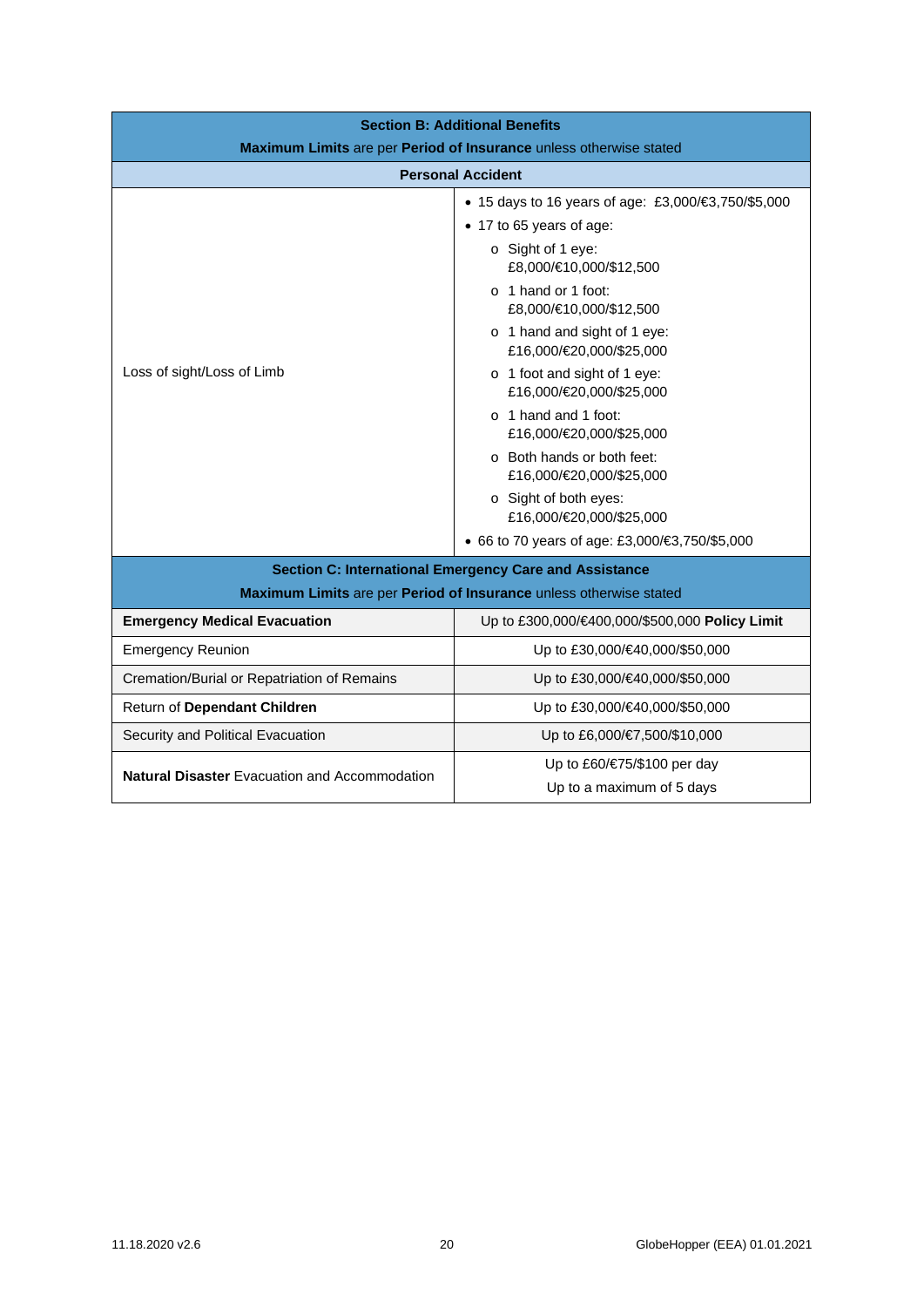## **INSURING CLAUSE**

If **we** accept **your Application**, in return for payment of the **Premium** shown in the **Certificate of Insurance**, **we**  agree to provide **you**, subject to the **Terms** and conditions contained in or endorsed on this **Policy**, with the cover and benefits described in this **Policy**.

# <span id="page-20-0"></span>**YOUR COVER**

## <span id="page-20-1"></span>**Section A: Medical Benefits**

The **Effective Date** for cover under the Medical Benefits section is the **Effective Date** as shown on the **Certificate of Insurance.**

**We** will pay **Eligible Charges** for **Medical Necessary Non-Elective Treatment** for the Medical Expenses set out below in respect of an **Eligible Medical Condition** suffered or sustained by the **Insured Person** during the **Period of Insurance.**

## **1. Hospital Room and Board**

## **What is Covered**

**We** will pay for **Eligible Charges** for **Hospital** accommodation, food and nursing.

#### **What is Not Covered**

**We** will not pay for unbundled services or personal items such as telephone calls, newspapers and guest meals.

#### **2. Intensive Care**

#### **What is Covered**

**We** will pay for **Eligible Charges** for **Hospital** accommodation, food, **Medical Practitioner** services, services and medical supplies routinely provided in an **Intensive Care Unit**.

#### **3. Medical Expenses**

#### **What is Covered**

**We** will pay for **Eligible Charges** for:

- (1) Charges incurred at a **Hospital** for:
	- (a) Use of operating theatre, **Treatment** room or recovery room; or
	- (b) Services and medical supplies routinely provided by the **Hospital** to **In-Patients** or **Day-Patients**.
- (2) **Treatment**, services, medical supplies, and **Ancillary Charges** provided by **Medical Practitioners,**  Consultants, Surgeons, Anaesthetists, Nurses.
- (3) Charges incurred for:
	- (a) Dressings, suture, casts or other medical supplies;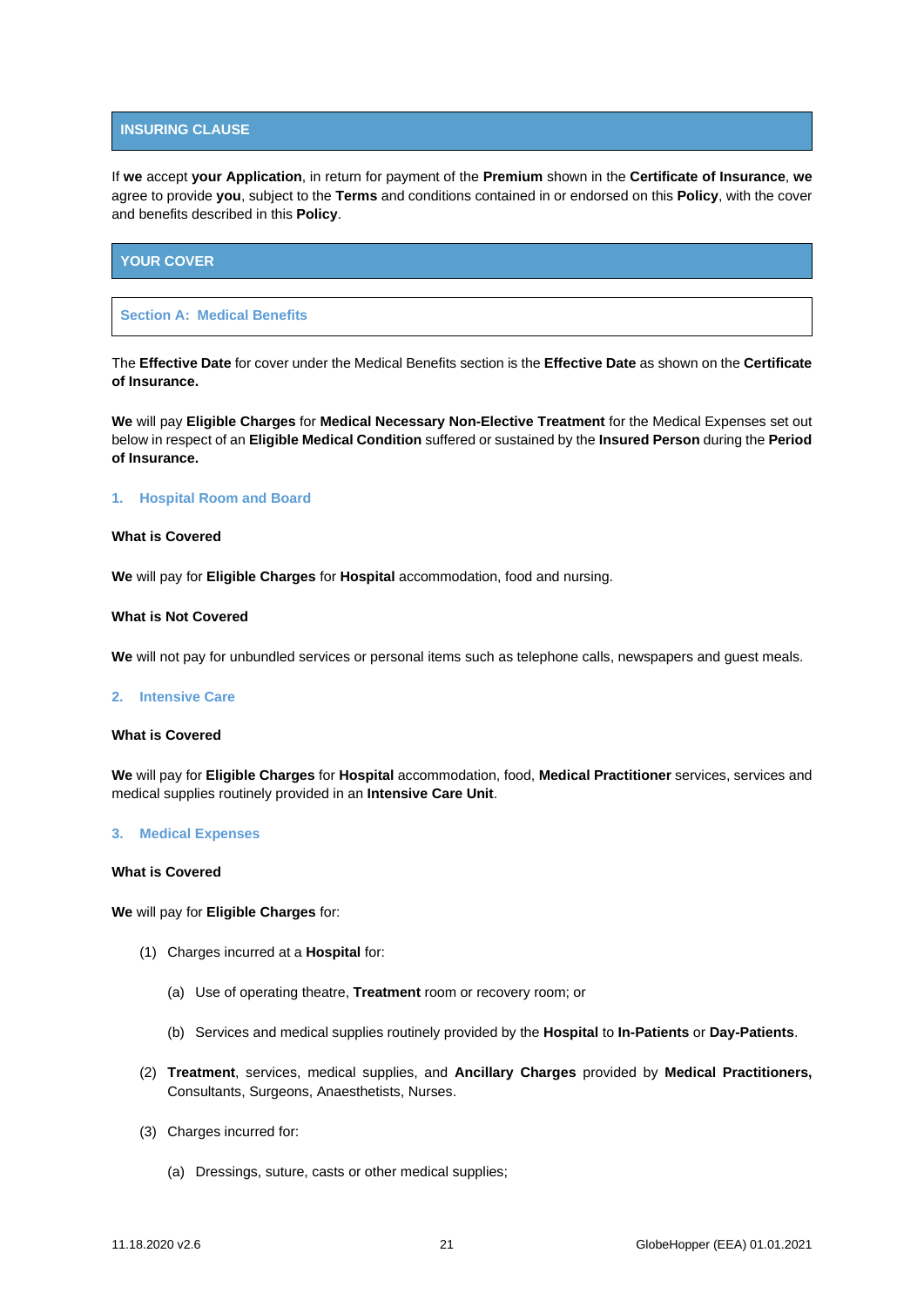- (b) X-rays, pathology, diagnostic testing and procedures (including radiology, ultra sonographic or laboratory services);
- (c) **Implant** devices;
- (d) Basic functional artificial limbs, eye or larynx or breast prostheses;
- (e) Haemodialysis and **Eligible Charges** by a **Hospital** for processing and administration of blood or blood components;
- (f) Oxygen and other gasses and their administration;
- (g) Anaesthetics and their administration by a **Medical Practitioner**;
- (h) Care in a licensed **Extended Care Facility** following direct transfer from a **Hospital** in which **you**  were an **In-Patient** provided that this has been **Pre-Authorised**;
- (i) **Home Nursing Care** provided to **you** while in bed in **your** home by a **Home Nursing Care** agency under the supervision of a registered nurse, provided that:
	- (i) The **Home Nursing Care** is recommended by a **Medical Practitioner**;
	- (ii) The **Home Nursing Care** agency regularly engages in providing such care;
	- (iii) The **Home Nursing Care** is immediately received after **Treatment** as an **In-Patient** or **Day-Patient**; and
	- (iv) The **Home Nursing Care** is **Pre-Authorised**;
- (j) **Hospice** care;
- (k) Chiropractic **Treatment** ordered in advance by a **Medical Practitioner** and performed by a licensed therapist practising within the scope of their license;
- (l) Physiotherapy performed by a professional Physiotherapist, which is necessarily incurred to continue recovery from an **Eligible Medical Condition**, provided that:
	- (i) The physiotherapy is prescribed in advance by a **Medical Practitioner**;
	- (ii) The physiotherapy is restricted to 10 visits per **Eligible Medical Condition**, after which it must be reviewed by a **Medical Practitioner** and subsequently **Pre-Authorised**; and
- (m) Any rental of **Durable Medical Equipment**, up to the purchase price, which is prescribed by a **Medical Practitioner**, provided that it has been **Pre-Authorised**;
- (n) a Teleconsultation or Virtual Physician Visit.

## **What is Not Covered**

**We** will not pay for:

- (1) Charges by or for an assistant Surgeon which exceed the primary Surgeon's charges.
- (2) Standby availability of a **Medical Practitioner**.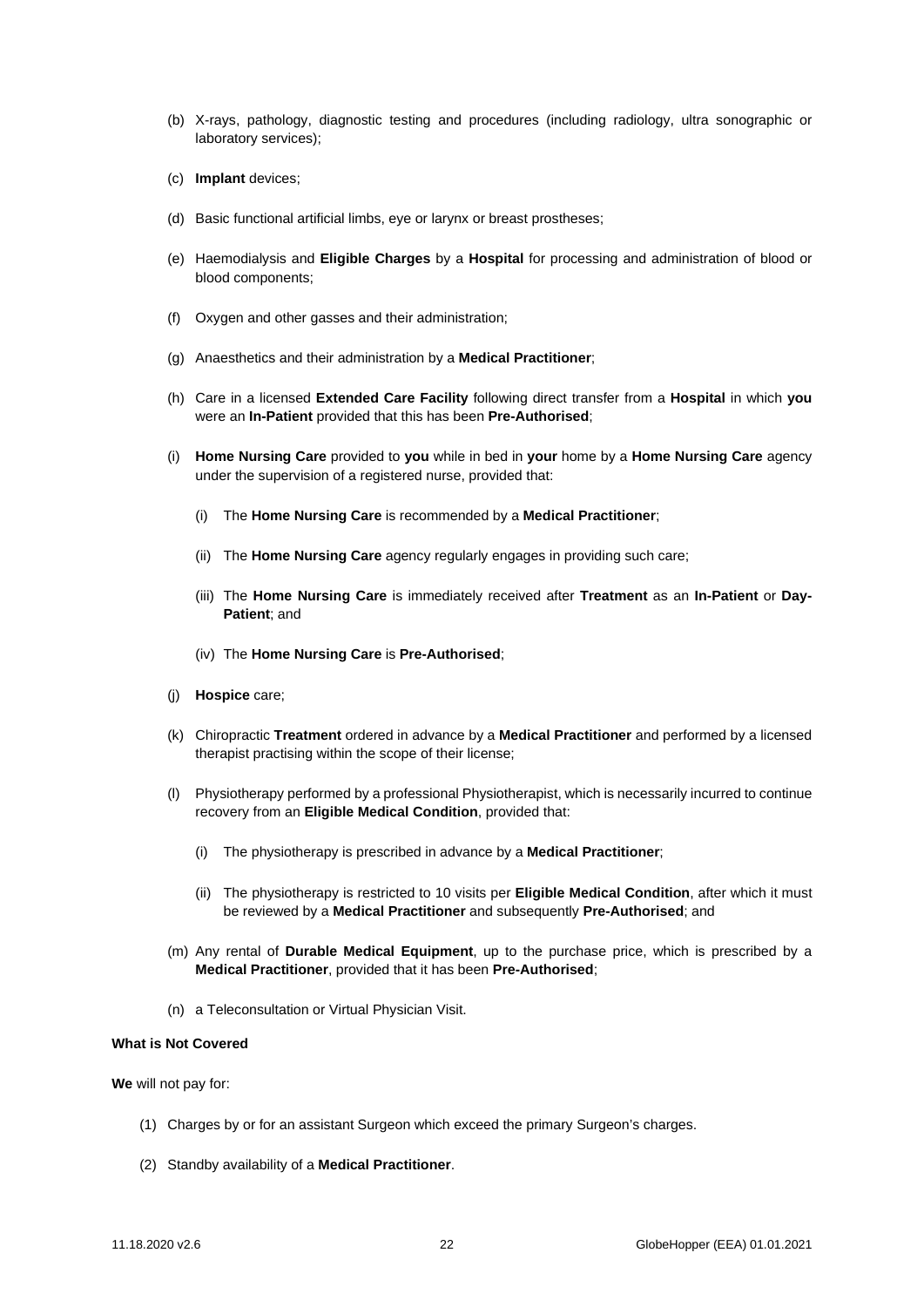- (3) Charges incurred for:
	- (a) Psychometric, behavioural and educational testing;
	- (b) **Implant** devices which exceed the established invoice price and/or list price; or
	- (c) Replacement or repair of basic functional artificial limbs, eye or larynx or breast prostheses.

## **4. Out-Patient Medical Expenses**

## **What is Covered**

**We** will pay for **Eligible Charges** for **Out-Patient** Medical Expenses, including **Out-Patient Surgery** (including services and medical supplies), MRI and CAT scans, echocardiograph, endoscopy, gastroscopy, colonoscopy and cystoscopy.

## **Conditions**

**We** will only pay **Eligible Charges** for **Treatment**, services or medical supplies which is/are:

- (1) Undertaken or **provided** by a recognised medical facility; and
- (2) **Pre-Authorised**.
- **5. Emergency Local Ambulance Transport**

**We** will pay for **Eligible Charges** for **Emergency Local Ambulance Transport** to a **Hospital, provided that:**

- (1) The **Emergency Local Ambulance Transport** is determined **Medically Necessary** by a **Medical Practitioner** to **Treat** an **Eligible Medical Condition**; or
- (2) The **Emergency Local Ambulance Transport** use for an **Illness** results in an **In-Patient or Day-Patient Hospital** admission.

# **6. Prescription Drugs**

## **What is Covered**

**We** will pay for **Eligible Charges** for **Drugs** which are prescribed by a **Medical Practitioner** for **Treatment** of an **Eligible Medical Condition** for a maximum supply of 90 days of a single prescription.

## **7. Emergency Room** – **Accident and Emergency**

## **What is Covered**

**We** will pay for **Eligible Charges** for **your** use of the **Emergency** Room for **Treatment** of an **Injury** following an **Accident**.

**We** will pay for **Eligible Charges** for **your** use of the **Emergency** Room for **Treatment** of an **Illness** that is an **Eligible Medical Condition**.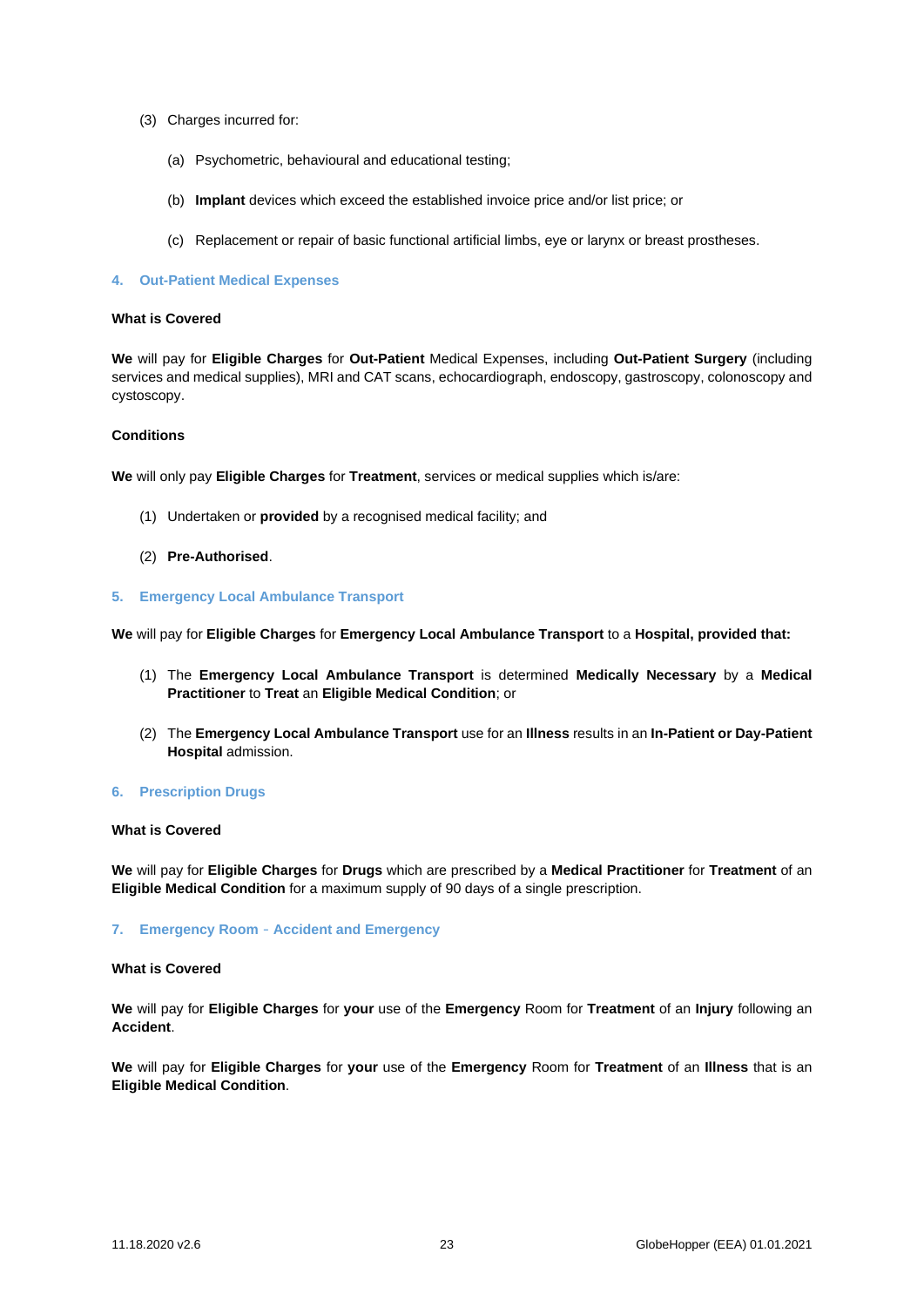## **8. Dental Treatment** – **Injury Due to Accident**

# **What is Covered**

**We** will pay for **Eligible Charges** for **Emergency Dental Treatment** and dental **Surgery** which is necessary to restore or replace natural teeth lost or damaged in an **Accident** covered under this **Policy.**

## **Conditions**

**We** will only provide cover under this section for Dental – **Injury** Due to **Accident** if the **Treatment** or **Surgery** is received within 5 days from the date of the **Accident**. This condition does not apply where the loss or damage has been caused through eating.

#### **9. Dental Treatment** – **Sudden Dental Pain**

#### **What is Covered**

**We** will pay for **Eligible Charges** for **Emergency Dental Treatment** provided by a **Medical Practitioner** or dental practitioner for **Treatment** which is necessary for the express relief of sudden and unexpected pain in natural teeth, including, but not limited to fillings.

#### **10. Public Health Emergency**

In the event of a **Public Health Emergency of International Concern**, **Epidemic**, **Pandemic**, other disease outbreak, or **Natural Disaster**, that may affect an **Insured Person's** health, **we** will cover any **Illness** or **Injury** incurred during the **Period of Insurance** and caused by the **Public Health Emergency of International Concern**, **Epidemic**, **Pandemic**, other disease outbreak, or **Natural Disaster** when, prior to the issuance of a **Travel Warning** for the **Host Country** or a **Global Travel Warning**:

- (1) the **Effective Date** has occurred; and
- (2) **you** have arrived in **your Host Country** or **Affected Area**.

In the event that the applicable **Travel Warning** is removed for the **Host Country** or **Affected Area**, coverage for an **Illness** or **Injury** incurred during the **Period of Insurance** after the **Travel Warning** is removed, which was caused by the **Public Health Emergency of International Concern**, **Epidemic**, **Pandemic**, other disease outbreak, or **Natural Disaster** will be considered by **us** the same as any other **Illness** or **Injury**, subject to all other **Terms** and conditions of this **insurance**.

<span id="page-23-0"></span>**Section B: Additional Benefits**

#### **1. Hospital Cash Benefit**

If **you** are admitted to a **Hospital** as an **In-Patient** and **you** receive **Treatment**, service or supply for an **Eligible Medical Condition** and no costs are incurred by **you** or **us** for the accommodation and/or the **Treatment**, service or supply, **we** will pay **you** a cash benefit up to the amount and maximum number of nights in **Hospital** per **Period of Insurance** as shown on the **Schedule**. No **Excess** applies to this benefit.

To claim this benefit, please ask the **Hospital** concerned to sign and stamp **your** claim form.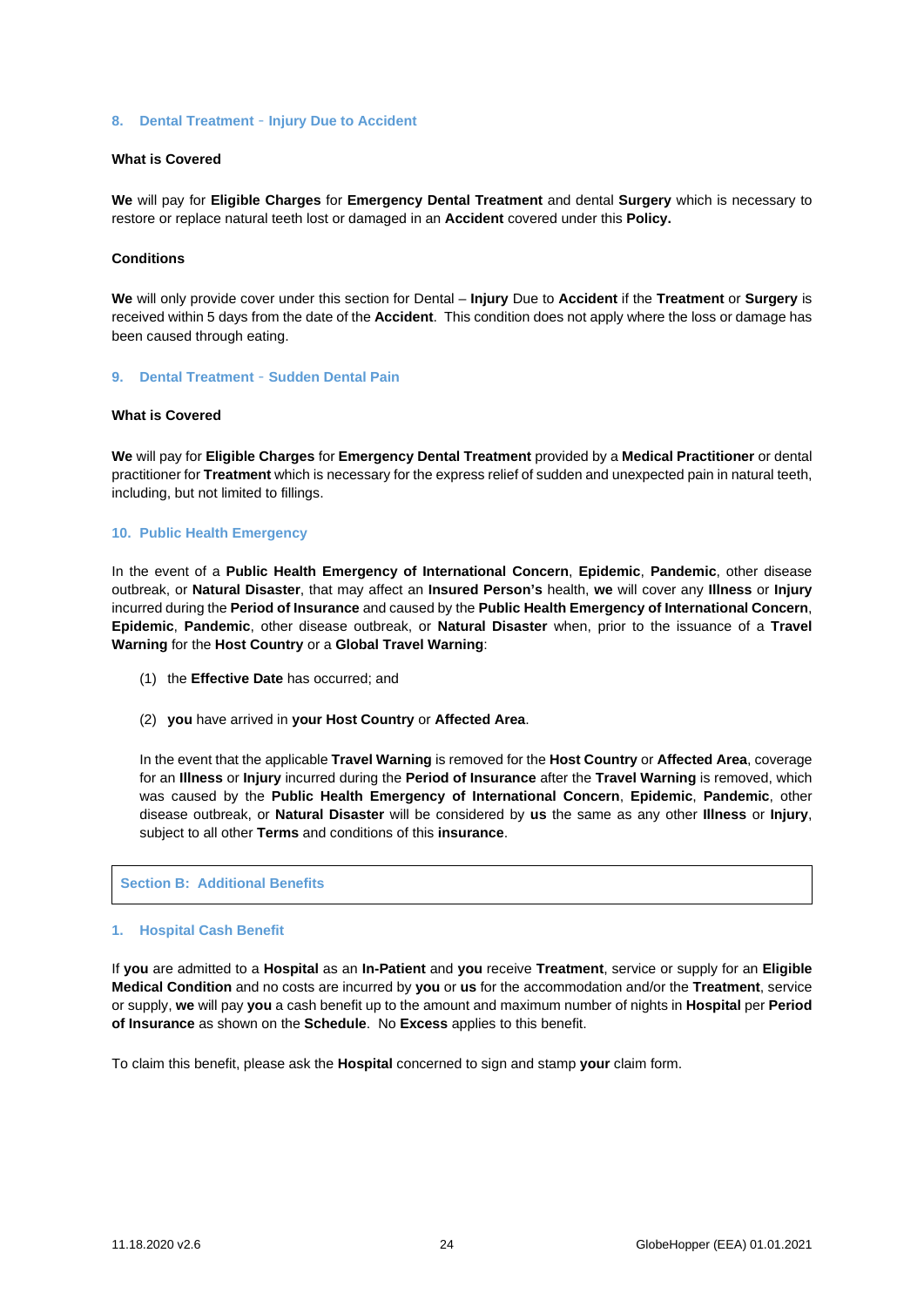## **2. Incidental Return Trip**

### **What is Covered**

**We** will provide **you** with cover under this **Policy** for incidental return trips to **your Country of Habitual Residence** for up to a maximum cumulative period of 14 days during the **Period of Insurance**, starting from the date that **you**  first arrive back in **your Country of Habitual Residence**.

## **Conditions**

The following conditions apply to Incidental Return Trip:

- (1) **You** have departed **your Country of Habitual Residence** before any incidental return trip.
- (2) **You** have paid **Premium** for at least 30 days of continuous cover.
- (3) The intention or purpose of **your** incidental return trip to **your Country of Habitual Residence** is not to receive **Treatment**, service or supply for an **Illness** or **Injury** incurred or sustained while travelling outside of **your Country of Habitual Residence**.
- (4) **Your** incidental return trip to **your Country of Habitual Residence** does not result in **your** receiving **Treatment**, service or supply for an **Illness** or **Injury** incurred or sustained while travelling outside of **your Country of Habitual Residence**.
- (5) At the start of the incidental return trip to **your Country of Habitual Residence**, **you** planned to depart the **Country of Habitual Residence** within less than 15 days from the date of arrival to their **Host Country**.
- (6) There is no cover after the **Expiry Date** or the **Cancellation Date**, whichever is the earlier.

## **3. Identity Theft Assistance**

## **What is Covered**

In the event **your** identity is stolen during the **Period of Insurance**, **we** will provide cover for **Reasonable and Customary Charges** for:

- (1) Re-filing loan or other credit applications that are rejected solely as a result of **your** identity being stolen;
- (2) Notarisation of legal documents, including replacement driving licenses, long distance telephone calls and postage that has been solely incurred as a result of reporting, amending and/or rectifying records;
- (3) Up to 3 credit reports obtained from a credit reference agency within 1 year of **your** identity being stolen; and
- (4) Stopped payment orders placed on missing or unauthorised cheques as a result of **your** identity being stolen.

Cover under this section for Identity Theft Assistance is not subject to any **Excess**.

## **What is Not Covered**

**We** will not provide cover if **your** identity is stolen by a **Relative**.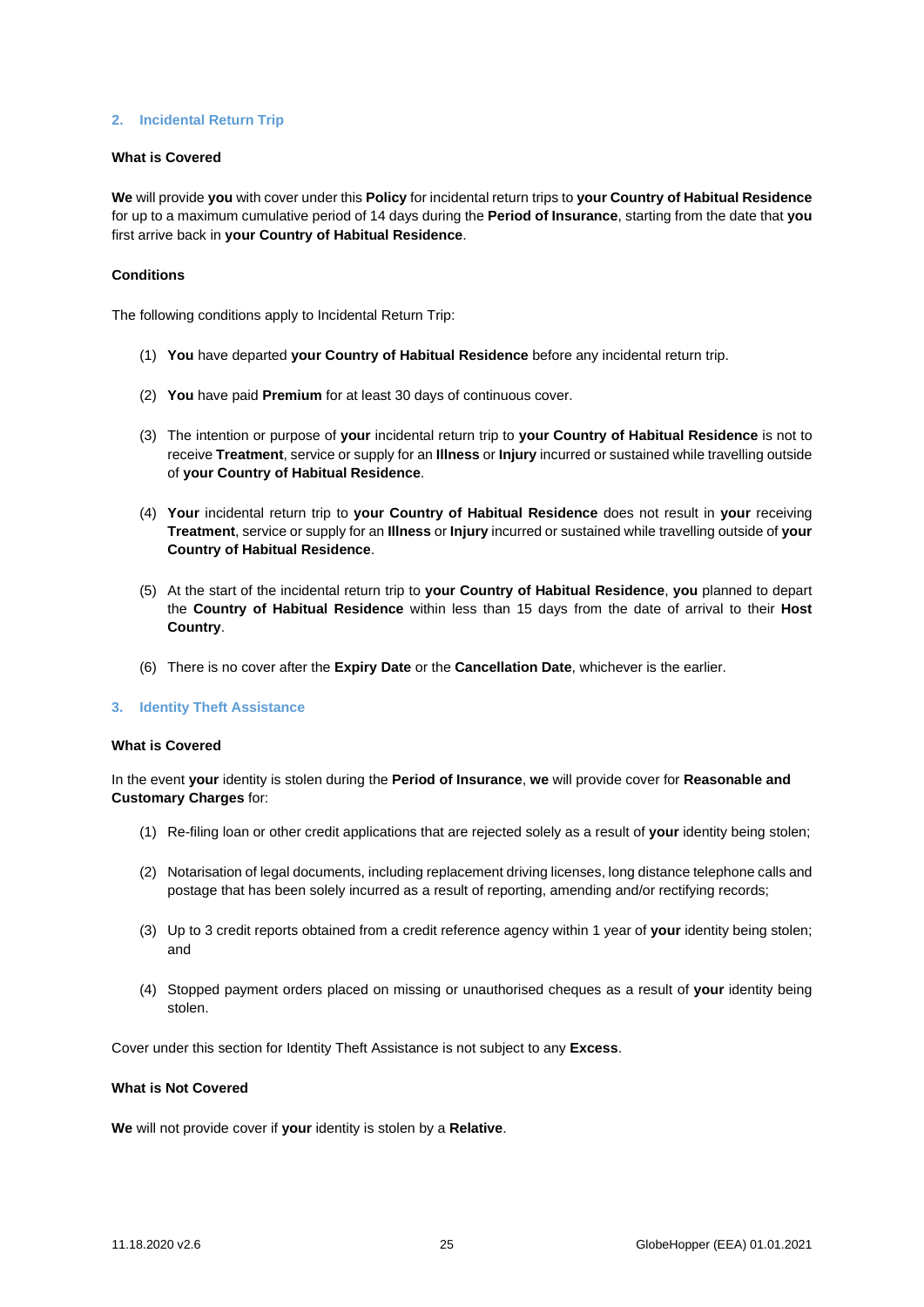## **4. Terrorism**

## **What is Covered**

If **you** are admitted to a **Hospital** as an **In-Patient** or **Day-Patient** for **Treatment** an **Illness** or **Injury** as a result of an act of **Terrorism**, **we** will pay **Eligible Charges** up to the amount shown in the **Schedule**, provided that **you** were an innocent bystander.

## **What is Not Covered**

**We** will not pay for:

- (1) Any **Treatment** for an **Illness** or **Injury** as a result of **your** active and voluntary planning or co-ordination of or participation in any act of **Terrorism**;
- (2) Any act of **Terrorism** that takes place in a location, area, territory or country for which the government of **your Country of Habitual Residence** has issued a **Travel Warning** that travel there is hazardous and not advised, where such warning was in effect on or within 6 months prior to **your** date of arrival there; or
- (3) Any act of **Terrorism** that takes place in a location, area, territory or country for which the government of **your Country of Habitual Residence** has issued a **Travel Warning** that travel there is hazardous and not advised, where such warning becomes effective or is in effect on or after **your** date of arrival there and **you** unreasonably fail or refuse to heed such warning and remain there.

## **5. Personal Accident**

#### **What is Covered**

If **you** suffer an **Injury** due to an **Accident** that occurred outside of **your Country of Habitual Residence** during the **Period of Insurance** which directly and solely results in **your** death, loss of sight, or loss of limb within 12 months of the **Accident**, **we** will pay **you** or upon **your** death, **your** authorised personal representatives or estate, up to the amount shown in the **Schedule**.

Cover under this section for Personal **Accident** is not subject to any **Excess**.

#### **Conditions**

The following conditions apply to Personal Accident:

- (1) **We** will not pay more than the principal sum shown in the **Schedule** for all deaths and losses resulting from any one **Accident**.
- (2) The loss of a hand or foot means the complete severance at or above the wrist or ankle joint.
- (3) The loss of sight means the entire and irrecoverable loss of sight.

<span id="page-25-0"></span>**Section C: International Emergency Care and Assistance**

**We** will pay the benefits set out below which must be co-ordinated through and arranged by the **Claims Administrator** for cover to apply under this section.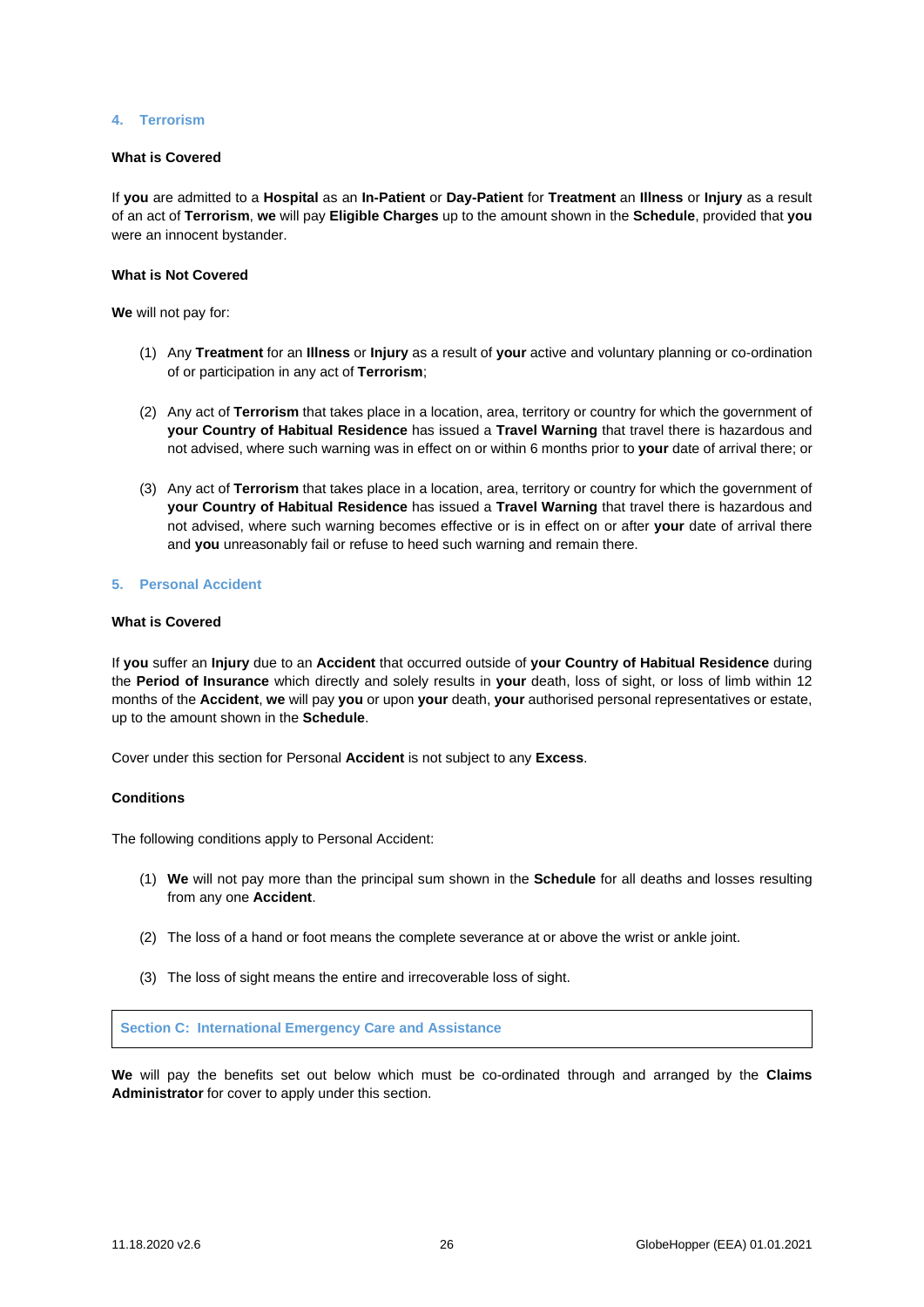#### **1. Emergency Medical Evacuation**

# **What is Covered**

**We** will provide cover for the **Reasonable and Customary Charges** arising out of, or in connection with **your Emergency Medical Evacuation** taking place during the **Period of Insurance,** for the following:

- (1) **Emergency** air transportation to a suitable airport for the nearest appropriate medical facility within **your Area of Cover** for **you** to be admitted to a **Hospital** where **you** will receive **Medically Necessary Treatment**, service or supply directly related to an **Eligible Medical Condition**;
- (2) **Emergency** ground transportation necessarily preceding the **Emergency** air transportation, and from the destination airport to the **Hospital** where **you** will receive such **Treatment**, service or supply; and
- (3) After **you** are released by the attending **Medical Practitioner,** return ground and air transportation to the country where the evacuation initially occurred, or to **your Country of Habitual Residence**, at **your**  option.

## **Conditions**

The following conditions apply to **Emergency Medical Evacuation**:

- (1) **We** will only provide cover for **Emergency Medical Evacuation** if:
	- (a) **Your Eligible Medical Condition** is an **Emergency**;
	- (b) The **Eligible Medical Condition** causing the **Emergency Medical Evacuation:**
		- (i) Is covered under this **Policy**;
		- (ii) Occurred suddenly and/or spontaneously without:
			- a. Advance warning;
			- b. Advance **Treatment**, diagnosis or recommendation for **Treatment** by a **Medical Practitioner**; or
			- c. Any prior manifestation of symptoms or conditions which would have caused a prudent person to seek medical attention prior to the onset of the **Emergency**;
	- (c) **You** are physically present in the **Host Country** at time of the requested **Emergency Medical Evacuation**
	- (d) **Your** attending **Medical Practitioner** confirms to **us** that:
		- (i) The **Emergency Medical Evacuation** is recommended;
		- (ii) The **Medically Necessary Treatment**, service or supply for **your Eligible Medical Condition** is not available locally; and
		- (iii) Based on reasonable medical certainty, transportation by any other method may result in loss of **your** life or limb within 24 hours;
	- (e) **You** or **your Relative** agree to the **Emergency Medical Evacuation**;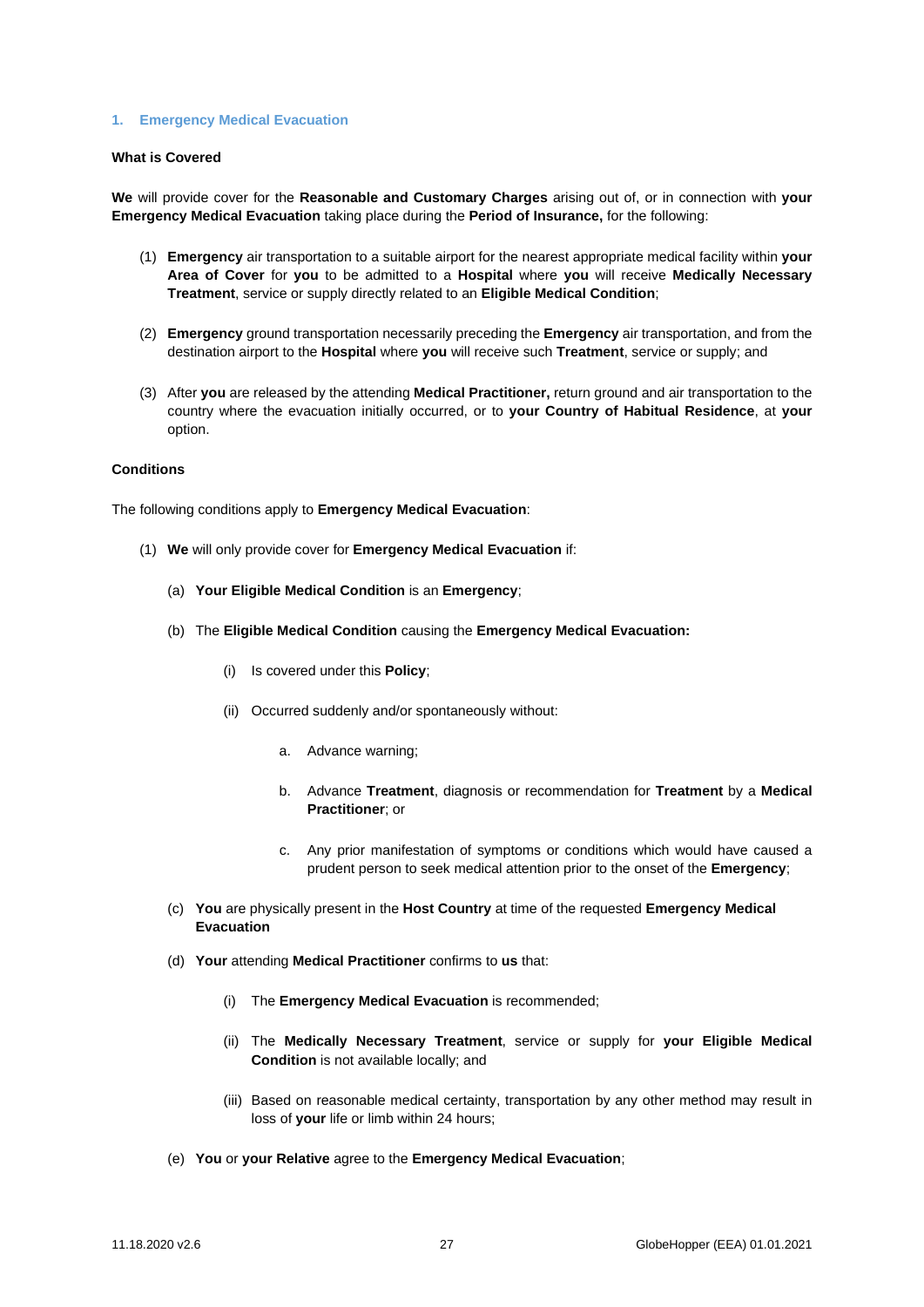- (f) The **Emergency Medical Evacuation** is **Pre-Authorised** and has been approved by the **Claims Administrator** prior to transportation; and
- (g) All arrangements are approved and co-ordinated by the **Claims Administrator**.
- (2) Transportation will be limited to economy class unless it is **Medically Necessary** to do otherwise.
- (3) The **Claims Administrator** will arrange **Emergency Medical Evacuation** only to the nearest **Hospital** that is qualified to provide the **Medically Necessary Treatment**, service or supply to prevent **your** loss of life or limb.
- (4) **You** may select a different **Hospital** in **your Country of Habitual Residence**. If **you** do so:
	- (a) **You** shall be responsible for all costs and expenses in excess of the amounts that would have been incurred had the nearest qualified **Hospital** been used;
	- (b) The attending **Medical Practitioner**, and either **you** or **your Relative,** shall confirm to the **Claims Administrator** in writing that **you** understand and agree **your** responsibility for the excess costs and expenses; and
	- (c) The necessary arrangements for the **Emergency Medical Evacuation** shall still be made by the **Claims Administrator.**
- (5) **You** shall co-operate fully with **us** including the **Policy Administrator** and the **Claims Administrators**.
- (6) If **you** fail to co-operate or if **you** do not use or accept the **Emergency Medical Evacuation** once it has been arranged by the **Claims Administrator:**
	- (a) **You** will reimburse **us** for any costs and expenses incurred for any **Emergency Medical Evacuation**  that was arranged but not used by **you**; and
	- (b) **You** may be required to pay for any subsequent **Emergency Medical Evacuation** and/or associated costs and expenses.

## **Disclaimer**

**We** will use **our** best efforts to arrange with independent third party contractors any **Emergency Medical Evacuation** within the least amount of time reasonably possible.

However, the timeliness, duration and outcome of an **Emergency Medical Evacuation** may be affected by events and/or circumstances which are not within **our** direct control or supervision, including but not limited to availability and performance of competent transportation equipment and staff; delays or restrictions on flights or other modes of transportation caused by mechanical problems, government officials, telecommunication problems, nonavailability of routes and/or other travel, geographical or weather conditions; and other acts of God and unforeseeable and/or uncontrollable occurrences.

**We,** including the **Policy Administrator** and the **Claims Administrator**, shall not be liable for any delays, losses, damages, further **Injuries** or **Illnesses,** or any **Medical or Nervous Disorders** or other claims that may arise from or are caused by the acts or omissions of such independent third party contractors, or that may arise from or are caused by any acts, omissions, events or circumstances that are not within the direct and immediate supervision or control of **us,** including the **Policy Administrator** and the **Claims Administrator**, including but not limited to the events and circumstances set out above.

## **2. Emergency Reunion**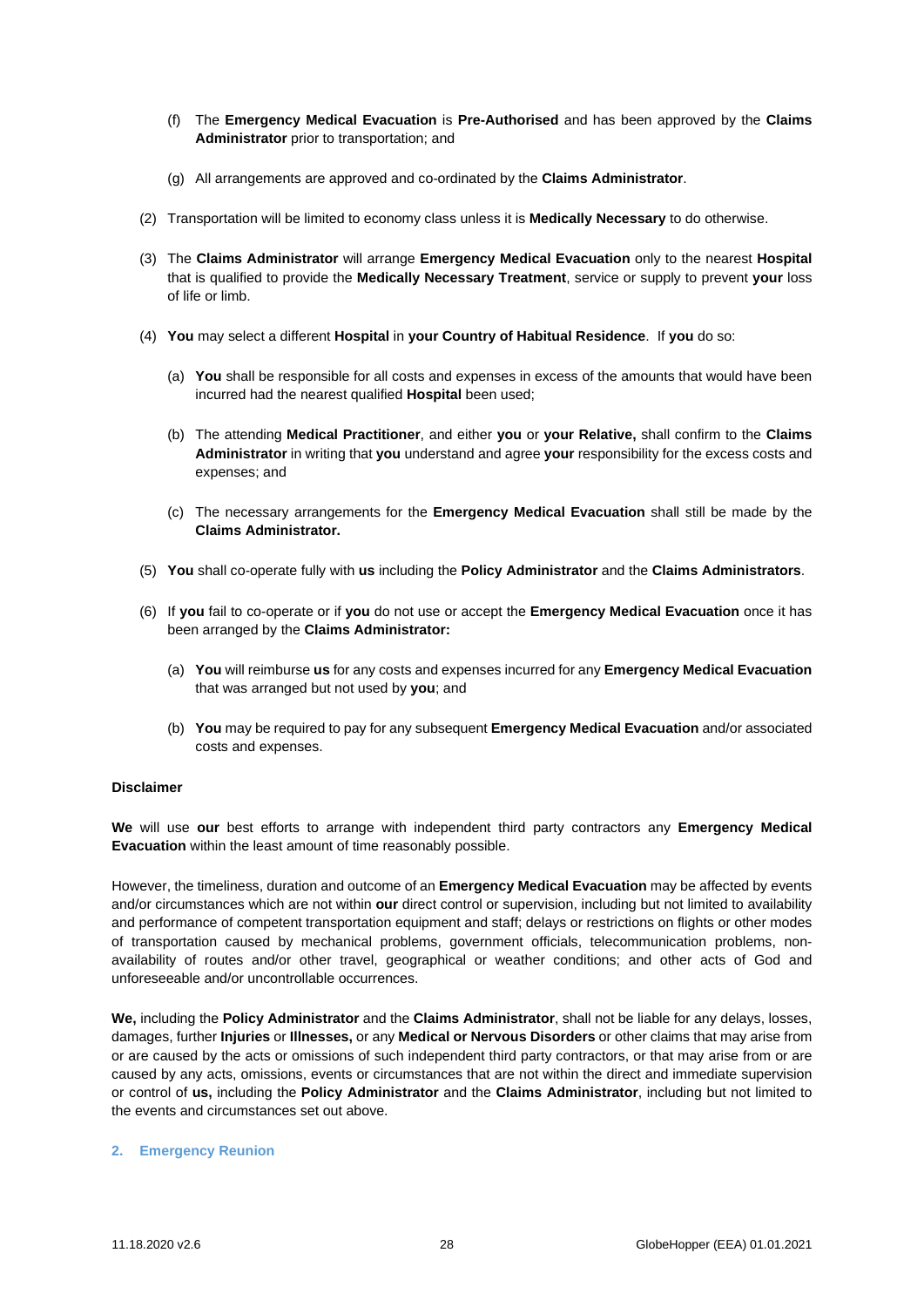## **What is Covered**

**We** will provide cover for the Emergency Reunion expenses set out below where there has been an **Emergency Medical Evacuation** covered under this **Policy:**

- (1) The reasonable cost of a round trip economy air ticket for a **Relative** or friend from the airport nearest to the location of the **Relative** or friend at the time of the **Emergency** to the airport serving the area where **you** are **Hospitalised** as a result of the **Emergency**, or to be **Hospitalised** as a result of the **Emergency Medical Evacuation,** and return from whichever of such locations as is actually selected to be the original departure point; and
- (2) The reasonable and necessary travel costs, meals (up to a maximum of £15/ $\epsilon$ 20/\$25 per person per day), transportation and accommodation expenses incurred in relation to the Emergency Reunion (but excluding entertainment).

## **Conditions**

The following conditions apply to Emergency Reunion:

- (1) **We** will only provide cover under this section for Emergency Reunion if:
	- (a) **Your Relative** or friend concerned has not been responsible for the **Eligible Medical Condition** or occurrence causing the **Emergency Medical Evacuation**;
	- (b) The Emergency Reunion is due to an **Emergency Medical Evacuation** covered under this **Policy**;
	- (c) **You** must be so seriously ill that the attending **Medical Practitioner** considers it necessary and recommends the presence of a **Relative** or a friend at either the location where **you** are being evacuated from or the destination of the evacuation, as is considered reasonable;
	- (d) All Emergency Reunion travel, transportation and accommodation arrangements and benefits must be approved in advance and co-ordinated by the **Claims Administrator;** and
	- (e) **You, your Relative** and/or friend must submit to the **Claims Administrator** upon completion of the Emergency Reunion travel, legible and verifiable copies of all paid receipts for the travel and transportation costs and expenses.
- (2) Cover under this section for Emergency Reunion is subject to the maximum amount as shown in the **Schedule.**
- (3) The period covered by Emergency Reunion is a maximum of 15 days, including travel days, and **we** shall not be liable for any costs and expenses incurred outside this 15-day period.

## **3. Cremation/Burial or Repatriation of Remains**

#### **What is Covered**

If **you** die during a **Period of Insurance** as a result of an **Eligible Medical Condition** while **you** are outside of **your Country of Habitual Residence**, **we** will provide cover for **Reasonable and Customary Charges** towards the costs of:

(1) Transportation of **your Mortal Remains** from place of death to **your Country of Habitual Residence**, and to the place of burial or other final disposition (but not any costs of burial of other disposition of **your**  body) provided that all transportation charges are approved and co-ordinated by the **Claims Administrator**; or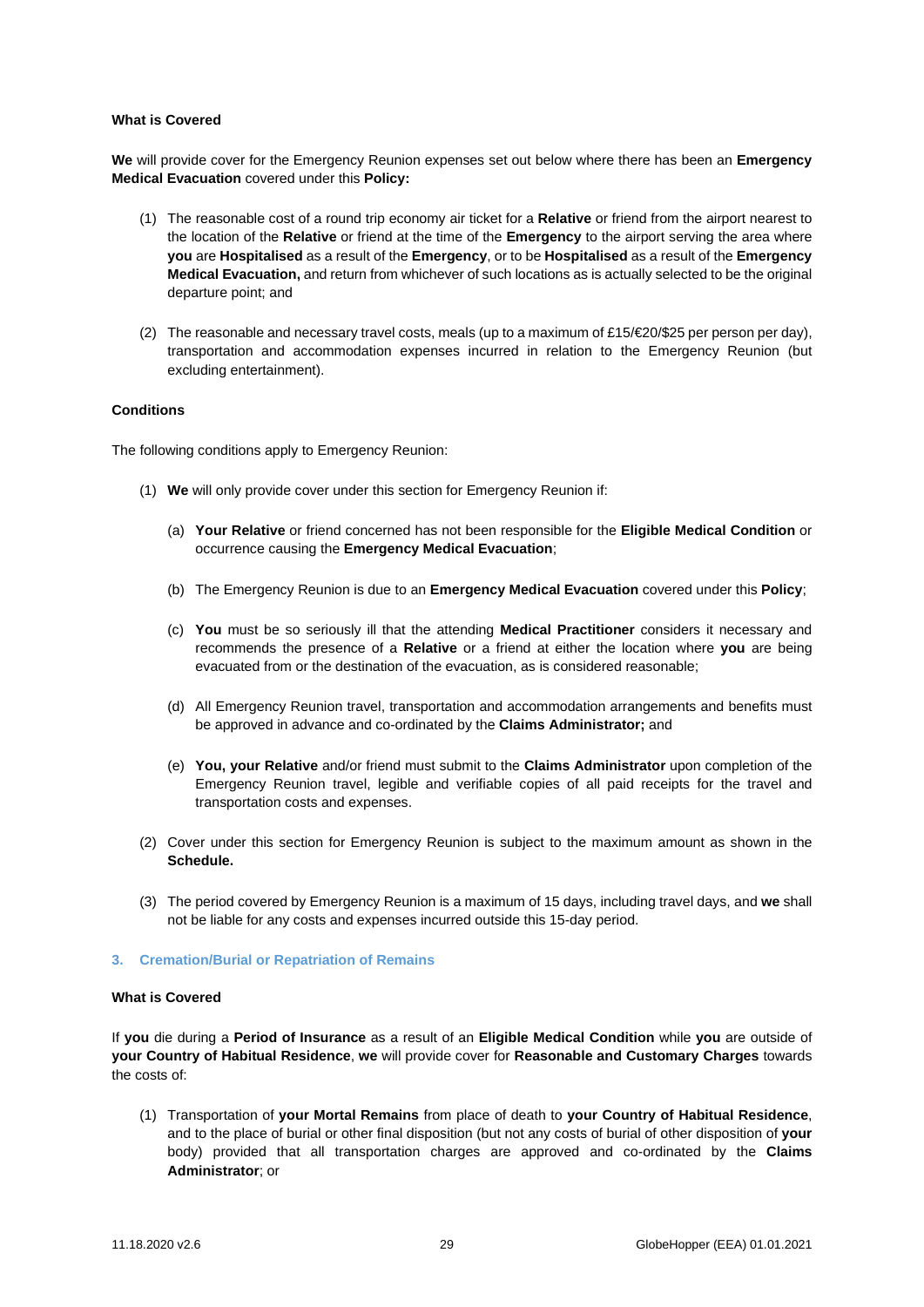(2) Preparation, local burial or cremation of **your Mortal Remains** at the place of death in accordance with commonly recognised, accepted cultural and religious beliefs practised by **you**.

## **What is Not Covered**

**We** will not cover:

- (1) Burial and cremation costs incurred for religious practitioners;
- (2) Costs of flowers, music, food or beverages; or
- (3) Any costs incurred where **your** death has occurred within **your Country of Habitual Residence** including during any **Incidental Return Trip**.

## **Conditions**

**We** will only pay the **Reasonable and Customary Charges** of the costs covered for Cremation/Burial or Repatriation of Remains if such costs have been **Pre-Authorised** by the **Claims Administrator**.

#### **4. Return of Dependant Children**

#### **What is Covered**

If **you** are **Hospitalised** as an **In-Patient** or **you** die during the **Period of Insurance** as a result of an **Eligible Medical Condition** suffered during the **Period of Insurance**, and at the time of such **Hospitalisation** or death, **you** are travelling alone with a **Dependant Child** or **Children**, **we** will provide cover for the actual expense incurred for a one-way economy airfare to return the **Dependant Child** or **Children** to their **Country of Habitual Residence**, including the one-way expense for a chaperone if necessary for the safety of the **Dependant Child** or **Children**.

## **What is Not Covered**

**We** will not provide any benefits, reimbursements or coverage for any costs or expenses incurred by **you** and/or the **Dependant Child** or **Children** for a re-return trip, if any, to the original location of the **Dependant Child** or **Children** at the time of **Hospitalisation** or death.

## **Conditions**

The following conditions apply to Return of **Dependant Children**:

- (1) **We** will only provide cover under this section for Return of **Dependant Children** if:
	- (a) **You** are outside **your Country of Habitual Residence** at the time of the **Hospitalisation** as an **In-Patient**, or death;
	- (b) Where **you** are **Hospitalised** as an **In-Patient**, the return of the **Dependant Child** or **Children** occurs during the **Hospitalisation**; and
	- (c) All travel and transportation arrangements for the **Dependant Child** or **Children** is approved and coordinated by the **Claims Administrator**.
- (2) Cover under this section for Return of **Dependant Children** is subject to the maximum amount as shown in the **Schedule.**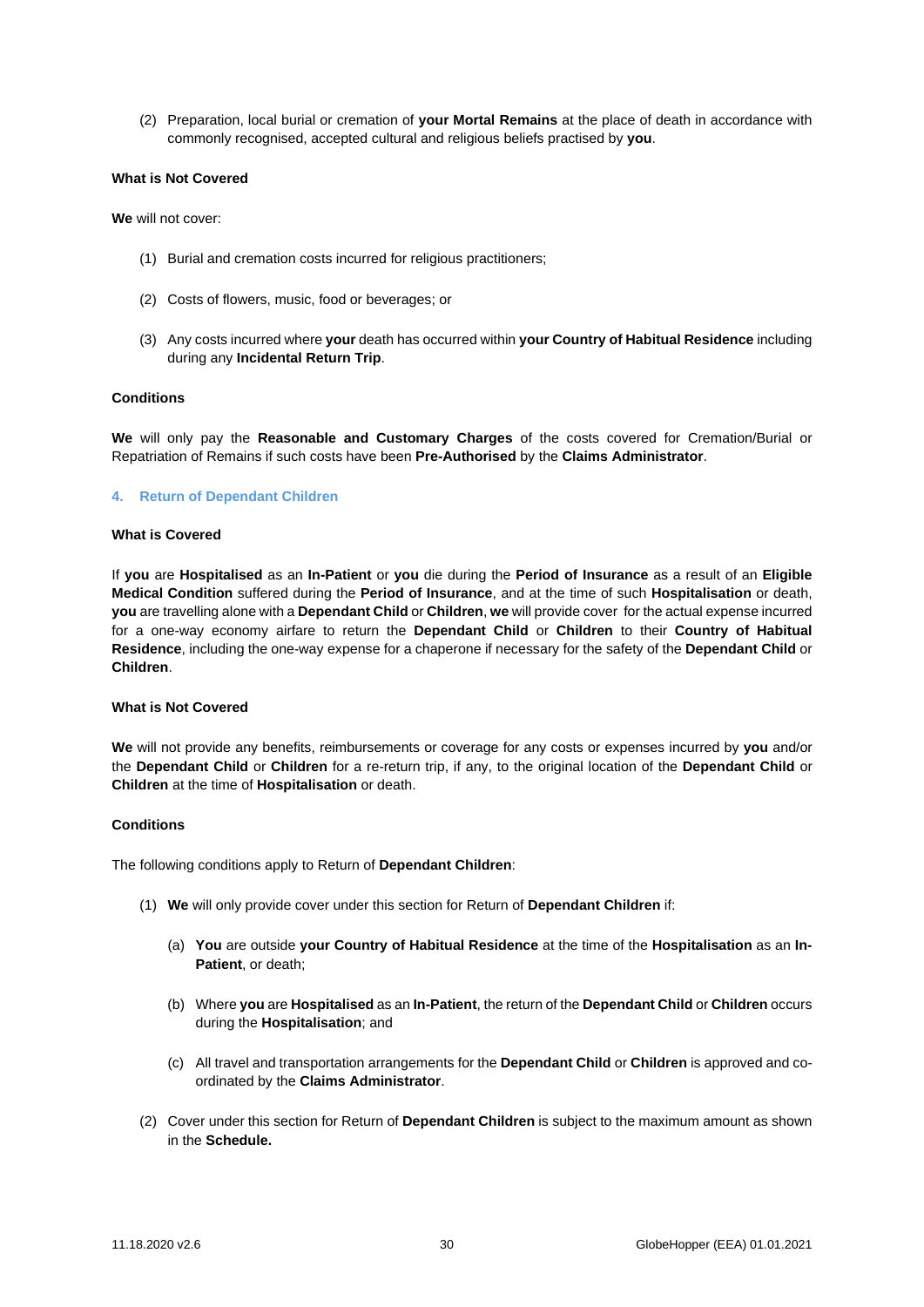- (3) **We** will only reimburse costs for one-way economy airfares from the international airport nearest to where the **Dependant Child** or **Children** were located at the time of **your Hospitalisation** or death, to the international airport nearest to the **Dependant Child** or **Children's** principal residence in their **Country of Habitual Residence**.
- (4) **We** will deduct from the amount payable under this section for Return of **Dependant Children** the value, if any, of the unused return ticket(s) held by or for the benefit of the **Dependant Child** or **Children** at the time of **your Hospitalisation** or death. **You** and/or **Dependant Child** or **Children** must attempt to receive credit for such value.

## **5. Security and Political Evacuation**

## **What is Covered**

If the Bureau of Consular Affairs (or similar Governmental Organisation), or Local Embassy of the Government of **your Country of Habitual Residence** issues a mandatory evacuation order of all non-emergency governmental personnel from the **Host Country** in which **you** are located as a result of political unrest which is effective on or after **your** date of arrival in the **Host Country** and within the **Period of Insurance**, **we** will provide cover for the most appropriate and economical means of transportation to the nearest place of safety or for repatriation to **your Country of Habitual Residence**.

## **What is Not Covered**

**We** will not cover a Security and Political Evacuation if the government of **your Country of Habitual Residence** has issued a travel advice or warning that travel is hazardous or not advised, covering the country in which **you**  are traveling to at the date of purchase.

# **Conditions**

The following conditions apply to Security and Political Evacuation:

- (1) **We** will only provide cover under this section for Security and Political Evacuation if:
	- (a) The evacuation order applies specifically to **you** and is in effect;
	- (b) **You** contact the **Claims Administrator** as soon as responsibly possible after the evacuation order being issued; and
- (2) **Cover** under this section for Security and Political Evacuation is subject to the maximum amount as shown in the **Schedule.**
- **6. Natural Disaster Evacuation and Accommodation**

## **What is Covered**

**We** will provide cover for **your** reasonable, customary and necessary **Emergency** travel, accommodation and subsistence costs solely and directly incurred as a result of a **Natural Disaster** arising during the **Period of Insurance** if **you** are displaced from planned, paid accommodation due to evacuation from forecasted **Natural Disaster**, or during or following a **Natural Disaster**.

## **Conditions**

The following conditions apply to **Natural Disaster** Evacuation and Accommodation: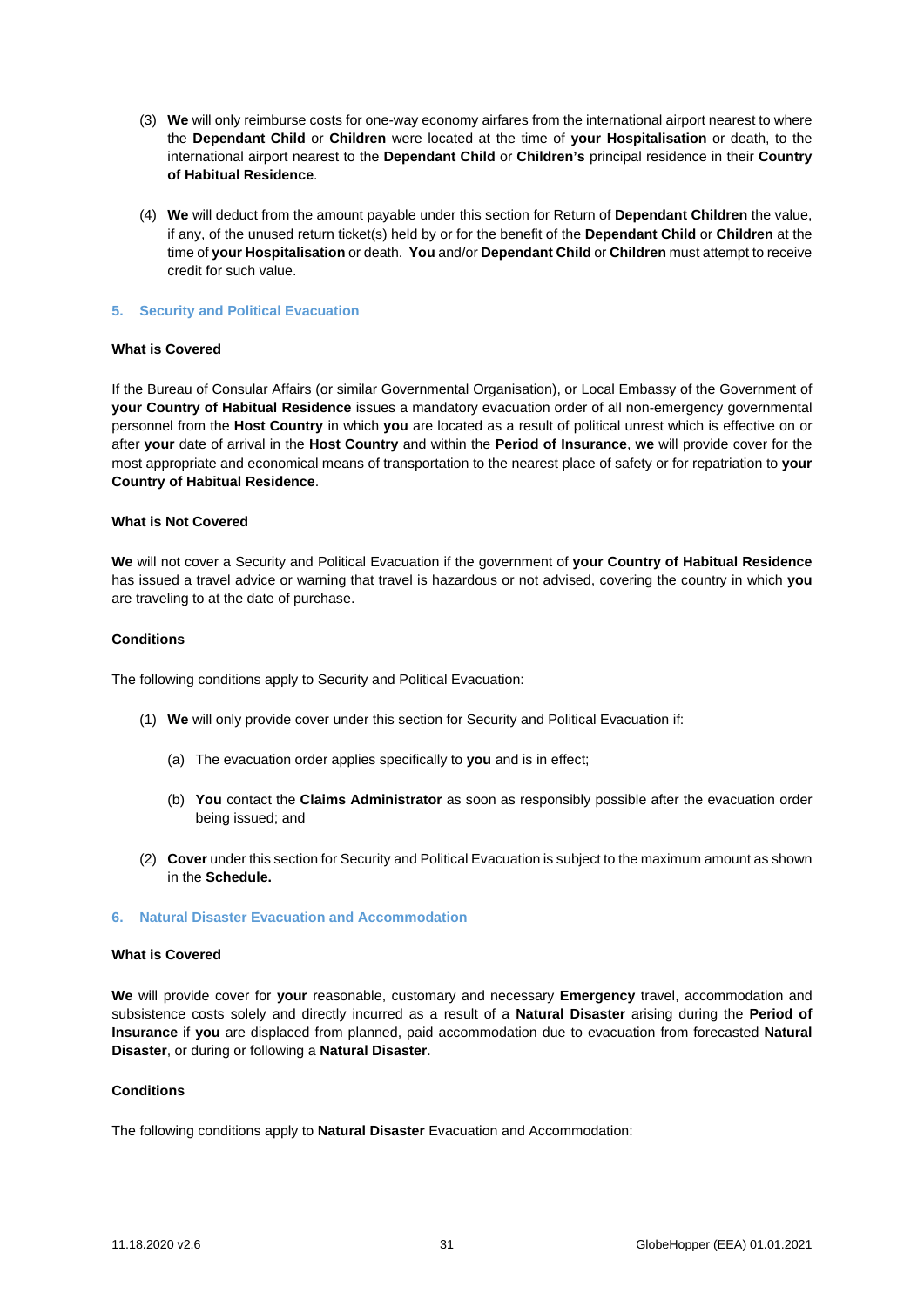- (1) **We** will only provide cover under this section for **Natural Disaster** Evacuation and Accommodation if the evacuation was ordered by the responsible civil or military authorities governing the location of the predicted or actual **Natural Disaster**.
- (2) Cover under this section for **Natural Disaster** Evacuation and Accommodation is subject to the maximum amount as shown in the **Schedule.**

## <span id="page-31-0"></span>**EXCLUSIONS**

These set out the Exclusions to cover under the **Policy**. The following Exclusions apply to the whole of this **Policy**.

- (1) **We** will not pay any claim under this **Policy** which would result in **us** being exposed to any sanction, prohibition or restriction under United Nations resolutions or the trade or economic sanctions, laws or regulations of the European Union, United Kingdom or United States of America.
- (2) **We** will not provide cover for any benefits, charges, fees, costs, expenses, and/or claim under this **Policy**  directly or indirectly arising from or relating to:

#### (a) **Alcohol and Substance Abuse**.

- (b) Non-medical nuclear or atomic radiation, and/or radioactive material(s), chemical contamination or contamination by radioactivity from any nuclear material whatsoever or from the combustion of nuclear fuel, asbestosis or any related condition.
- (c) Suicide or attempted suicide, or any wilfully **Self-Inflicted Injury** or **Illness,** or wilful exposure to danger (other than trying to save human life).
- (d) Travel, meals, transportation and/or accommodation, except as expressly covered under this **Policy**.
- (e) Venereal disease or any other sexually transmitted disease.
- (f) War:
	- (i) War, or any act or war (whether declared or not), invasion, act of foreign enemy hostilities, warlike operations, civil war;
	- (ii) Mutiny, riot, strike, military or popular uprising, insurrection, rebellion, revolution, military or usurped power, civil commotion;
	- (iii)Attempted overthrow of government, any act directed towards overthrow of government or influencing any overthrow by violence; martial law or state of siege;
	- (iv)Any use of or exposure to any radiological, chemical, nuclear or biological weapons or any other radiological, chemical, nuclear or biological events; or
	- (v) Confiscation or nationalisation; requisition or destruction of or damage to property by or under the order of any government or local authority.
- (g) **Your** breaking or failing to comply with any law whatsoever.
- (h) **Your** travelling against the advice of a **Medical Practitioner**.
- (3) **We** will not provide cover for any benefits, charges, fees, costs, expenses, and/or claim under this **Policy**  directly or indirectly arising from or relating to any **Pre-existing Condition**.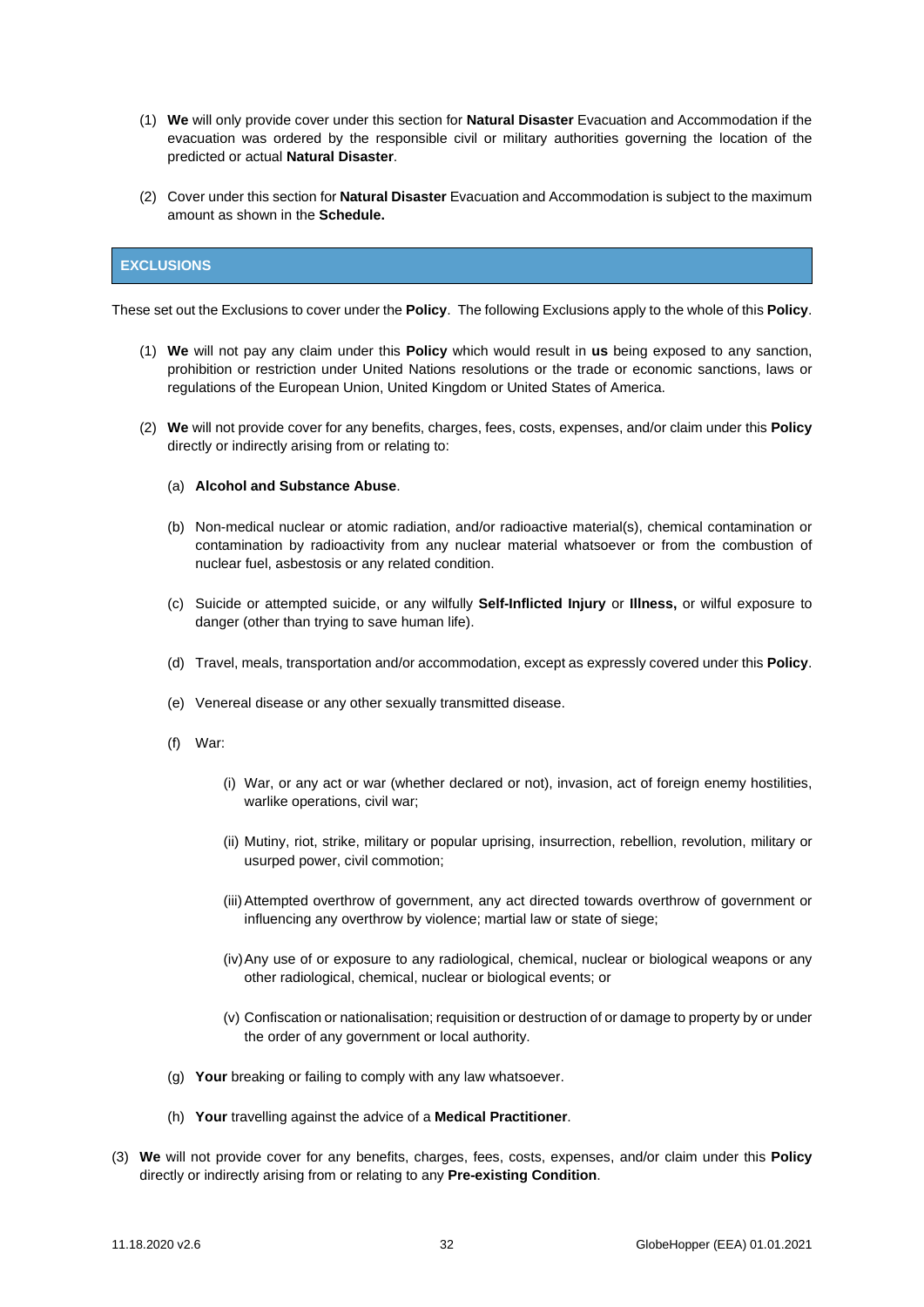- (4) **We** will not provide cover for any benefits, charges, fees, costs, expenses, and/or claim under this **Policy**  directly or indirectly arising from or relating to:
	- (a) Confinement of the **Insured Person** to receive **Custodial Care, Educational or Rehabilitative Care**.
	- (b) Non-skilled personal care, **Treatment**, or services, wherever furnished and by whatever name called, that are designed primarily to assist an individual in activities of daily living.
	- (c) Any **Congenital Disorders** and related conditions.
	- (d) Any **Chronic Condition** which is a **Pre-existing Medical Condition**.
	- (e) **Treatment** of any condition of: allergies; asthma; any condition of the breast or the prostate; tonsillectomy; adenoidectomy; haemorrhoids or haemorrhoidectomy; any disorder of the reproductive system; hysterectomy; intervertebral disc disease; hernia; gall stones or kidney stones; which:
		- (i) Exist;
		- (ii) Manifest themselves; or
		- (iii) Involve procedures which take place or are recommended, during the first 30 up to 180 days of cover under **your Policy***,* beginning on the **Effective Date**.
	- (f) Cosmetic or aesthetic **Treatment** or **Surgery**, whether or not for psychological purposes. However, **we** will cover reconstructive **Surgery** where such **Surgery** is **Medically Necessary** and is directly related to and follows a **Surgery** which is covered under this **Policy**.
	- (g) Except where covered under the section for Dental **Injury** Due to Accident and Sudden Dental Pain, **Dental Treatment,** orthodontic **Treatment**, gingivitis, gum disease of any kind, or periodontitis; damage to dentures whilst not being worn; dental veneers (unless as a result of damage to existing veneers because of an **Accident**); tooth whitening of any kind; missed dental appointments; services and supplies to replace extracted or missing teeth (including crowns, dentures and bridges).
	- (h) Ear or body piercing.
	- (i) Education or training to restore **your** ability to function in a normal or near normal manner after an **Eligible Medical Condition** (including but not limited to vocational therapy, occupational therapy and speech therapy).
	- (j) **Elective Surgery** or **Treatment** of any kind.
	- (k) Any exercise programme, whether or not prescribed or recommended by a **Medical Practitioner**.
	- (l) Genetic medicine, genetic testing, surveillance testing and/or wellness screening procedures for genetically predisposed conditions indicated by genetic medicine or genetic testing.
	- (m) Hair loss (including but not limited to wigs, hair **Treatments**, hair transplants or any drug that promises to promote hair growth, whether or not prescribed or recommended by a **Medical Practitioner**).
	- (n) Any **Treatment**, supplies, examination or fitting related to hearing aids; providing, maintaining or fitting any hearing **Implants** or hearing transplants; or any corrective **Surgery** for non-medical or natural degenerative hearing defects.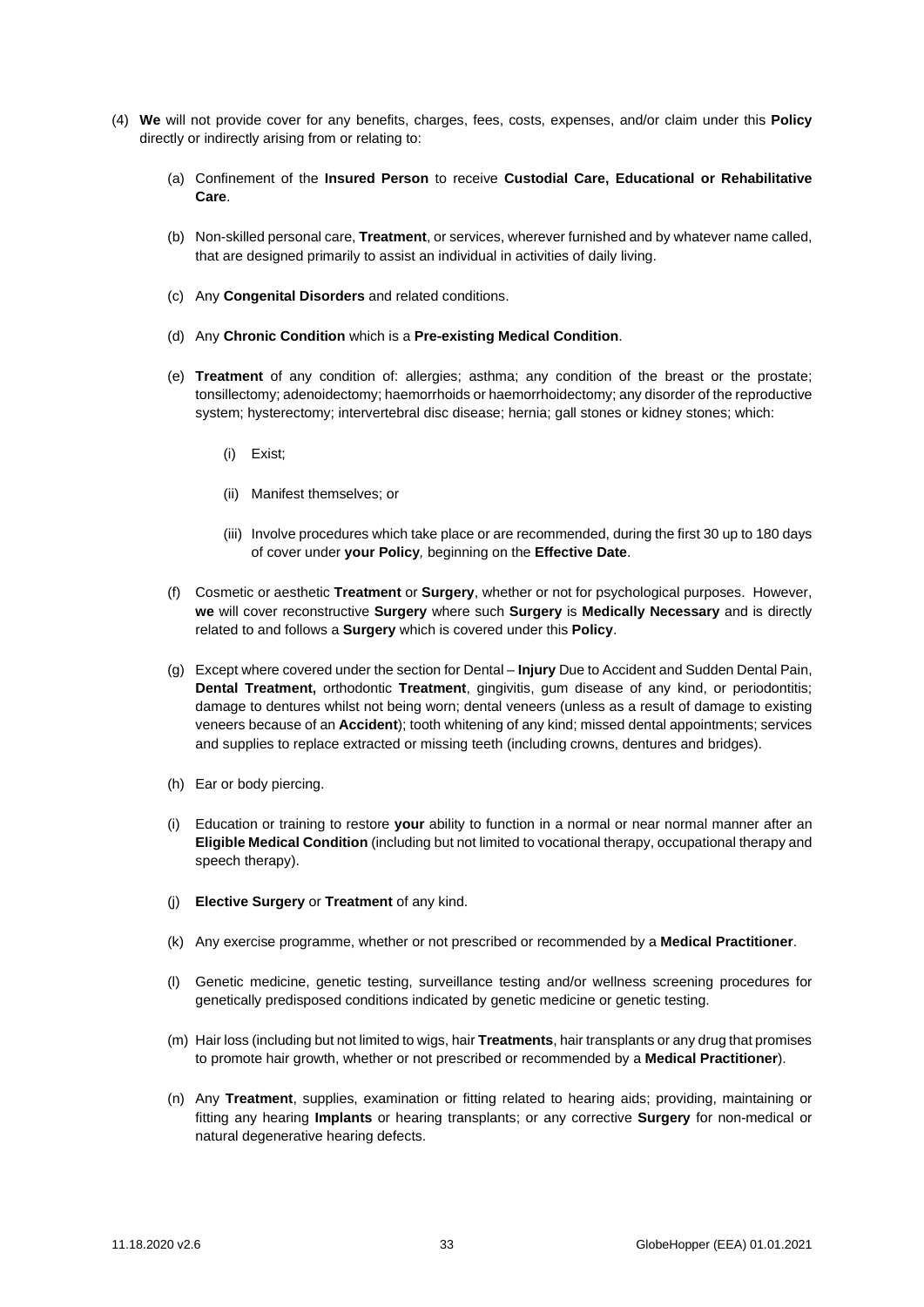- (o) HIV, **AIDS** virus, **AIDS** related **Illness**, **AIDS** related complex, **AIDS** and/or any other **Illness** arising from or relating to any complications or consequences of any of these conditions, whether or not the **Insured Person** had knowledge of their HIV status prior to the **Effective Date**. This exclusion includes testing for HIV, seropositivity to the **AIDS** virus, **AIDS** related **Illness**, **AIDS** related complex, or **AIDS**.
- (p) Any **Illness** or **Injury** sustained while taking part in:
	- (i) athletic or sporting activities not engaged in by **you** solely for recreational, entertainment or fitness purposes;
	- (ii) **Amateur Athletics**, professional athletics, athletic activity that is sponsored or sanctioned by any collegiate sanctioning or governing body, or the International Olympic Committee;
	- (iii) **Adventure Sports** and activities, including but not limited to the following (including any combination or derivative of them):
		- Abseiling;
		- BMX;
		- Bobsledding;
		- Bungee jumping;
		- Canyoning;
		- Caving;
		- Hot air ballooning;
		- Jungle zip lining;
		- Mountaineering activities where specialised climbing equipment, ropes or guides are normally or reasonably should have been used;
		- Parachuting;
		- Paragliding:
		- Parascending;
		- Rappelling;
		- Sky diving; and
		- Wildlife safaris.
	- (iv) **Extreme Sports** and activities, including but not limited to the following (including any combination or derivative of them):
		- Aviation (except when travelling solely as a passenger in a commercial aircraft);
		- BASE jumping;
		- Hang gliding;
		- Heli-skiing;
		- Luge;
		- Motocross (MOTO-X);
		- mountaineering above elevation of 4500 meters from ground level;
		- Racing of any kind, including but not limited to by horse, motor or other vehicle (of any type), or motorcycle;
		- Rodeo activities;
		- Ski jumping;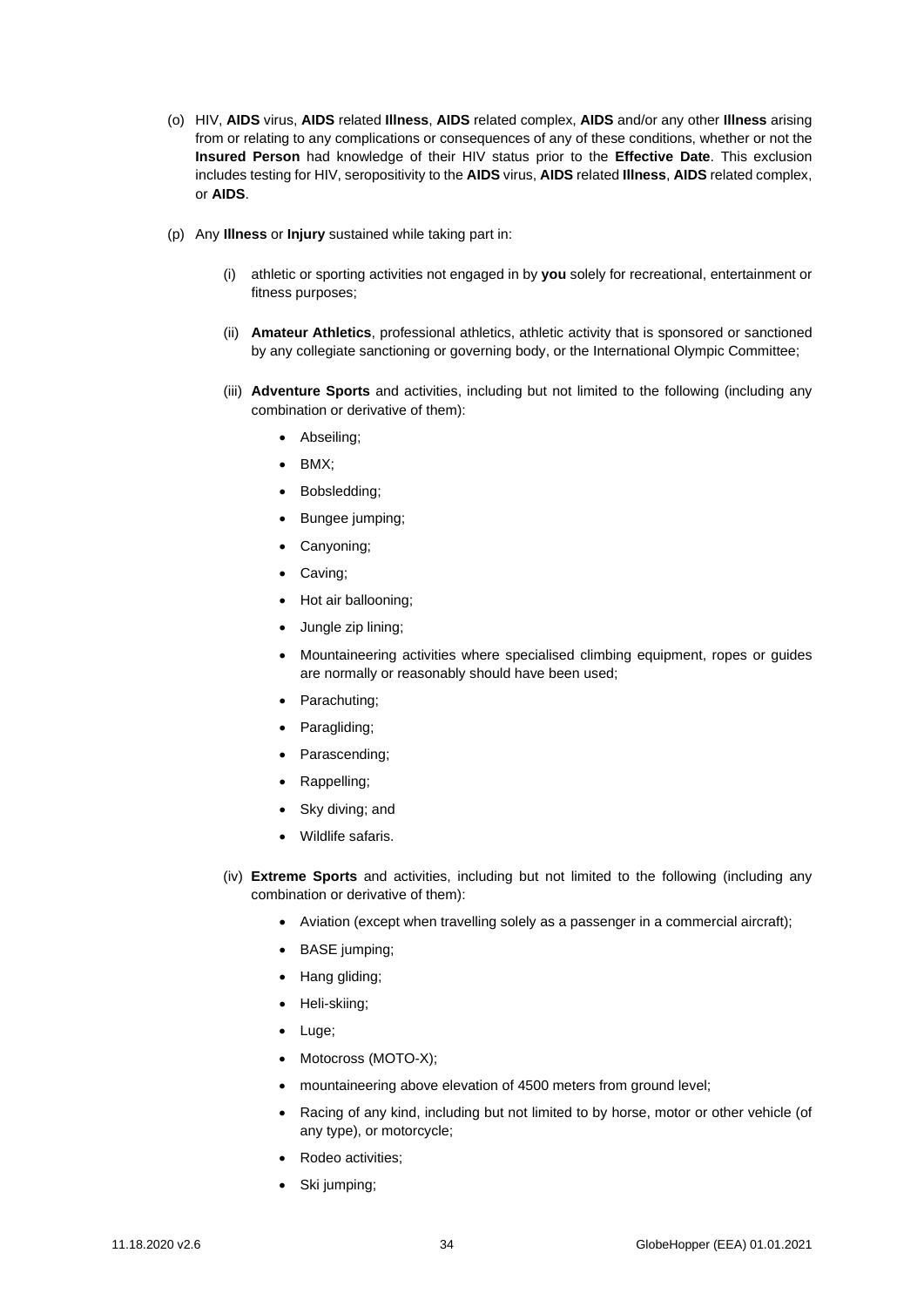- Snow skiing, snowboarding or snowmobiling where **you** are in violation of applicable laws, rules or regulations of a ski resort, out of bounds or in unmarked or unpatrolled areas; taking part in backcountry skiing; taking part in skiing off-piste; and
- Sub aqua pursuits below a depth of 50 meters.
- (q) Any **Treatment,** services or supplies of or concerned with the feet (including but not limited to orthopaedic shoes; orthopaedic prescription devices for shoes); **Treatment** of weak, strained, flat, unstable or unbalanced feet; metatarsalgia; bone spurs, hammer toes or bunions; and any **Treatment**  or supplies for corns, calluses or toenails.

However, claims for **Treatment,** services or supplies of the feet may be covered, in **our** sole discretion, when related to:

- (i) An **Injury** to the foot arising from an **Accident** covered under this **Policy**; or
- (ii) An **Illness** for which foot **Surgery** is **Medically Necessary** and a **Medical Practitioner** has advised it to be the only appropriate method of **Treatment**.
- (r) Immunisations and/or **Routine Physical Examination** for preventative or informative purposes only.
- (s) Infection of the urinary tract (including but not limited to infection of the kidney, ureter, bladder, prostrate or urethra), and any complication, **Medical Condition** or other condition directly or indirectly arising from it, where such infection, complication, **Medical Condition** or condition occurs within 90 days of the **Departure Date** and requires **Treatment** of the **Insured Person** in a **Hospital**.
- (t) **In-Patient Treatment** which could have been provided on a **Day-Patient** basis or as an **Out-Patient**.
- (u) Maternity, **Pregnancy** and **Newborn** care (including but not limited to pre-natal care, delivery, post natal care, care of **Newborns**), complications of **Pregnancy**, miscarriage, complications of delivery and/or complications of **Newborns**.
- (v) Any **Medical Condition** sustained:
	- (i) As a result of **your** being under the influence of alcohol, intoxicating substances, or drugs (other than **Drugs** taken in strict accordance with prescribed **Treatment** and directed by a **Medical Practitioner**) including whilst driving or operating a moving vehicle. For the purposes of this Exclusion, "vehicle" shall include both motorised devices, regardless of whether or not a driver or operator licence is required (including watercraft and aircraft), and non-motorised bicycles and scooters for which no permit or licence is required.
	- (ii) As a result of a **Tropical Disease**, if **you** have not had the vaccinations or taken the medication recommended by the department of health for **your Country of Habitual Residence** or the authorities in the country **you** are visiting.
	- (iii) While **you** are participating in any activity where such activity is undertaken in disregard of or against the recommendations, **Treatment** programmes, or medical advice of a **Medical Practitioner** or other healthcare provider.
	- (iv)While **you** are participating in any sporting, recreational or adventure activity where such activity is undertaken against the advice or direction of any local authority or any qualified instructor or contrary to the rules, recommendations and procedures of a recognised governing body for the sport or activity.
- (w) Medical prescription relating to a special diet, weight control, children's food, baby supplies or vitamin/mineral supplements; or any alternative medicine (such as chiropodists, optometrists and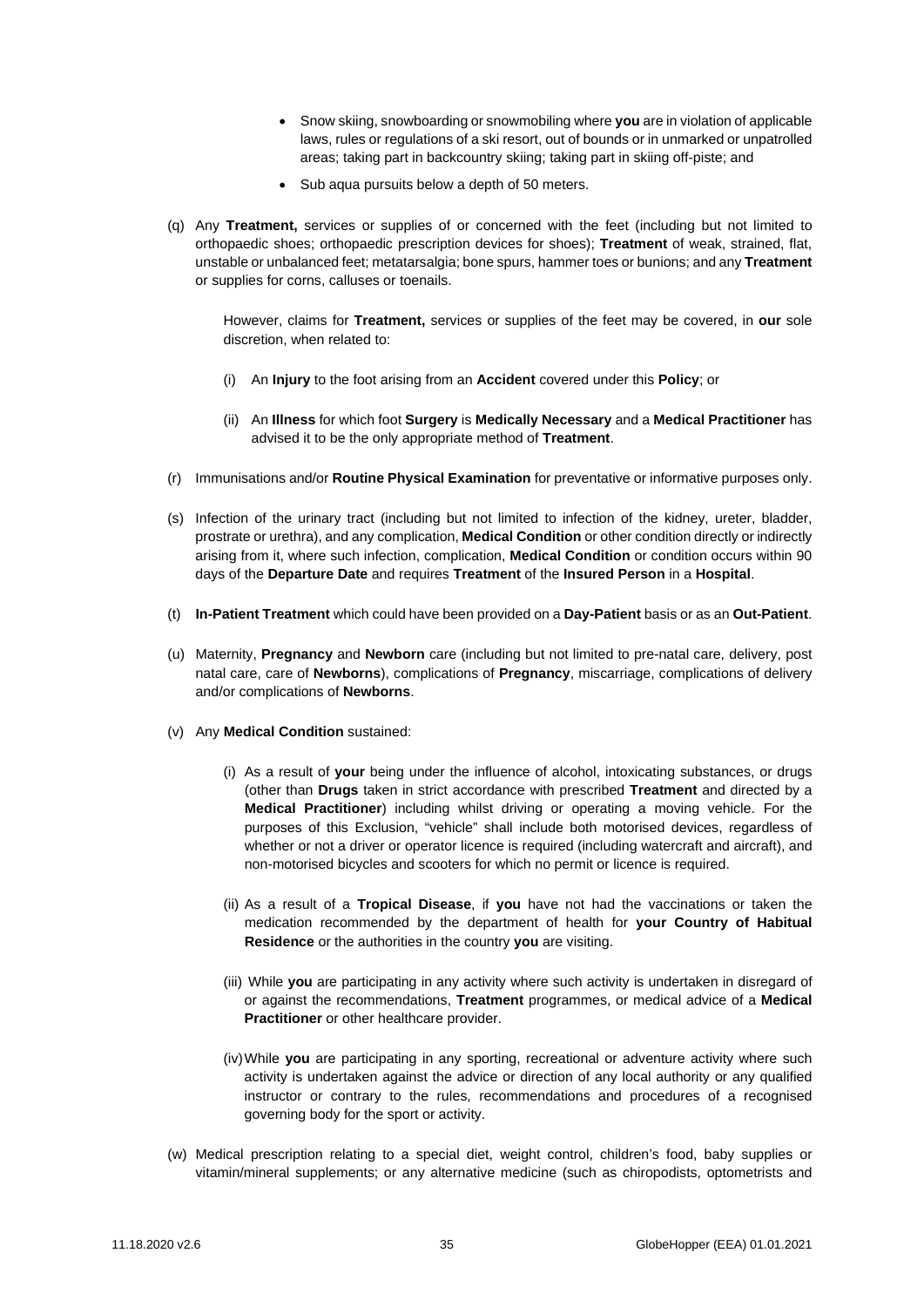podiatrist, non-prescription medicines, vitamins, food extracts, or nutritional supplements); vitamin or herbal therapy; drugs not approved by the U.S. Food and Drug Administration (FDA) or the European Medicines Agency (EMA) which are considered "off label" use; non-drugs or medicines; or drugs or medicines not prescribed by a **Medical Practitioner**.

- (x) Any **Treatment** for an **Illness** or **Injury** requiring an unapproved U.S. Food and Drug Administration (FDA) or European Medicines Agency (EMA) medical product, services, **Surgery**, surgical procedure, prescription medication, drug, biological product, **Durable Medical Equipment** (DME) or device when an Emergency Use Authorisation (EUA) is in place issued by the U.S. Food and Drug Administration (FDA) or European Medicines Agency (EMA)
- (y) **Mental or Nervous Disorder**.
- (z) Modification of the **Insured Person's** physical body in order to change or improve the physical appearance or psychological, mental or emotional wellbeing of the **Insured Person** (including but not limited to sex change **Surgery** or **Surgery** relating to sexual performance or enhancement of it).
- (aa) Any organ, tissue or other transplant or related **Treatment**, service or supply; any artificial or mechanical devices designed to replace human organs temporarily or permanently; or any efforts to keep a donor alive for a transplant procedure.
- (bb) Orthoptics, visual therapy or visual eye training.
- (cc) Professional services provided by a psychotherapist, psychologist, family therapist or bereavement counsellor for the **Treatment** of learning difficulties, hyperactivity, attention deficit disorder, developmental or behavioural problems in children; or speech, vocational, occupational, biofeedback, acupuncture, recreational, sleep or music therapy.
- (dd) Rest cures, institutionalisation, isolation, quarantine or sanatorium care.
- (ee) Any second or subsequent medical opinion from a **Medical Practitioner** that is not required by **us.**
- (ff) Sleep disorder (including but not limited to sleep apnoea, snoring, fatigue, jet lag or work related stress).
- (gg) Any **Treatment** of the temporomandibular joint.
- (hh) Any **Treatment**, service or supply that is/are:
	- (i) **Investigational**, **Experimental**, or for research purposes.
	- (ii) Not obtained or received by an **Insured Person** during the **Period of Insurance**.
	- (iii) Not administered or ordered by a **Medical Practitioner**.
	- (iv)Not **Medically Necessary**.
	- (v) Provided at no cost to the **Insured Person** or for which the **Insured Person** is not otherwise liable.
	- (vi)Provided, directed or recommended by a chiropractor, unless it is ordered in advance by a **Medical Practitioner**.
	- (vii) Provided or performed by a **Relative** of the **Insured Person**.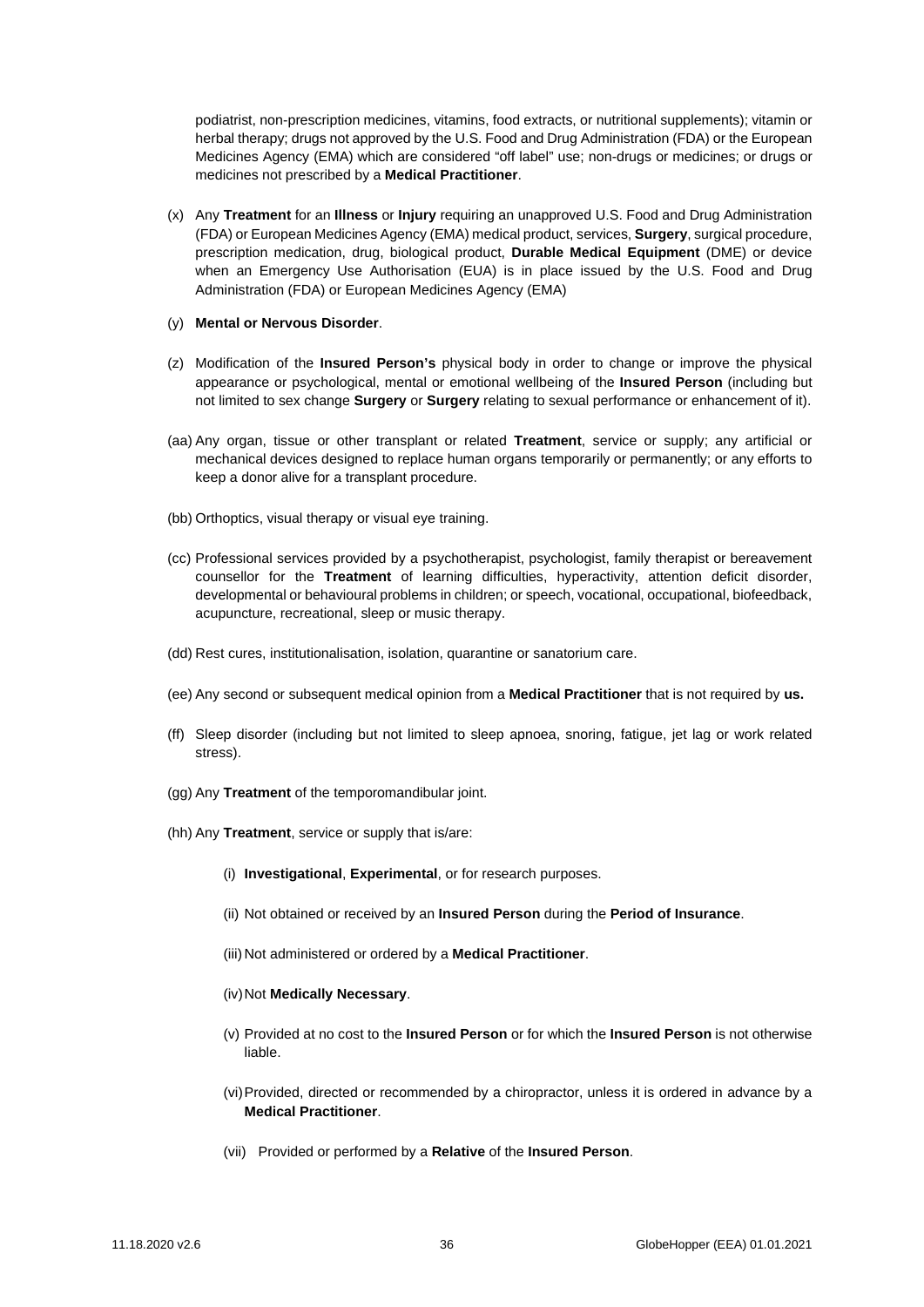- (viii) Received at a health hydro, nature cure clinic, spa, health farm or similar establishment, or private bed registered as a nursing home attached to such establishment or a **Hospital** where the **Hospital** has effectively become **your** home or permanent abode or where admission is arranged wholly or partly for domestic reasons.
- (ix)Required or recommended as a result of complications or consequences or a problem arising from or related to any **Treatment**, service, supply, **Injury** or **Illness** which is excluded from this **Policy** or otherwise not insured under this **Policy**.
- (x) Related to vision correcting spectacles, eyeglasses or contact lenses; eye refraction for any reason; non-medical or natural degenerative sight defects and eye **Surgery** where the primary purpose is to correct near sightedness, farsightedness or astigmatism. However, **we** will pay **Eligible Charges** for corrective sight **Surgery** caused by an **Injury**.
- (ii) Any **Treatment**, service or supply that promotes, enhances, prevents or corrects impotency, sexual performance or sexual dysfunction or any consequence from it.
- (jj) Any **Treatment**, service or supply that promotes or prevents conception of birth (including but not limited to birth control, sterilisation or its reversal), contraception, infertility, fertility, surrogacy or abortion, oral contraceptives, or artificial insemination; any **Treatment**, service or supply for infertility or any form of assisted conception or assisted reproduction or any complication from it (including but not limited to premature or multiple births after assisted conception).
- (kk) Any **Treatment**, service or supply within **your Country of Habitual Residence** or outside the **Area of Cover** unless covered under Incidental Return Trip.
- (ll) Any **Illness** or **Injury** incurred in the **Host Country, Affected Areas** or **Country of Habitual Residence** as a result of a **Public Health Emergency of International Concern, Epidemic**, **Pandemic**, other disease outbreak, or **Natural Disaster**, that may affect a person's health, unless coverage is expressly provided under the Public Health Emergency provision of this **Policy**.
- (mm)Entering into or remaining in any **Host Country** for which **you** do not possess the proper license, permits, authority, or exemption from such requirements.
- (nn) Weight loss or weight modification, obesity (including but not limited to wiring of teeth and all forms or procedures of bariatric **Surgery** or reversal).
- (oo) **Your** serving in the military, navy or air force during declared war, or while under orders for war-like operations, or restorations of public orders, or any **Medical Condition** sustained whilst on military, naval or air force training exercise
- (pp) Any charges incurred at a **Hospital** or facility when the **Insured Person** checks himself or herself out **Against Medical Advice** of their **Medical Practitioner** and leaves before reaching a **Medically Necessary** specified endpoint of **Treatment**.
- (qq) Any charges incurred for the **Worsening** of an **Illness** or **Injury** after the **Insured Person** left a **Hospital** or facility **Against Medical Advice** or was a **Discharge Against Medical Advice.**
- (5) **We do** not provide cover for:
	- (a) Any charges, fees, costs, or expenses in excess of **Reasonable and Customary Charges**.
	- (b) Any charges, fees, costs, or expenses not expressly included as **Eligible Charges**.
	- (c) Any charges, fees, costs, or expenses relating to **Hospital** or **Medical Provider** membership plans or similar schemes.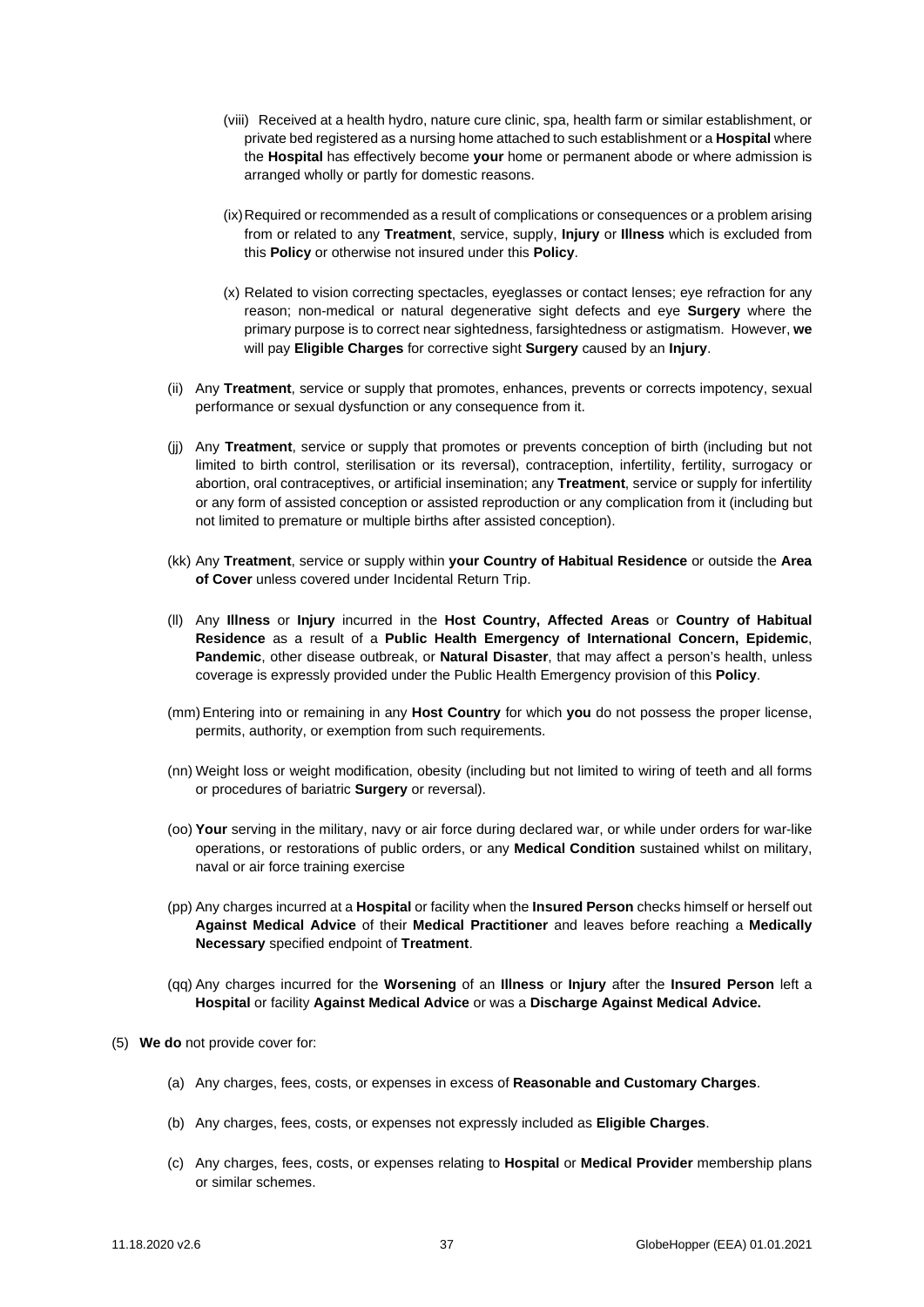(d) Any claim under the **Policy** if **you** refuse disclosure of data to a third party such as a **Medical Practitioner** which prevents **us** from assessing cover under this **Policy.** 

## <span id="page-37-0"></span>**GENERAL CONDITIONS**

These are the conditions of this **Policy** that **you** need to meet as **your** part of the contract. If **you** do not meet these conditions, the **Policy** may be voided (treated as if it never existed), or may be cancelled, or may not provide full cover, or **your** claim under the **Policy** may be rejected or not fully paid.

• Please read the General Conditions carefully

#### **1. Acceptance**

**We** have the right to refuse to accept an **Application** from any person without giving any reason.

## **2. Assignment, Change or Waiver**

This **Policy** cannot be assigned, and any of the **Terms** of the **Policy** cannot be changed or waived, without **our**  prior written consent.

#### **3. Cancellation**

## **Your Right to Cancel**

- (1) **You** have a statutory right to cancel this **Policy** within 14 days from the **Effective Date** or renewal of the contract or the day on which **you** receive the **Policy** or renewal documentation, whichever is the later (cooling off period).
- (2) If **you** cancel the **Policy** within the cooling off period:
	- (a) If **you** have not travelled or made a claim, **you** will receive a full refund of the **Premium** paid;
	- (b) If **you** have travelled but not made a claim, **you** will receive a proportionate refund of the **Premium**  paid calculated by reference to the time for which **you** have been covered;
	- (c) If **you** have made a claim, **you** will not be entitled to receive any refund of the **Premium** paid.
- (3) **You** may cancel this **Policy** at any time after the cooling off period. If **you** do so:
	- (a) If **you** have not made a claim, **you** will receive a proportionate refund of the **Premium** paid calculated by reference to the time for which **you** have been covered;
	- (b) If **you** have made a claim, **you** will not be entitled to receive any refund of the **Premium** paid.
- (4) Any cancellation by **you** will take effect from the **Cancellation Date** and **we** shall have no further liability as from that date.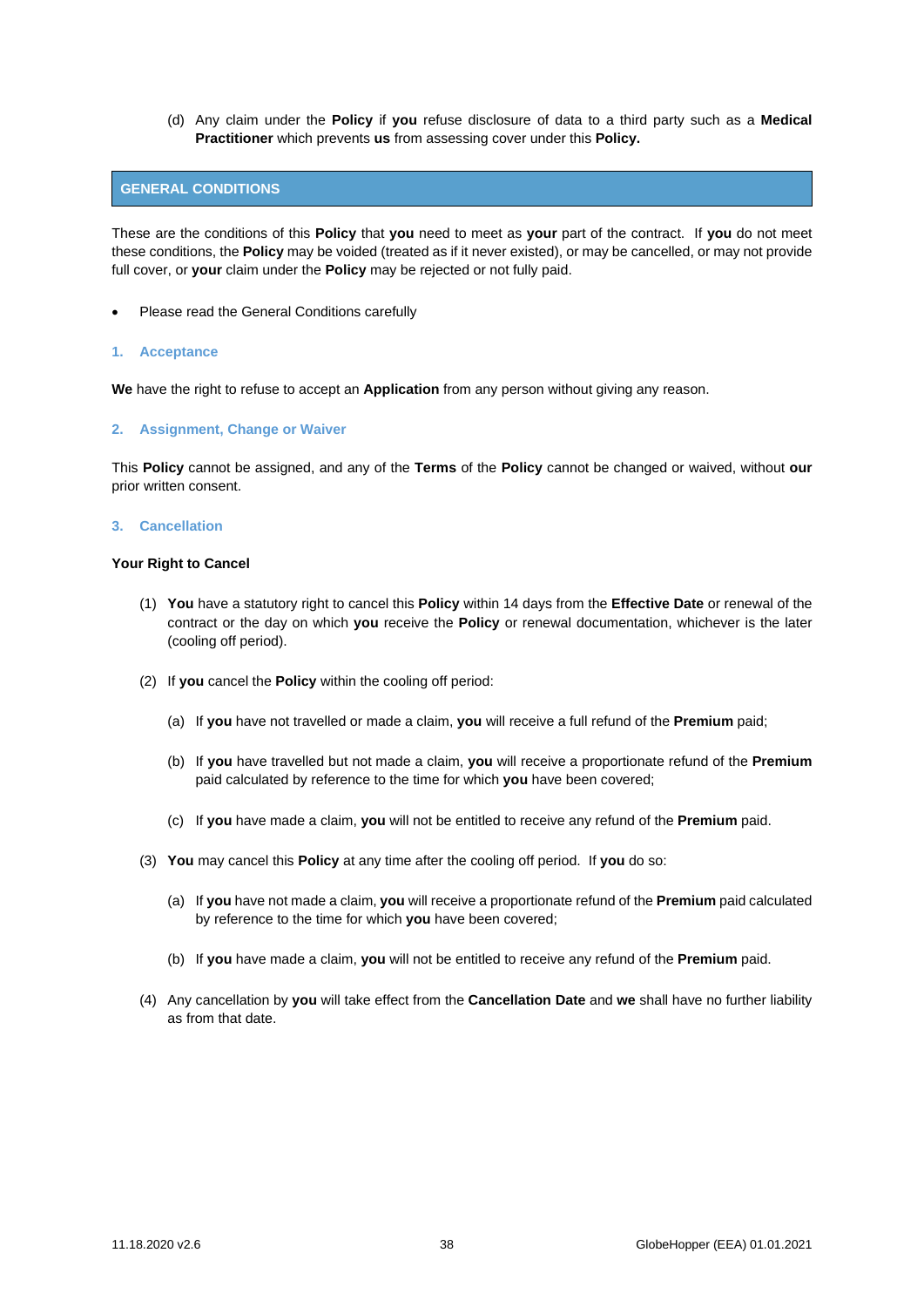## **Our Right to Cancel**

- (1) **We** can cancel this **Policy** at any time by giving **you** 30 days' notice in writing to **your** last known address and **your** e-mail address if such e-mail address was provided at the **Effective Date**.
- (2) **We** will only cancel if there is a valid reason to do so, which includes but is not limited to:
	- (a) Non-payment of **Premium;**
	- (b) Non-refund of an over-paid claim;
	- (c) Fraud;
	- (d) Misrepresentation or non-disclosure;
	- (e) **You** no longer meet the eligibility requirements of the **Policy**; or
	- (f) **You** do not co-operate or **you** fail to supply any information or documentation **we** request.
- (3) If **we** cancel the **Policy**:
	- (a) If **you** have not made a claim, **you** will receive a proportionate refund of the **Premium** paid calculated by reference to the time for which **you** have been covered;
	- (b) If **you** have made a claim, **you** will not be entitled to receive any refund of the **Premium** paid;
	- (c) The **Policy** will be cancelled from the **Cancellation Date** and **we** shall have no further liability as from **that date.**

## **4. Eligibility**

This **Policy** is only available to **you** if **you** meet the requirements below:

## **Residential**

**We** will provide cover for an **Insured Person** whose **Country of Habitual Residence** is a member state of the European Union.

If **you** are a citizen of the USA, who has purchased Area 3 Worldwide as **your Area of Cover**, and **you** return to the USA, cover under **your Policy** will be terminated automatically when the time **you** spend in the USA during any one **Period of Insurance** exceeds 180 days, or **you** become eligible for any other USA domestic medical insurance which is available to persons similarly situated and located within the USA.

**Please Note**: If **you** no longer meet the eligiblity requirements set forth in this section, then **your Policy** will automatically terminate.

## **Age**

**You, your Spouse** and **your Dependant Child** must be at least 15 days of age, and under 70 years of age at the **Effective Date**.

## **5. Entire Agreement**

This **Policy,** together with the **Application**, the **Schedule**, the **Policy** wording, the **Certificate of Insurance** and any **Endorsements**, is the entire agreement between **you** and **us** and must be read together.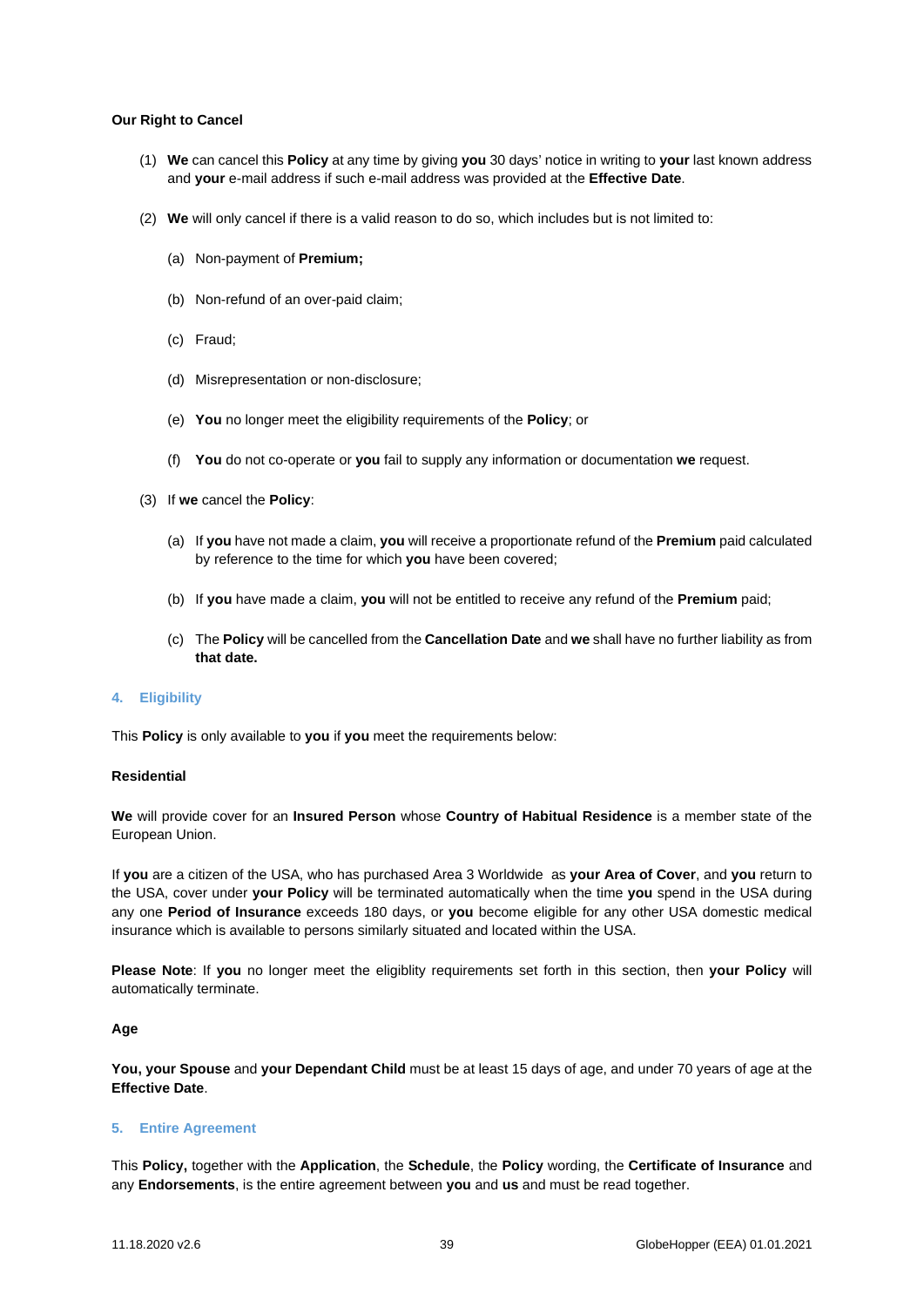## **6. Excess**

- (1) Where an **Excess** applies, **we** will only pay any amount of the claim covered under the **Policy** which exceeds the **Excess** in each **Period of Insurance**.
- (2) **You** are liable to pay the **Excess**.
- (3) The **Excess** applies for each **Insured Person.**
- (4) The **Excess** applies for each 12 months of the **Period of Insurance**.

#### **7. Fraud**

If **you** make a fraudulent claim under the **Policy**:

- (1) **We** are not liable to pay the claim;
- (2) **We** may recover from **you** any sums paid by **us** to **you** in respect of the claim; and
- (3) **We** may, by notice in writing to **you**, treat the **Policy** as having been cancelled with effect from the time of the fraudulent act.

## **8. Economic Sanctions**

**We** will not cover any person as an **Insured Person** if such cover would result in **us** being exposed to any sanction, prohibition or restriction under United Nations resolutions or the trade or economic sanctions, laws, or regulations of the European Union, United Kingdom or United States of America.

#### **9. Changes in Law and Taxation**

**We** shall have the right to change the **Terms** of this **Policy**, including the **Premium**, if at any time, there is a change to the law, regulatory requirements, tax or government levies.

#### **10. Law and Jurisdiction**

This **Policy** shall be governed by the law of England and Wales and shall be subject to the exclusive jurisdiction of the courts of England and Wales.

#### **11. Misrepresentation and Non-Disclosure**

- (1) In deciding to accept the **Application** and to provide this **Policy**, **we** have relied on the information **you**  have given **us**. **You** must take care that all information provided to **us** is complete and accurate.
- (2) If **we** establish that **you** deliberately or recklessly provided **us** with false or misleading information, **we** will treat the **Policy** as if it never existed and not pay any claim.
- (3) If **we** establish that **you** carelessly provided **us** with false or misleading information, **we** may:
	- (a) Treat this **Policy** as if it never existed and not pay any claim;
	- (b) Amend the **Terms** of this **Policy** and apply these **Terms** as if they were already in place;
	- (c) Reduce the amount **we** pay on a claim; or
	- (d) Cancel the **Policy** in accordance with our cancellation rights.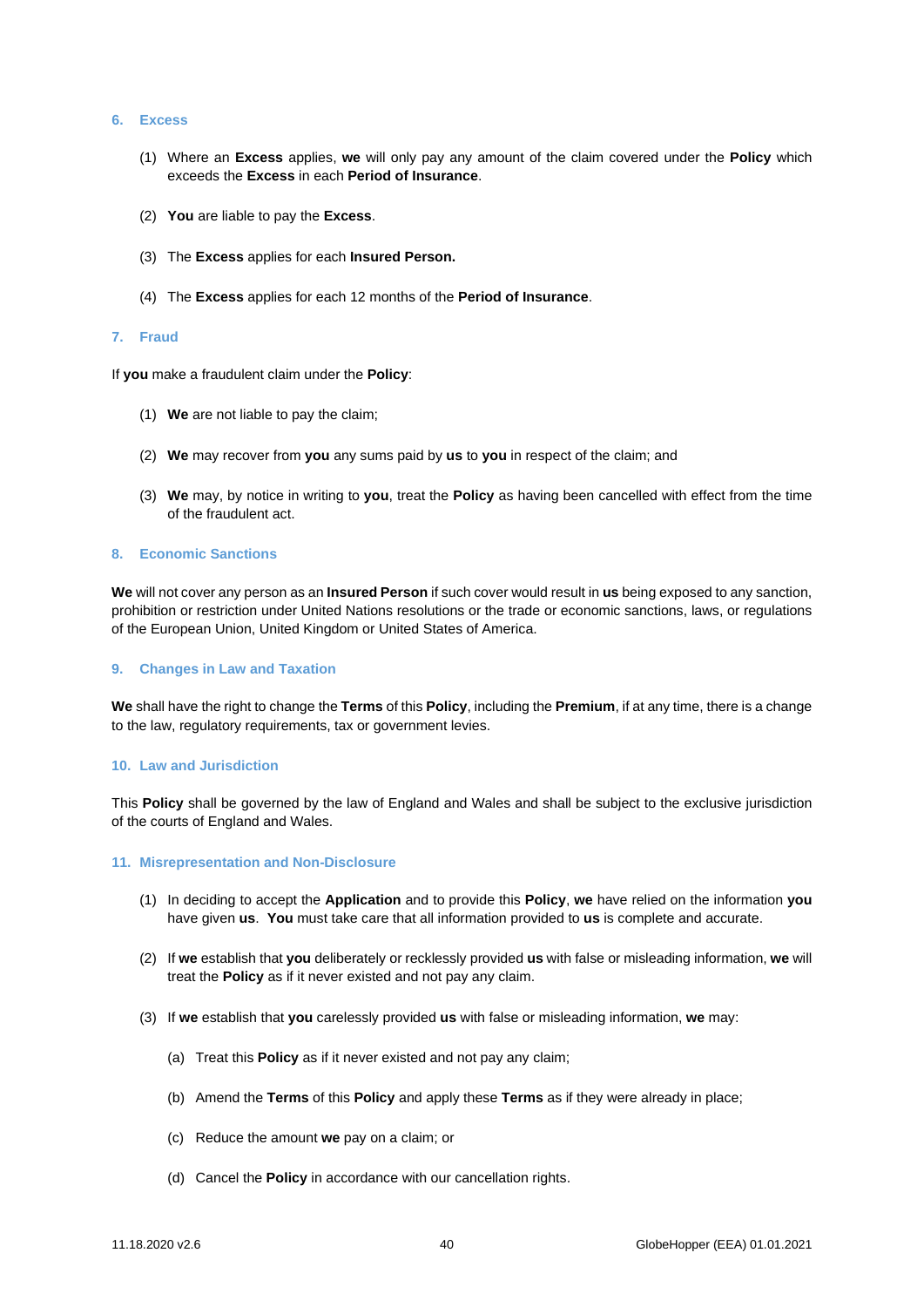#### **12. Other Insurance**

If at the time of any loss, damage or liability covered by this **Policy**, or at the time of any incident which results in a claim under this **Policy**, there is another insurance covering the same loss, damage, liability, benefits, charges, fees, costs, expenses or claim, **we** will only pay **our** proportionate share. (This does not apply to cover under the section for Personal Accident.)

## **13. Premium Payment**

- (1) **You** must pay the **Premium** before the **Effective Date**.
- (2) **We** will not provide any cover under this **Policy** unless **you** have paid the **Premium**.

## **14. Reasonable Care and Precautions**

**You** shall take reasonable care and precautions:

- (1) To prevent any **Injury** or **Illness** which may be covered under this **Policy**; and
- (2) To minimise any potential claim under this **Policy**.

## **15. Extensions; Renewal**

- (1) **You** may request for this **Policy** to be extended or renewed on the following basis.
	- (a) **You** may request the **Policy** to be extended for **Periods of Insurance** from 5 days to 12 months;
	- (b) Any one **Period of Insurance** may not exceed 12 months;
	- (c) The Policy cannot be extended or renewed after a maximum total of 24 continuous months from the **Effective Date** of this **Policy**;
	- (d) **We** have the right to refuse any request for a renewal on any lawful basis;
	- (e) If **we** agree to renew the **Policy**, subject to the **Terms** and conditions of the new **Policy:**
		- (i) Any renewal is subject to **your** continued Eligibility under this **Policy**.
		- (ii) **You** will take care to provide **us** with complete and accurate answers to any questions **we**  may ask and **you** must tell **us** about any changes which have occurred since the **Policy**  started or since the last **Renewal Date**.
		- (iii) **We** will write to **you** with **our** renewal **Terms** and provide **you** with a renewal **Premium** notice before the **Renewal Date**.
		- (iv)The renewal **Premium** must be received by **us** before the **Renewal Date.**
		- (v) No renewal is in effect until such time as **we** confirm that the renewal has been accepted in writing by **us**.
		- (vi)On the **Renewal Date**, the **Maximum Limits** and **Excess** will restart.
		- (vii) Each renewal is a new contract of insurance between **you** and **us**.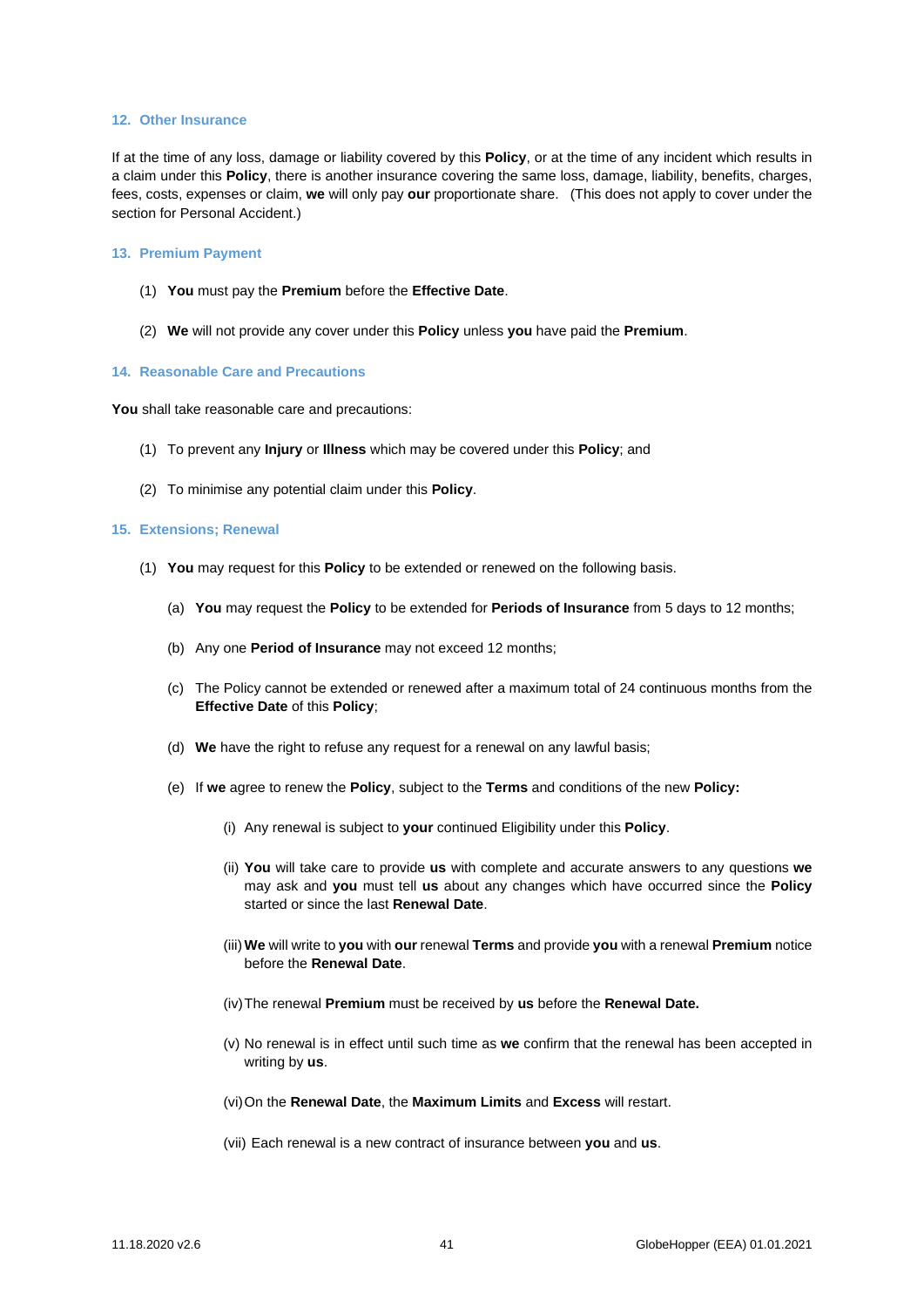(2) **You** may not renew the **Policy** if the **Period of Insurance** has lapsed or ended for any reason. However, **you** can apply for a new **Policy** by submitting a new **Application** which **we** will consider in the normal way.

## **16. Notice of Amendment**

**We** may make changes, additions and/or deletions to this **Policy**, and any **Riders,** at any time during the **Period of Insurance** by giving **you** notice in writing to **your** last known address, or **your** e-mail address if such e-mail address was provided at the **Effective Date**, as soon as reasonably possible but always within 30 days from the date the changes, additions and/or deletions are to take effect. The notice shall include a complete description of the changes, additions and/or deletions to be made, the effective date thereof and notice of **your** cancellation rights as set forth above. If **you** do not elect to cancel this **Policy**, the changes, additions and/or deletions shall take effect as of the date specified in the notice.

## **17. Third Party Rights**

The Contracts (Rights of Third Parties) Act 1999, or any subsequent amendment, shall not apply to this **Policy**. Only **you** and **us** can enforce the **Terms** of this **Policy**. This **Policy** may be changed or cancelled without the consent of any third party.

## **18. Waiver**

Any waiver by **us** of any term or condition of this **Policy** will not prevent **us** from relying on such term or condition in other instances.

# <span id="page-41-0"></span>**CLAIMS CONDITIONS**

These are the Claims Conditions of this **Policy** that **you** need to meet as **your** part of the contract. If **you** do not meet these conditions, this **Policy** may be voided (treated as if it never existed), or may be cancelled, or may not provide full cover, or **your** claim under this **Policy** may be rejected or not fully paid.

## **1. Medical Evaluation**

**We** have the right to request further tests and/or independent medical evaluation where **we** reasonably decide that a **Medical Condition** being claimed for may be directly or indirectly related to an Exclusion.

## **2. Medical Management Services**

## **Pre-Authorisation**

Please read this section carefully before obtaining any **Treatment**, service or supply.

- (1) For many benefits under this **Policy**, **you** must notify the **Claims Administrator** and obtain **Pre-Authorisation** before undergoing any **Treatment** or before being admitted to **Hospital.**
	- (a) **Pre-Authorisation** must be obtained before any of the following **Treatment**, service or supply: For all cover under the Medical Benefits section:
		- (i) **In-Patient** or **Day-Patient** admission in **Hospital**;
		- (ii) **Treatment**, **services** or medical supplies of any kind in **Hospital**;
		- (iii)**Surgery** in **Hospital** or in a surgical centre;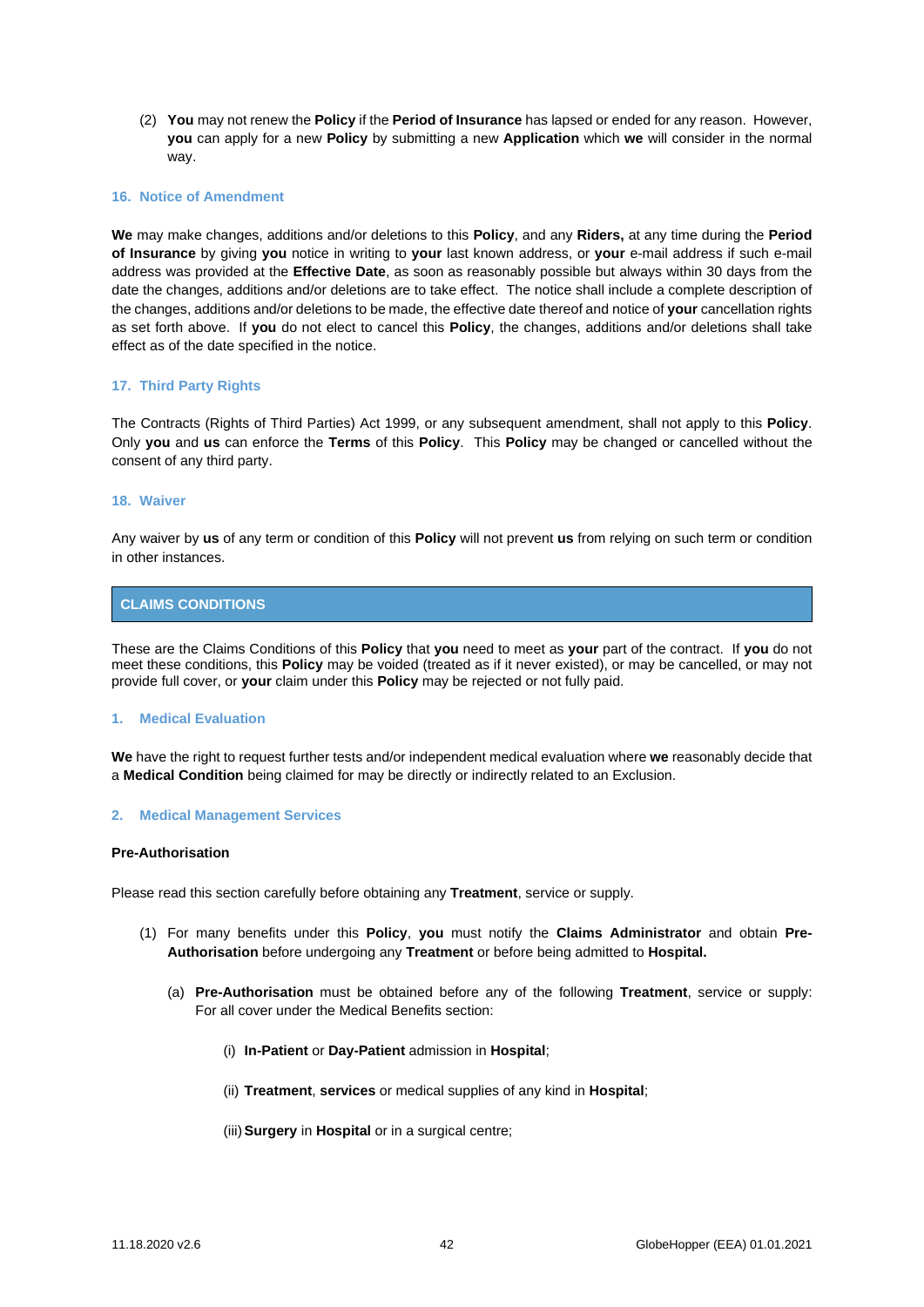- (iv)**Out-Patient** MRI and CAT scans, echocardiograph, endoscopy, gastroscopy, colonoscopy and cystoscopy;
- (v) Care in a licensed **Extended Care Facility**;
- (vi) **Home Nursing Care**;
- (vii) Physiotherapy;
- (viii)Any rental or purchase of **Durable Medical Equipment.**
- (b) For cover under the International Emergency Care and Assistance section:
	- (i) **Emergency Medical Evacuation;**
	- (ii) Costs of transportation of **your Mortal Remains**; or costs of preparation, local burial or cremation of **your Mortal Remains**.
- (2) Any decision that the **Claims Administrator** makes on **Pre-Authorisation** is based on the completeness and accuracy of the information provided by **you** or on **your** behalf at the time of the **Pre-Authorisation.**
- (3) The **Claims Administrator** has the right to change or revoke a previous decision on **Pre-Authorisation** if the information it has changes.
- (4) For purposes of **Pre-Authorisation**, notice to the **Claims Administrator** may be made by **you**, the **Hospital**, **your Medical Practitioner** or a **Relative**.
- (5) **We** understand that it may not be possible for **you** to notify the **Claims Administrator** in advance of an **Emergency** admission to **Hospital**. If this should happen, **you** must notify the **Claims Administrator**  and obtain **Pre-Authorisation** within 48 hours or as soon as reasonably possible after such **Emergency** admission.
- (6) If **you** are not **Pre-Authorised**, or if **you** fail to comply or co-operate with the **Pre-Authorisation**  requirements, subject to the **Terms** and conditions of this **Policy, we** may deny all cover for **your** claim or **we** may not pay **your** claim in full.
- (7) Where **Pre-Authorisation** is required, **you** must follow the following procedure**:**
	- (a) Please contact the **Claims Administrator**, on:

| Telephone number: | +44 (0) 2920 474 236            |
|-------------------|---------------------------------|
| Fax number:       | +44 (0) 2920 468 797            |
| E-mail:           | IMGEuropeClaims@imgeurope.co.uk |

- (b) Please contact the **Claims Administrator** as soon as possible, and preferably, within 7 days before admission or before the **Treatment,** service or supply is obtained;
- (c) For **Emergency Hospital** admission, **Pre-Authorisation** must be obtained within 48 hours after admission, or as soon as is reasonably possible;
- (d) Please comply with the **Claims Administrator's** instructions and submit any information or documentation required by the **Claims Administrator**; and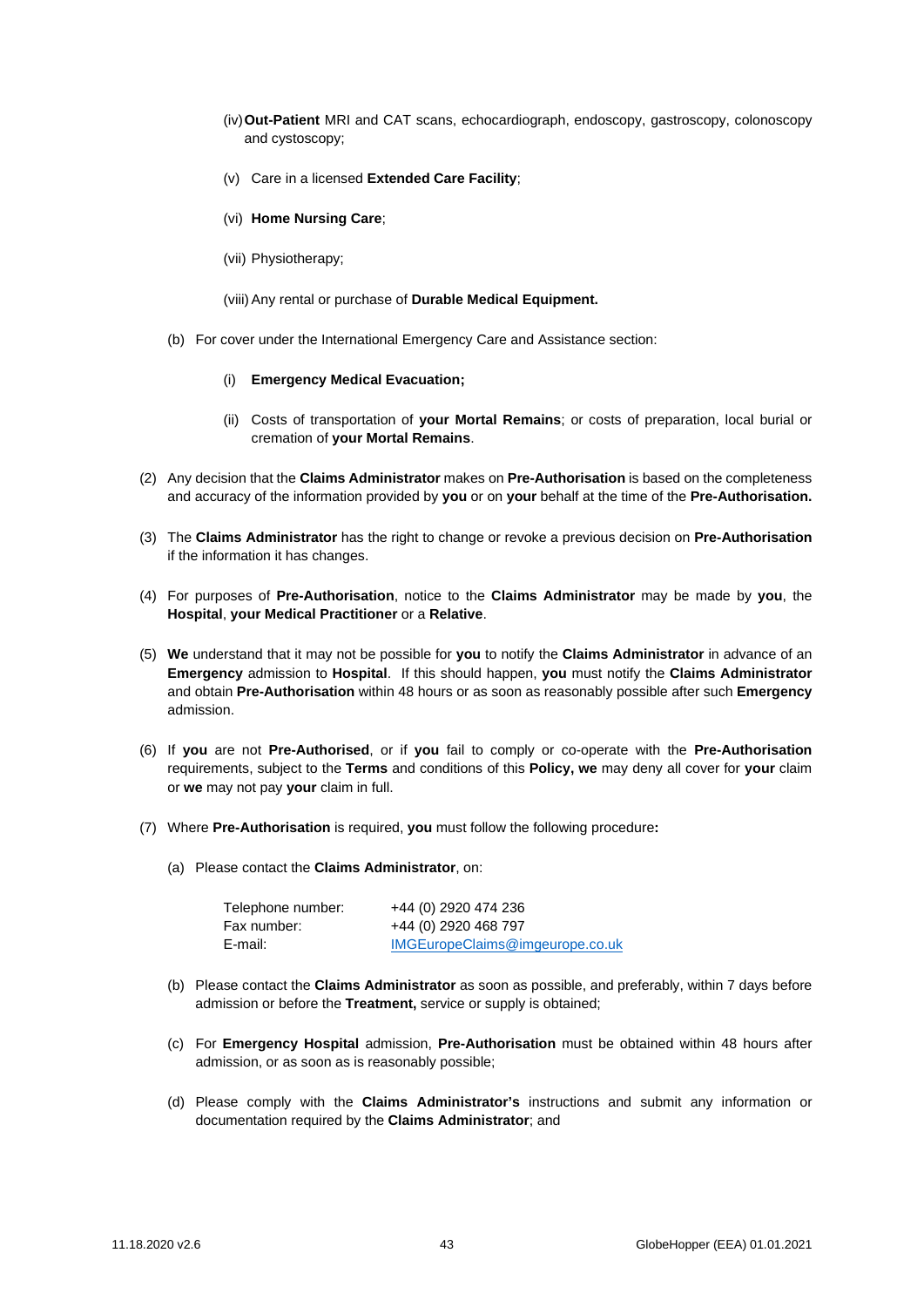- (e) Please notify all **Medical Practitioners**, **Hospitals** and other **Treatment**, service or supply providers that this **Policy** contains **Pre-Authorisation** requirements and please ask them to co-operate fully with the **Claims Administrator**.
- (8) Any **Pre-Authorisation** will be confirmed to **you** in writing. A verbal confirmation is not pre-approval. If **you** are in doubt, please contact the Medical Emergency Helpline.

## **Concurrent / Continuing Review**

- (1) While **you** are an **In-Patient** in **Hospital**, the **Claims Administrator** has the right to carry an ongoing review of **your Treatment** to make sure that **you** are not receiving unnecessary **Treatment** and to help assure quality medical care.
- (2) When **you** are first admitted as an **In-Patient**, the **Claims Administrator** will approve a limited number of days of confinement based on the **Eligible Medical Condition**.
- (3) After that, if additional days of **In-Patient Treatment** is necessary, **your** continued stay in **Hospital** must be reviewed and approved by the **Claims Administrator**.

## **Medical Case Management**

- (1) The **Claims Administrator** has the right to make recommendations in respect of any **Treatment**, service or supply with respect to an **Eligible Medical Condition**.
- (2) Such recommendations will be based on the **Claims Administrator's** assessment of and collaboration with **you**, **your Relatives, Medical Practitioners** or other **Treatment,** service or supply providers, to help ensure a well co-ordinated continuity of care.
- (3) **You** are under no obligation to accept or follow any of the **Claims Administrator's** recommendations.
- (4) If **you** accept or follow any of the **Claims Administrator's** recommendations, **you** agree that **we** shall not be held liable or otherwise responsible for any **Treatment**, service or supply provided to **you** except for the payment of **Eligible Charges** under the **Terms** and conditions of this **Policy**.
- (5) After the **Claims Administrator** has notified **you** of its recommendations, **we** may, at **our** sole option and discretion, pay for **Treatment**, service or medical supplies, which may not be covered under this **Policy**  but which may be beneficial to **you**.

# **3. Notice of Claims**

In the event of a claim, you should give notice to:

International Medical Group, Inc. GlobeHopper Claims Department PO Box 1114 **Cardiff** CF11 1UL United Kingdom

| Telephone number: | +44 (0) 2920 474 236            |
|-------------------|---------------------------------|
| Fax number:       | +44 (0) 2920 468 797            |
| E-mail:           | IMGEuropeClaims@imgeurope.co.uk |

A claim form may be obtained at<https://www.imgeurope.co.uk/client-resources/forms-library.aspx> or completed online via the customer portal at [https://www.imglobal.com/member/login.](https://www.imglobal.com/member/login)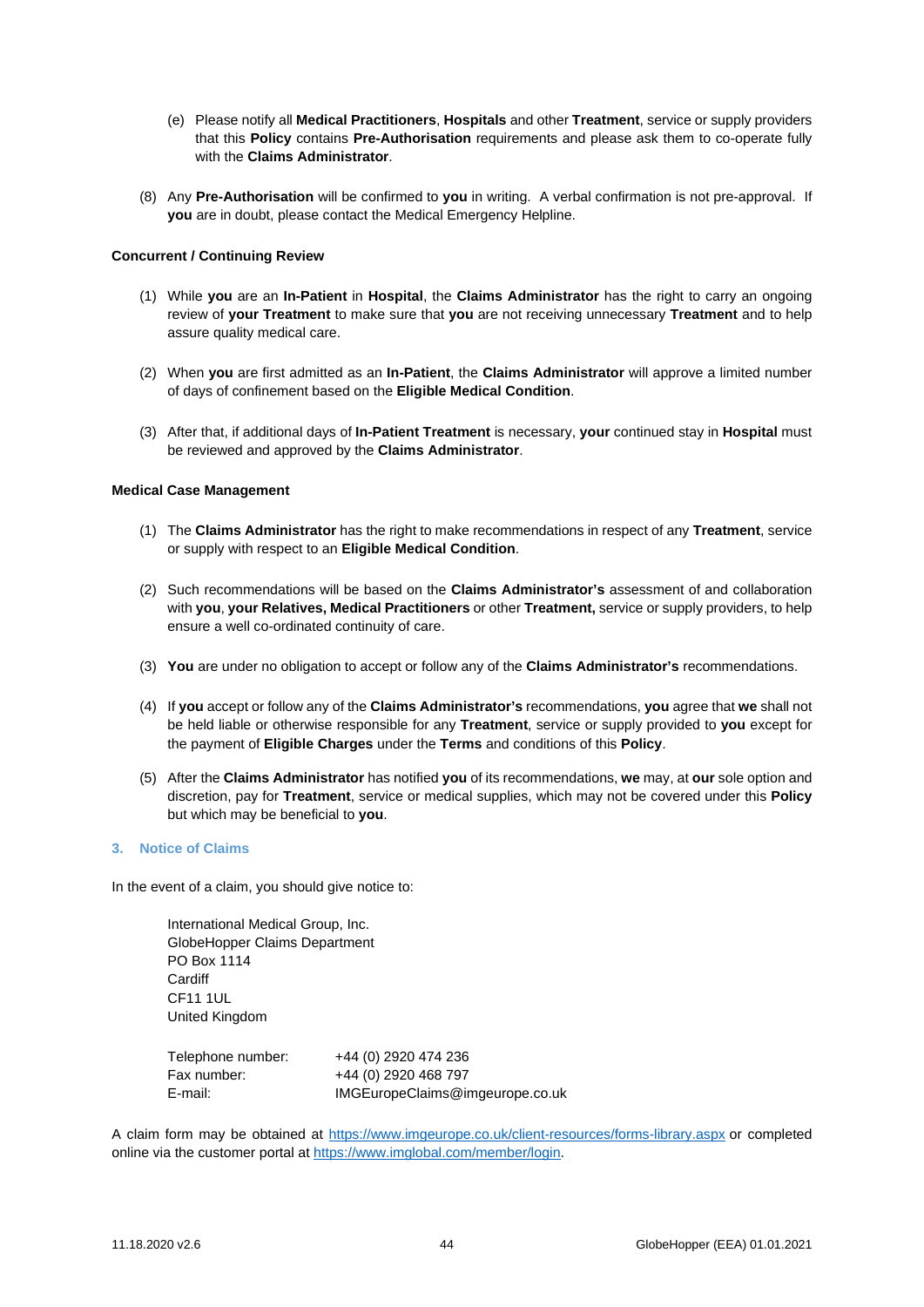- (1) When the **Claims Administrator** receives notice of a claim under this **Policy** from **you** or on **your** behalf, the **Claims Administrator** may provide **you** with a claim form for completion.
- (2) All decisions regarding the available benefits and cover under this **Policy** are made after the required claim form is submitted to the **Claims Administrator** and **we** have had the opportunity to investigate the claim. **We** reserve the right to make a final benefit determination once complete proof of claim is presented to **us**.

#### **4. Assistance and Co-operation**

- (1) **You** must give **us** all necessary assistance which **we** reasonably require and co-operate fully with **us** in dealing with any claim under the **Policy**, or **we** may suspend handling of **your** claim, or deny payment in full or in part of **your** claim
- (2) **You** shall provide all documents, medical reports and other materials that **we** reasonably request at **your**  expense, or **we** may suspend handling of **your** claim, or deny payment in full or in part of **your** claim.
- (3) **We** have the right to examine all evidence relating to **your** claim when and as often as **we** may reasonably require.

## **5. Settlement of Claims**

- (1) All settlement of claims is in accordance with the **Terms** and conditions of this **Policy**, including the applicable **Excess**.
- (2) **You** may choose to have any reimbursement of **your** claim paid in any currency (but not cryptocurrency) provided that:
	- (a) Any payment will be converted to the equivalent amount in the currency of this **Policy**;
	- (b) **We** will use the Bank of England exchange rate applying:
		- (i) For claims under the Medical Benefits and International Emergency Care and Assistance sections: on the date on which **you** paid for **your Treatment**, service or supply, or, if **your Treatment**, service or supply was over a period of time, on the date that **we** process payment;
		- (ii) For claims under the section for Personal Accident: on the date of **your** death;
		- (iii) For claims under the section for Incidental Return Trip: on the date of **your** incidental return trip;
	- (c) **We** will not be liable for any loss **you** may incur due to fluctuations in exchange rates, or for any bank charges due, when **you** receive payment from **us**.
- (3) If **you** are under the age of 18, **we** will make any payment for claims to the parent or guardian who signed **your Application**.

## **6. Payment of Claims**

- (1) At **our** option, **we** may pay **Eligible Charges** directly to:
	- (a) The **Treatment**, supply or service provider; or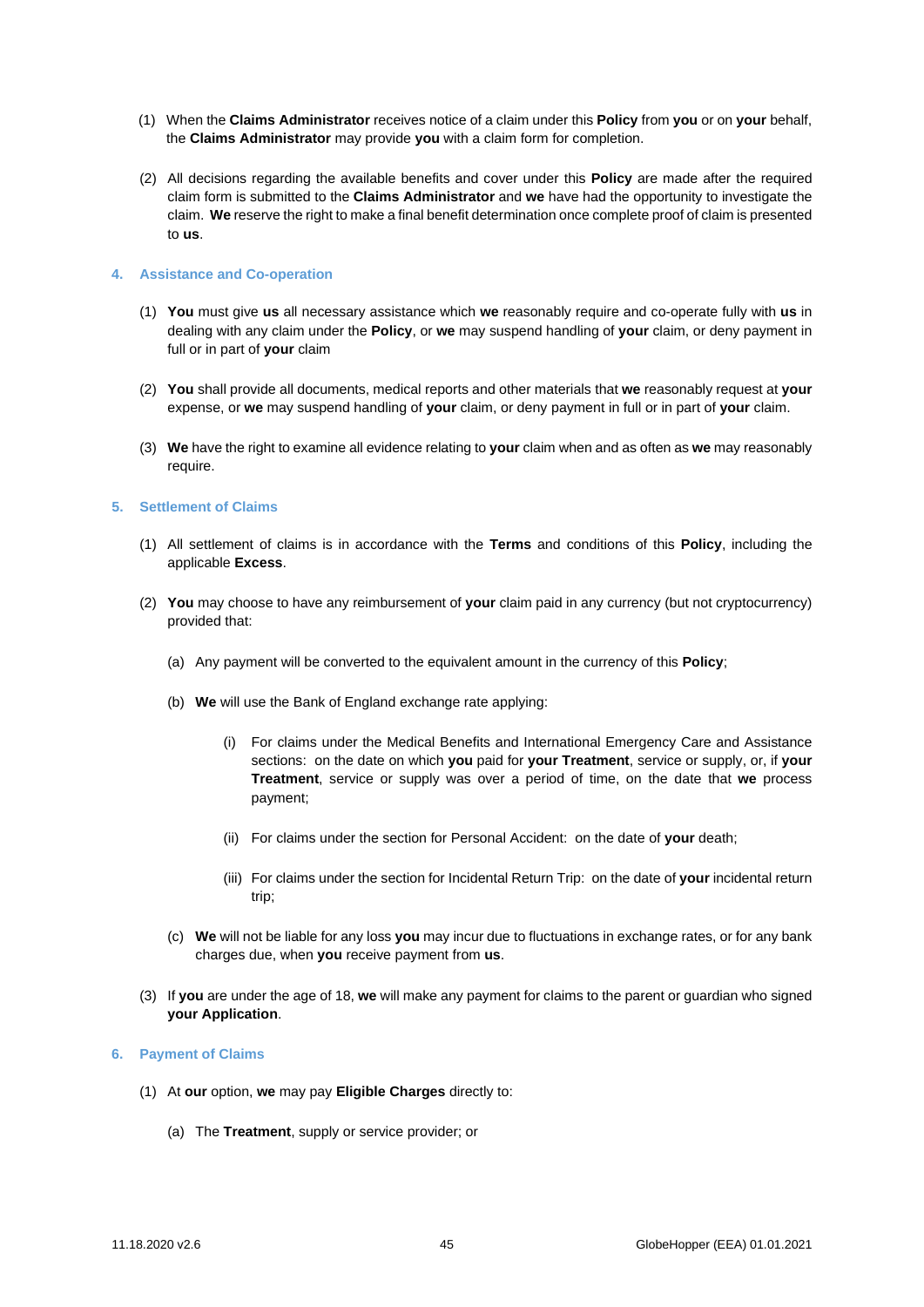- (b) **You** by cheque, electronic funds transfer or direct payment onto **your** VISA or MasterCard, or cheque sent to **you** at **your** last known address.
- (2) Where **we** pay or arrange to pay **Eligible Charges** directly with the **Treatment**, service or supply provider, **you** are responsible for direct payment of the **Excess** amounts, and any non-**Eligible Charges** to the **Treatment**, supply or service provider.
- (3) Where **we** do not pay or arrange to pay **Eligible Charges** directly with the **Treatment**, service or supply provider, **you** will be responsible for paying the provider direct, and then seek reimbursement from **us**.

## **7. Right of Recovery**

- (1) If **we** over-pay any claim for benefits under this **Policy** for any reason, **we** shall have the right to a prompt refund and to recover the amount of over-payment from **you**, or the third party to whom the over-payment was made, as the case may be.
- (2) If **you**, or the relevant third party, do/does not promptly make any such refund to **us:**
	- (a) **We** may reduce or deduct the amount due from any future claim under this **Policy**;
	- (b) **We** may cancel this **Policy** by giving 30 days notice in writing to **your** last known mailing address or **your** e-mail address at the **Effective Date**.

## **8. Subrogation**

- (1) **You** must notify **us** without delay of any claim or right of action **you** may have against any third party arising out of circumstances which gave rise to a claim under this **Policy**.
- (2) **You** must take all reasonable steps to make a claim upon such third party and keep **us** informed in writing.
- (3) **We** are entitled to take legal action in **your** name for **our** benefit, and claim against any third party to recover any payments made under this **Policy**. **We** shall have full discretion in the conduct and settlement of any such claim. **You** must give **us** all necessary assistance that **we** reasonably require to pursue any such claim.

#### **9. Explanation or Verification of Benefits**

- (1) **We**, including the **Policy Administrator** and the **Claims Administrator**, will try to help **you** and any **Treatment**, supply or service provider understand the scope and extent of the available benefits and cover under this **Policy**.
- (2) If **you** have a specific question on a benefit or cover under this **Policy** and **you** need a definitive answer to it, **you** may contact the **Policy Administrator** for help. If **you** request it, the **Policy Administrator** will send **you** a written reply.
- (3) Nothing stated by **us**, the **Policy Administrator** and the **Claims Administrator**, shall change or waive any **Terms** and conditions of this **Policy** unless the change or waiver is confirmed by a Notice of Endorsement or other written notice.

# <span id="page-45-0"></span>**CLAIMS PROCEDURES**

## **1. General**

(1) All claims should be submitted to the **Claims Administrator** with a fully completed claim form, original invoices, receipts and all other supporting documents within 180 days of **your Treatment**.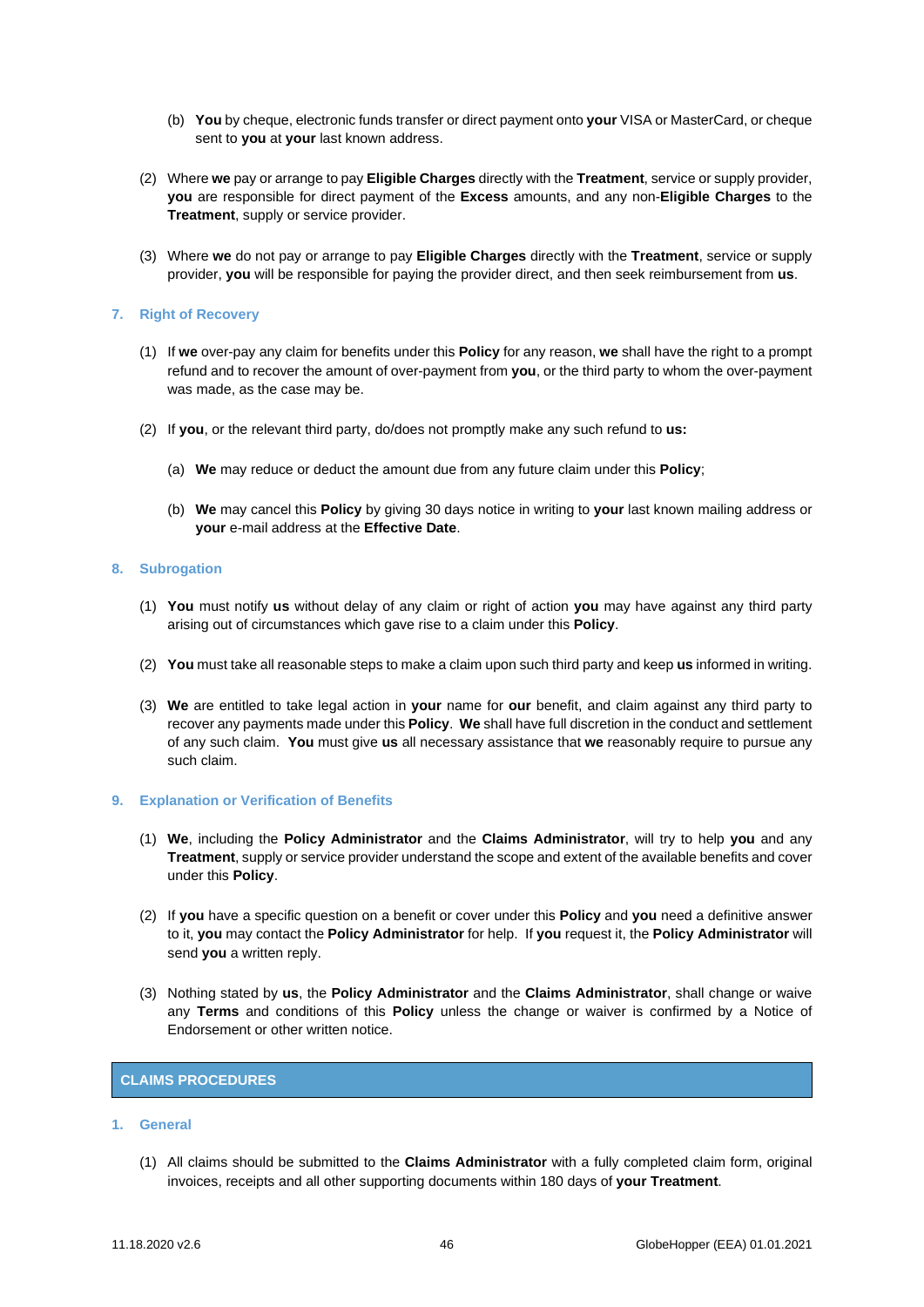- (2) **We** may deny cover for any claim submitted after this time.
- (3) **You** must follow any and all **Pre-Authorisation** procedures, or **we** may not pay the full amount of **your**  claim.
- (4) **We** provide **you** with a personalised membership card which contains essential contact numbers and addresses. Please keep this card with **you** at all times.

## **2. Emergency Admissions**

- (1) In the event of **Emergency** admissions to **Hospital**, **you** should contact the Medical Emergency helpline as soon as possible after admission.
- (2) **You** will need to give them full details of the **Medical Condition** and **Treatment** (including dates and name of procedure, if known), together with the name of the **Medical Practitioner** and **Treatment**.
- (3) Where **Pre-Authorisation** is required, **you** must still seek **Pre-Authorisation** from the **Claims Administrator** before undergoing any **Treatment** or before being admitted to **Hospital**.
- (4) Where it is not possible for **you** to notify the **Claims Administrator** in advance of an **Emergency** admission to **Hospital** to obtain **Pre-Authorisation**, **you** must notify the **Claims Administrator** and obtain **Pre-Authorisation** within 48 hours, or as soon as reasonably possible after such **Emergency** admission.
- (5) Any failure to obtain such **Pre-Authorisation** may result in **our** denying all cover for **your** claim, or **our**  not paying **your** claim in full.

# **3. Planned In-Patient and Day-Patient Treatment**

- (1) In the event of a planned admission on an **In-Patient** or **Day-Patient** basis to a **Hospital**, **you** should contact the **Claims Administrator** at the **Pre-Authorisation** contact information as soon as possible before **your** admission.
- (2) **You** will need to give them full details of the **Medical Condition** and proposed **Treatment** (including dates and names of the procedure, if known), together with the name of the **Medical Practitioner** and **Treatment**.
- (3) **We** may, in **our** sole discretion, arrange to settle **Eligible Charges** directly with the **Treatment**, service or supply provider. When **we** do this, **you** should still send the **Claims Administrator** the claim form and any unpaid invoices.
- (4) If **we** do not pay the **Treatment,** service or supply provider directly, **you** should pay all of the charges and then submit the claim form and invoices to the **Claims Administrator**.
- (5) In some cases, **you** may be responsible for paying any **Excess** to the **Hospital** or **Treatment**, service or supply provider.

#### **4. Out-Patient Treatment**

- (1) If **you** pay for any **Treatment**, service or supply which **you** receive as an **Out-Patient,** then **you** should submit all charges and a claim form to the **Claims Administrator** in accordance with the **Terms** and conditions of this **Policy**.
- (2) **You** should fill in the section that is assigned to **you** on the claim form, and date and sign the claim form.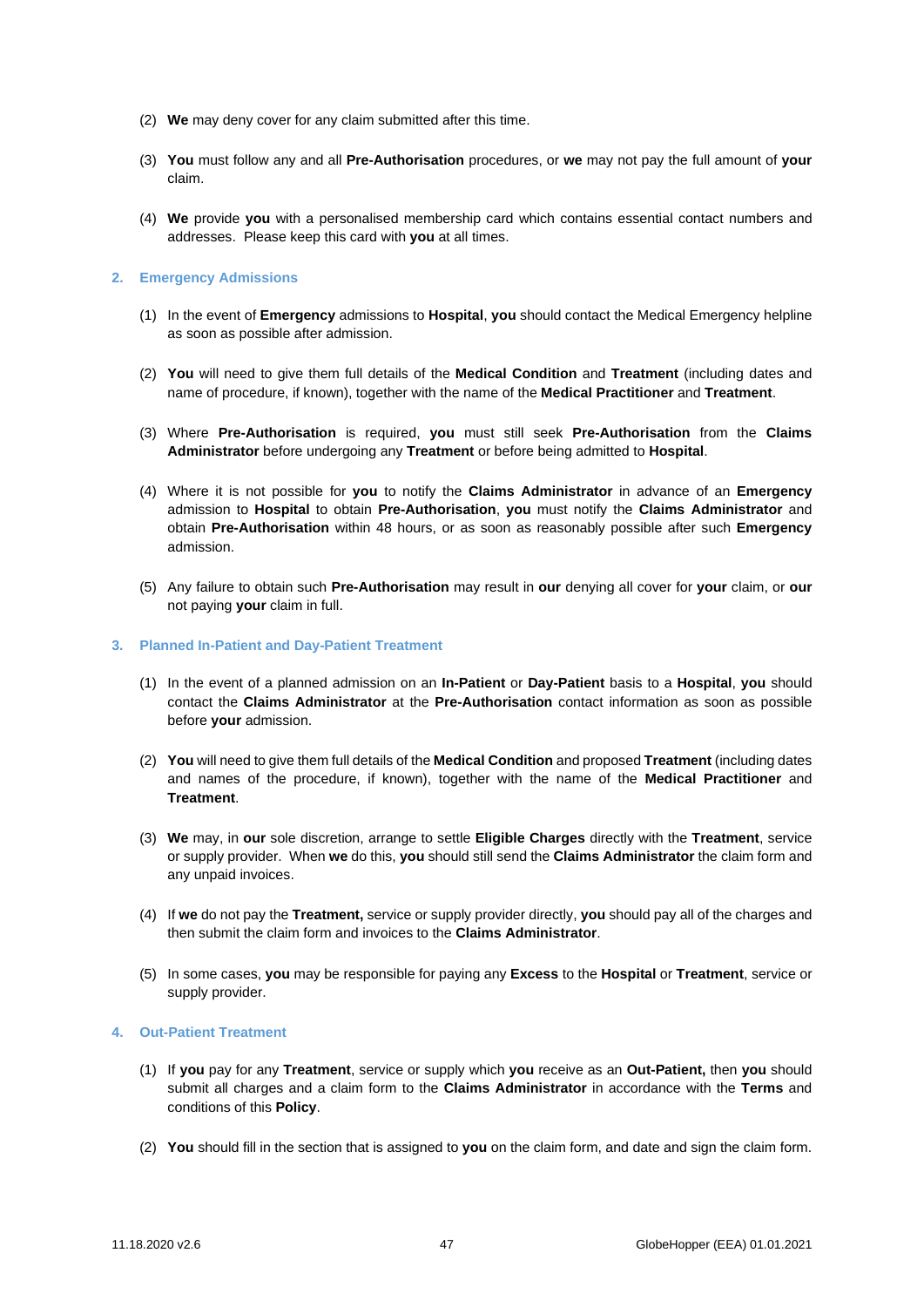(3) Please attach all original supporting documentation, invoices and receipts to the claim form and send it to the **Claims Administrator**.

## **5. Claim Criteria**

- (1) **You** may only claim for:
	- (a) **Treatment**, service or supply actually given during a **Period of Insurance**; and
	- (b) **Eligible Charges** which **you** incur before the **Expiry Date** or the **Cancellation Date**, whichever is the earlier.
- (2) **You** may claim for benefit from the start of the **Treatment** or service or from the date that **you** received the supply, until the time when it is medically confirmed that the **Treatment** or service or supply is no longer necessary or until this **Policy** is no longer in force, whichever is the earlier.
- (3) If **you** claim subsequently for a new course of **Treatment** or service or new supply which is not connected with the earlier **Treatment**, service or supply, the subsequent **Treatment**, service or supply will be treated as a new claim under the **Policy**.

## <span id="page-47-0"></span>**DATA PROTECTION**

#### **Protecting Your Data**

Protecting **your** privacy is very important to **us**.

## **Personal Data You Provide To Us**

If **you** provide **us** with personal data about other people to be insured on the **Policy**, such as family or friends, **you** agree to obtain their agreement and notify them of **our** use of their personal data.

#### **How We Use Your Personal Data**

**We** will use **your** personal data to arrange **your** insurance contract with **us** and for other related insurance purposes such as to administer **your Policy**, handle claims and offer renewal of **your Policy**. **We** may also use **your** personal data for modelling or statistical purposes and underwriting decisions made via automated means.

#### **Special Categories of Personal Data**

Some personal data is defined by the current Data Protection legislation as special categories of sensitive personal data such as information about health. **We** may collect such data from **you** for insurance purposes where permitted by relevant legislation. **We** will only use this data for the specific purpose **you** supplied it and to provide the services described in this **Policy**.

#### **Who We Share Your Information With**

**We** may share **your** personal data with other insurance market participants that **you** have not had direct contact with. These can include other insurers, intermediaries, reinsurers, claims administrators, loss adjusters and solicitors. **We** may also disclose certain personal data to **our** service providers, contractors, agents and group companies that perform activities on **our** behalf. These transfers would always be made in compliance with relevant Data Protection legislation.

**We** do not disclose the information to anyone else except: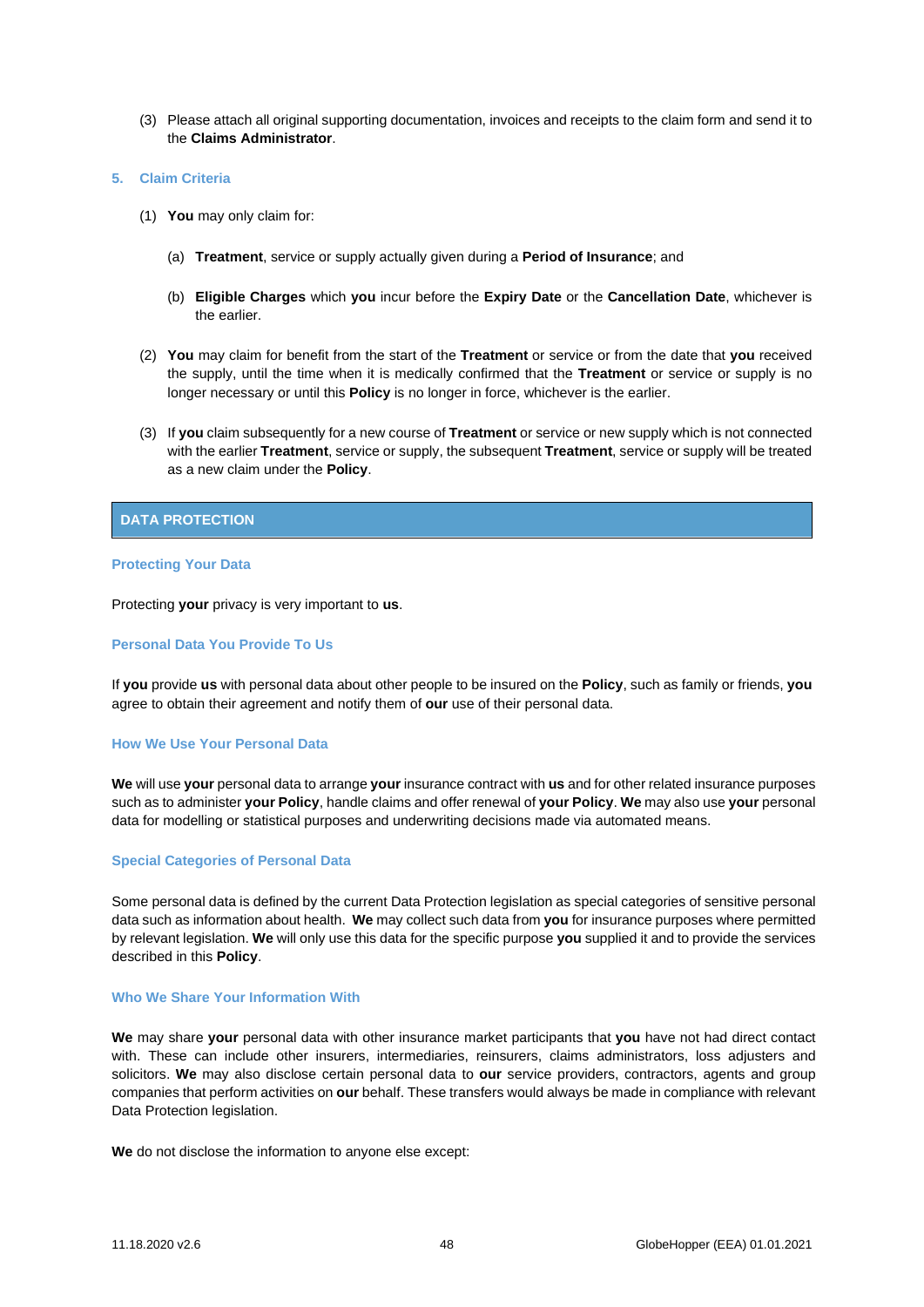- Where **we** have **your** permission;
- Where required or permitted to do so by law;
- To credit reference;
- To other companies that provide a service to **you** or **us**.

**We** may transfer **your** data to insurance market participants which are located outside of the European Economic Area. These transfers would always be made in compliance with relevant Data Protection legislation.

## **Data Retention and Erasure**

**We** will not keep **your** data for longer than is necessary for the purposes for which the data is processed and for compliance with legal or regulatory obligations.

# **Your Rights**

If **you** have any questions about **our** use of **your** personal data, **you** should contact **our** Data

Protection Officer. In certain circumstances **you** have the right to request that **we**:

- Provide more detail on how **we** use **your** personal data;
- Provide **you** with a copy of **your** personal data that **you** provided to **us**;
- Correct inaccurate information **we** hold about **you**;
- Delete **your** data;
- Provide an electronic copy of **your** personal data to another data controller.

If **you** ask **us** to delete **your** data, **we** may no longer be able to provide **you** with insurance services or deal with any claims, but **we** may still be required to process data about **you** for legal or regulatory reasons.

## **Our Contact Details**

Data Protection Officer Sirius International Insurance Corporation Floor 4, 20 Fenchurch Street London EC3M 3BY United Kingdom Telephone: +44 (0)203 772 1000 (Switchboard) E-mail[: DPOLondon@siriusgroup.com](mailto:DPOLondon@siriusgroup.com)

## **Your Right to Complain to A Supervisory Authority**

If **you** are not satisfied with the way **we** have handled **your** personal data **you** have the right to complain to a supervisory authority in **your Country of Habitual Residence**, place of work or place of the alleged infringement. Below are contact details to the supervisory authority in the UK, where SINT has an establishment.

UK - the Information Commissioners Office (ICO), www.ico.org.uk/concerns, telephone 0303 123 1113 or +44 1625 545 700 if you are calling from outside the UK.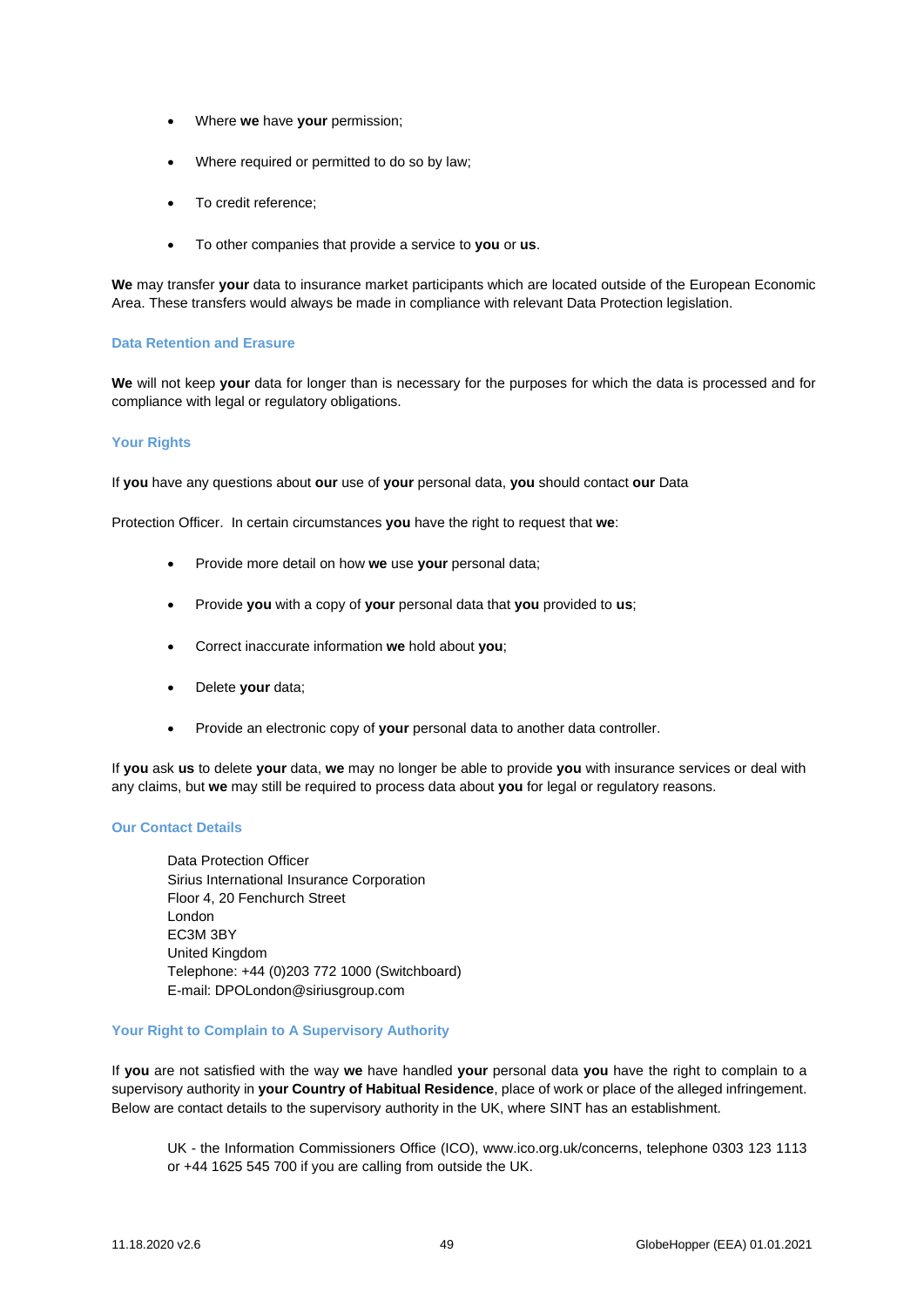For more information on how **we** process **your** personal data, refer to: <http://www.siriusgroup.com/about/sirius-international/data-protection>

# <span id="page-49-0"></span>**MAKING A COMPLAINT**

## **Complaints Procedure**

IMG Europe, London Global S.r.l trading as IMG Europe, is the product provider. Sirius International Insurance Corporation – UK Branch is the underwriter. Claims are managed by the **Claims Administrators** International Medical Administrators and Global Response.

**We** all aim to provide **you** at all times with a high standard of service but **we** acknowledge that there may be times when **you** may be unhappy with **us**. If **we** are unable to resolve matters to **your** satisfaction and **you** wish to make a complaint, please contact:

The Managing Director, IMG Europe, Kingsgate High Street Redhill, Surrey RH1 1SH United Kingdom, or email info@imgeurope.co.uk or telephone +44 (0) 1737 306710, or alternatively email complaints.imgeurope@londonglobal.eu.

If **your** complaint relates to a claim on **your Policy**, please contact:

Compliance Manager Sirius International Insurance Corporation UK Branch Floor 4 20 Fenchurch Street London EC3M 3BY E-mail: [SiriusLondon.Complaints@Siriusgroup.com](mailto:SiriusLondon.Complaints@Siriusgroup.com)

**We** expect that the majority of complaints will be quickly and satisfactorily resolved at this stage, but if **you** are not satisfied, **you** can take the issue further.

# **Beyond Your Insurers**

Should **you** remain dissatisfied following the final written response, **you** may be eligible to refer **your** case to the Financial Ombudsman Service (FOS). The FOS is an independent body that adjudicates on complaints about general insurance products. **You** have 6 months from the date of **our** final response to refer **your** complaint to the FOS. This does not affect **your** right to take legal action. If **we** cannot resolve **your** complaint, **you** may refer it to the Financial Ombudsman Service at the address given below.

The Financial Ombudsman Service Exchange Tower Harbour Exchange Square London, E14 9SR United Kingdom Telephone Number: 0800 023 4567 (UK landline); 0300 123 9123 (UK mobile) E-mail[: complaint.info@financial-ombudsman.org.uk](mailto:complaint.info@financial-ombudsman.org.uk)

The European Commission also provides an on-line dispute resolution (ODR) platform that allows consumers to submit their complaint through a central site, which will forward the complaint to the right Alternative Dispute Resolution (ADR) scheme. The ADR scheme for Sirius International Insurance Corporation UK Branch is the Financial Services and Pensions Ombudsman, which can be contacted directly using the contact details above. For more information about ODR please visi[t http://ec.europa.eu/odr](http://ec.europa.eu/odr)